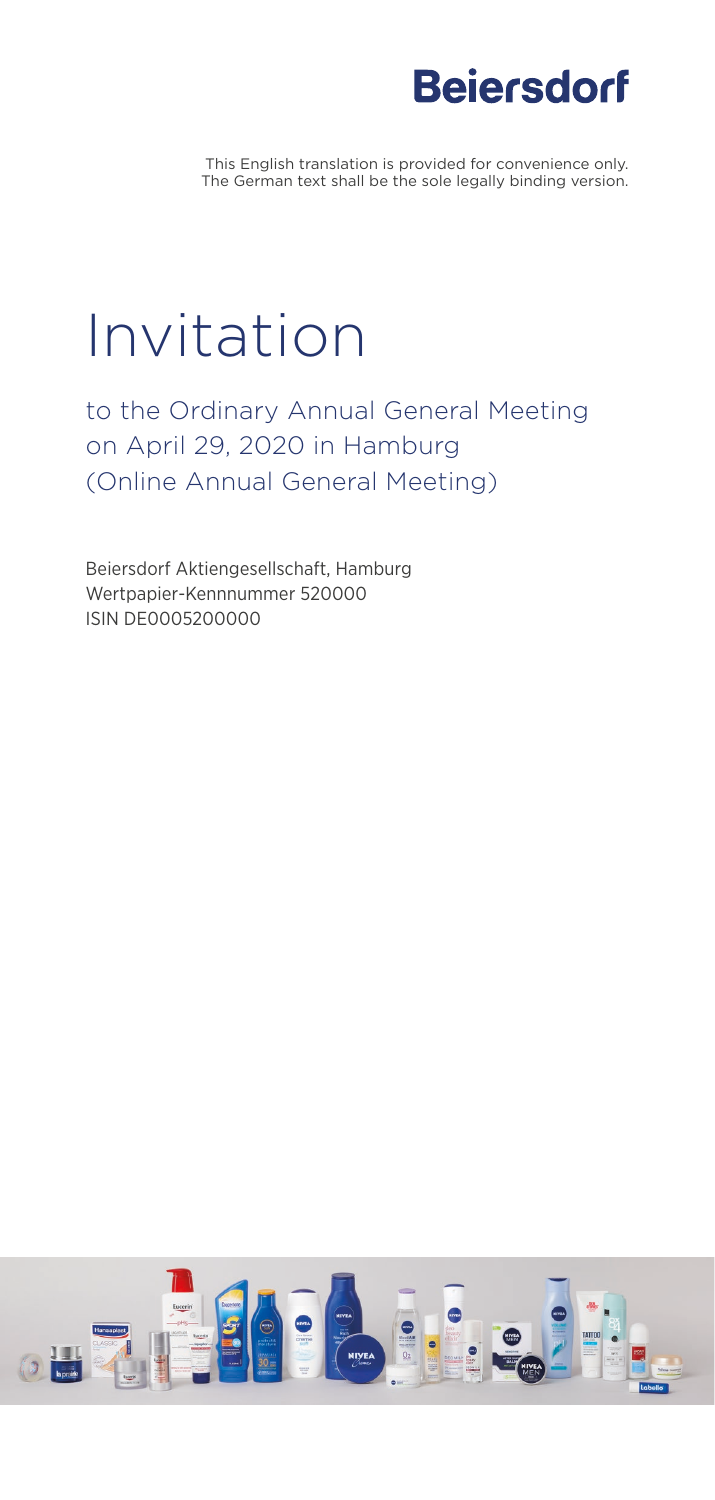Beiersdorf Aktiengesellschaft shareholders are hereby invited to attend the Company's Annual General Meeting to be held on Wednesday, April 29, 2020, at 10.30 a.m.

Against the background of the corona pandemic, this year's Annual General Meeting will be held as a virtual meeting without the physical presence of the shareholders or their proxyholders. We ask that you please pay particular attention to the instructions on the attendance of the Annual General Meeting as outlined on page 43 of this invitation.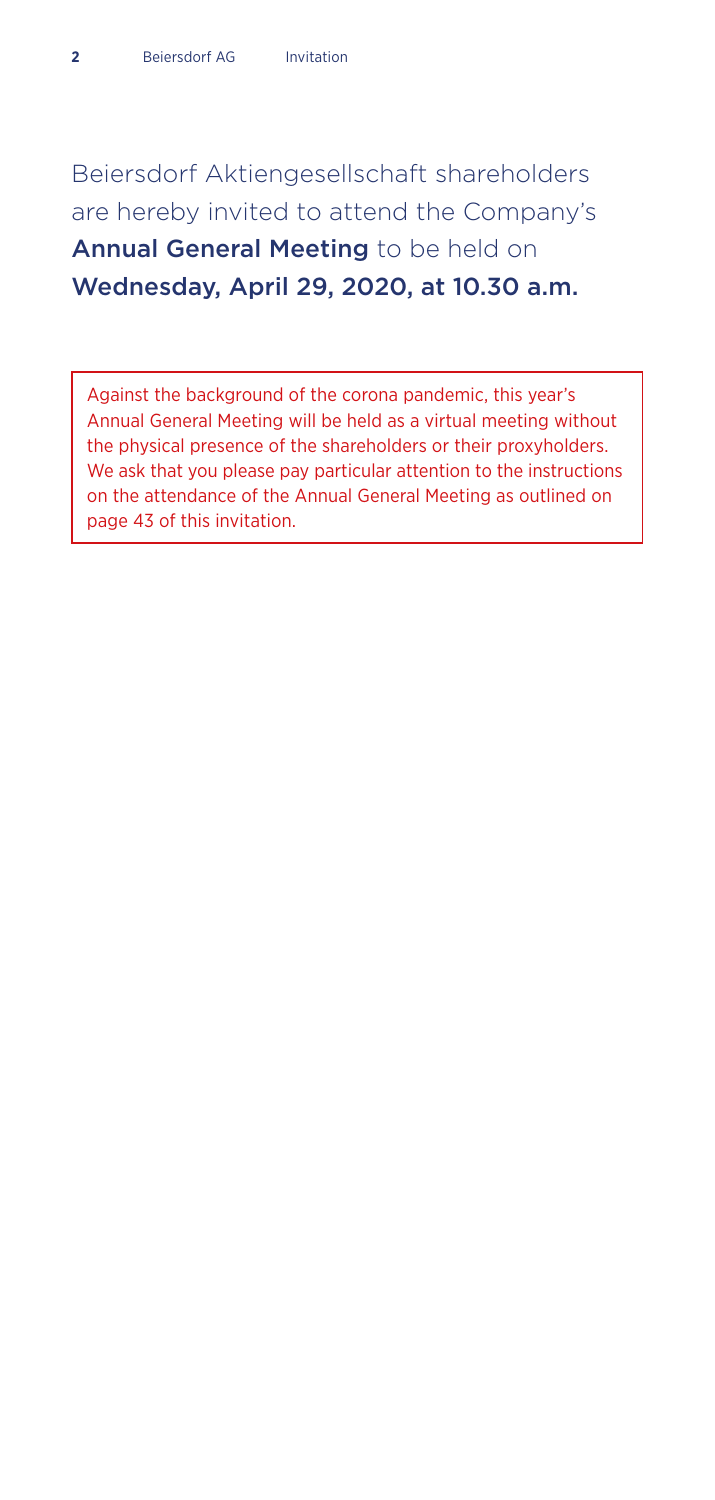Dear Shareholders,

we are delighted to invite you to this year's Annual General Meeting of Beiersdorf Aktiengesellschaft, which will be held as an online virtual meeting this year, due to the world-wide corona pandemic.

The virtual Annual General Meeting will be held on Wednesday, April 29, 2020, at 10.30 a.m. (access at **www.Beiersdorf.com/ Annual\_General\_Meeting**).

The invitation to the Annual General Meeting, together with the agenda and the motions proposed by the Executive Board and the Supervisory Board, is printed below.

The Executive Board and the Supervisory Board are proposing a dividend of €0.70 to the Annual General Meeting for each share carrying dividend rights (agenda item 2).

Agenda items 6 to 9 relate to the creation of new authorized and contingent capital, and the renewal of the authorization to issue convertible bonds and/or bonds with warrants, as the authorizations currently in force are due to expire in March this year. The goal of the proposal for resolution under agenda item 10 is to renew the company's authorization to purchase and utilize own shares.

Under agenda item 11 the amendment of Section 18 (2) sentence 1 of the Articles of Association to comply with the Gesetz zur Umsetzung der zweiten Aktionärsrechterichtlinie (Act implementing the Second Shareholder Rights Directive, ARUG II) is to be resolved.

Agenda item 12 contains the proposal for this year's supplementary elections to the Supervisory Board.

**Sincerely** Beiersdorf AG

Stefan De Loecker Dessi Temperley

Beiersdorf Aktiengesellschaft Unnastraße 48 20245 Hamburg Registergericht Hamburg HRB 1787

Member of the Executive Board Finance

Executive Board: Stefan De Loecker (Chairman), Thomas Ingelfinger, Zhengrong Liu, Ramon A. Mirt, Asim Naseer, Dessi Temperley, Vincent Warnery

Chairman of the Supervisory Board: Prof. Dr. Reinhard Pöllath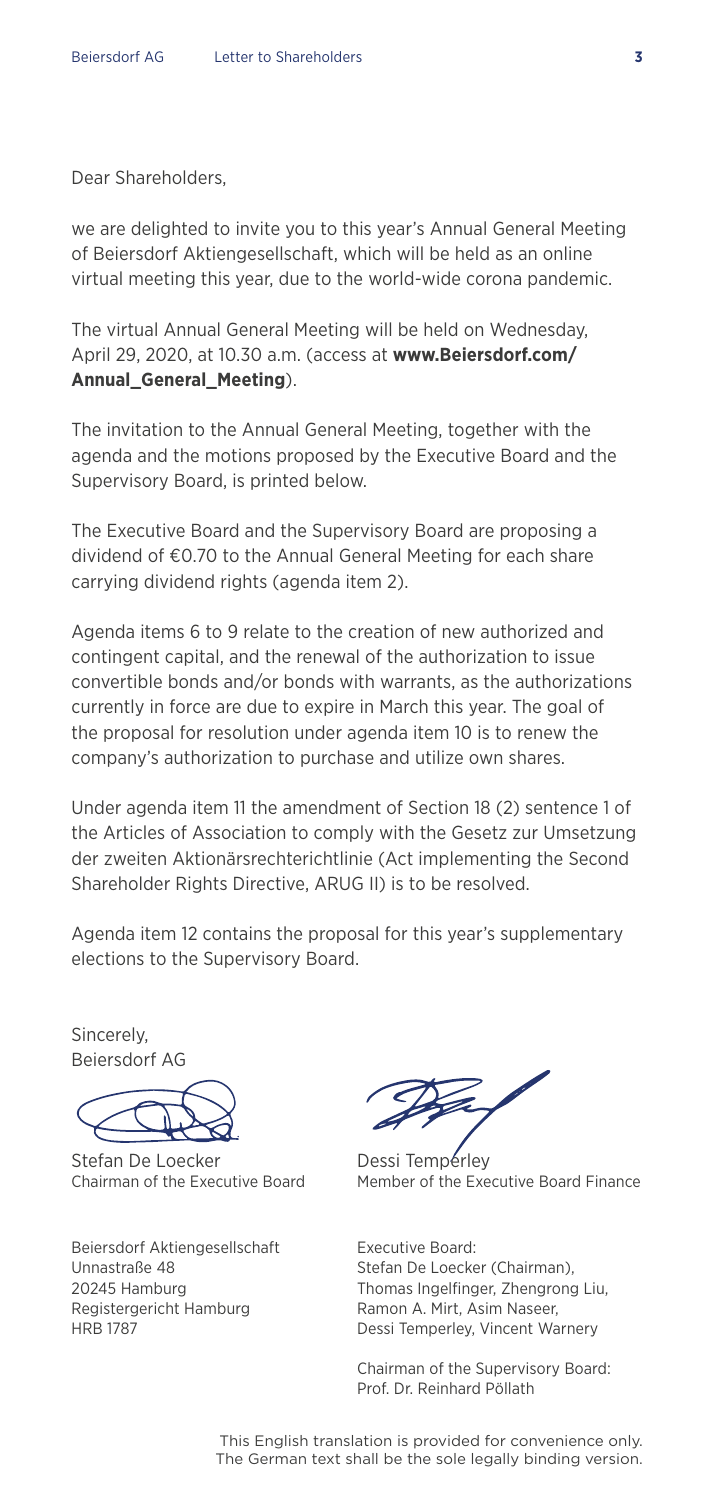### Agenda

Presentation of the adopted annual financial statements of Beiersdorf 1. Aktiengesellschaft and the approved consolidated financial statements together with the combined management report of Beiersdorf Aktiengesellschaft and the Group for fiscal year 2019, the report by the Supervisory Board, and the explanatory report by the Executive Board on the information provided in accordance with §§ 289a, 315a *Handelsgesetzbuch* (German Commercial Code, *HGB*)

The Supervisory Board approved the annual financial statements of Beiersdorf Aktiengesellschaft prepared by the Executive Board and the consolidated financial statements for fiscal year 2019 in accordance with §§ 172, 173 *Aktiengesetz* (German Stock Corporation Act, *AktG*) on February 25, 2020, and thus adopted the annual financial statements. A resolution by the Annual General Meeting is therefore not required.

The adopted annual financial statements of Beiersdorf Aktiengesellschaft and the approved consolidated financial statements together with the combined management report of Beiersdorf Aktiengesellschaft and the Group for fiscal year 2019, the report by the Supervisory Board, and the explanatory report by the Executive Board on the information provided in accordance with §§ 289a, 315a *HGB* must be made available to the Annual General Meeting, even though a resolution on them is not required. The abovementioned documents are available on the Company's German website at **www.Beiersdorf.de/Hauptversammlung** (see **www.Beiersdorf.com/ Annual\_General\_Meeting** for the English version). Upon request, copies of these documents will also be sent to shareholders free of charge and without undue delay. They will also be available during the Annual General Meeting.

#### 2. Resolution on the utilization of net retained profits

The Executive Board and the Supervisory Board propose that the net retained profits for fiscal year 2019 in the amount of €176,400,000.00 be utilized as follows:

| $(IN \mathbf{\epsilon})$                      |                |
|-----------------------------------------------|----------------|
| Distribution of a dividend of $\epsilon$ 0.70 |                |
| per no-par-value share                        |                |
| (226,818,984 no-par value-shares bearing      |                |
| dividend rights)                              | 158,773,288.80 |
| Transfer to other retained earnings           | 17.626.711.20  |
| <b>Net retained profits</b>                   | 176,400,000.00 |
|                                               |                |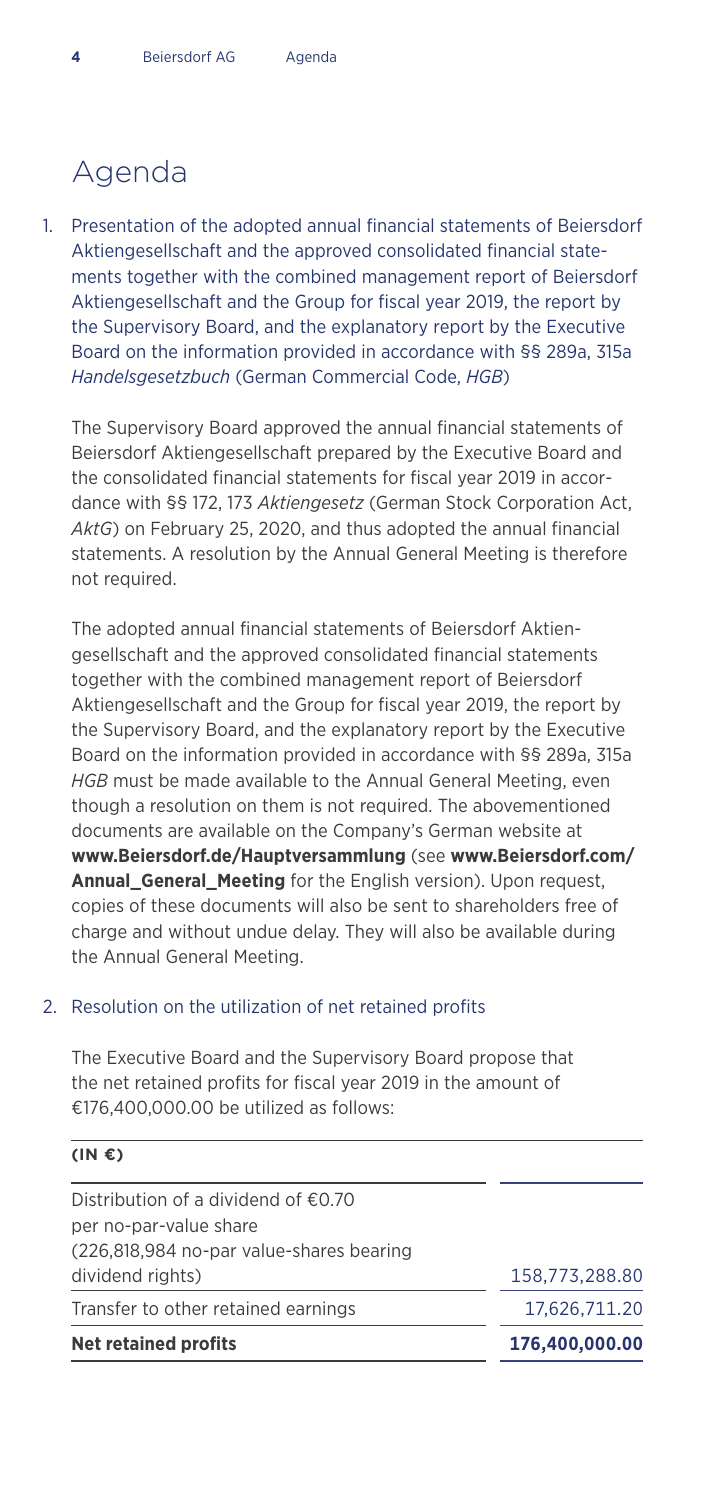The amounts specified for the total dividend and for the transfer to other retained earnings are based on the shares bearing dividend rights at the time of the proposal on the utilization of the net retained profits. The own shares held by the Company do not bear dividend rights, in accordance with § 71b *AktG*.

If the number of own shares held by the Company at the time of the resolution by the Annual General Meeting on the utilization of the net retained profits is higher or lower than at the time of the proposal on the utilization of the net retained profits, the total amount to be distributed to the shareholders shall be reduced or increased by that portion of the dividend attributable to the difference in the number of shares. The amount to be transferred to other retained earnings shall be adjusted inversely by the same amount. In contrast, the dividend to be distributed per no-par-value share bearing dividend rights shall remain unchanged. If necessary, an appropriately modified draft resolution on the utilization of the net retained profits shall be presented to the Annual General Meeting.

The dividend shall be payable on May 5, 2020.

#### 3. Resolution on the official approval of the actions of the members of the Executive Board

The Executive Board and the Supervisory Board propose approving the actions of the members of the Executive Board in office in fiscal year 2019 for this period.

#### 4. Resolution on the official approval of the actions of the members of the Supervisory Board

The Executive Board and the Supervisory Board propose approving the actions of the members of the Supervisory Board in office in fiscal year 2019 for this period.

#### 5. Election of the auditors for fiscal year 2020 and the auditors for a possible auditor's review of the half-year financial statements for fiscal year 2020

On the recommendation of the Audit Committee, the Supervisory Board proposes that Ernst & Young GmbH Wirtschaftsprüfungsgesellschaft, Stuttgart, Germany, be elected as the auditors for Beiersdorf Aktiengesellschaft and the Beiersdorf Group for fiscal year 2020 and as the auditors for a possible auditor's review of the half-year financial statements for fiscal year 2020.

The Audit Committee has declared that it has issued its recommendation free of any undue third-party influence and that it was not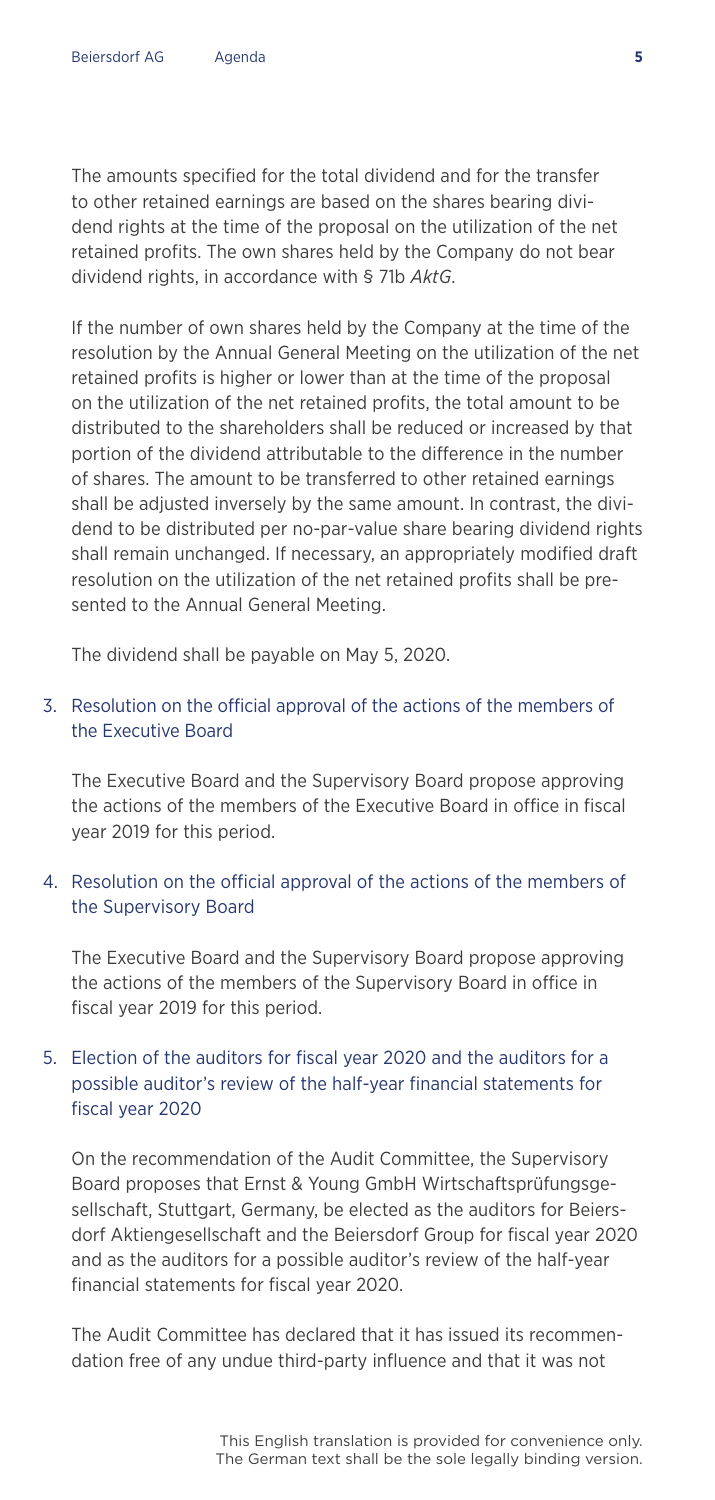subject to any clauses restricting its choice as defined in Article 16 (6) of the EU Regulation on Specific Requirements Regarding Statutory Audit Of Public-Interest Entities

6. Resolution on the cancelation of the existing Authorized Capital I in accordance with § 5 (2) of the Articles of Association, and on the creation of a new Authorized Capital I; amendment to the Articles of Association

§ 5 (2) of the Articles of Association authorizes the Executive Board, with the approval of the Supervisory Board, to increase the Company's share capital by up to €42,000,000.00 by issuing new shares against cash contributions on one or several occasions (Authorized Capital I). This authorization expired on March 30, 2020. The aim of the following resolution is to create a new Authorized Capital I that is, with respect to the amount and otherwise, largely identical with the existing Authorized Capital I. The new Authorized Capital I would enable the Company in the future to continue to increase the share capital flexibly and without a further resolution by the Annual General Meeting.

The Executive Board and the Supervisory Board therefore propose that the following resolution be adopted:

- a) The unexercised authorization of the Executive Board contained in § 5 (2) of the Articles of Association to increase the share capital in the period until March 30, 2020, by up to a total of €42,000,000.00, with the approval of the Supervisory Board, shall be canceled when the authorization proposed for resolution under b) below becomes effective upon its entry in the commercial register.
- b) The Executive Board is authorized, with the approval of the Supervisory Board, to increase the share capital in the period until April 28, 2025, by up to a total of €42,000,000.00 by issuing new no-par-value bearer shares against cash contributions on one or several occasions (Authorized Capital I). The number of shares must increase in the same proportion as the share capital. In this context, the dividend rights for new shares may be determined by a different method than that set out in § 60 (2) *AktG*.

 Shareholders shall be granted preemptive rights. The new shares can also be underwritten by a credit institution to be specified by the Executive Board, or a company that operates in accordance with § 53 (1) sentence 1 or § 53b (1) sentence 1 or (7) of the *Gesetz über das Kreditwesen* (German Banking Act, *KWG*) (financial institution), or a syndicate of such credit or financial institutions, with the obligation of offering them to the Company's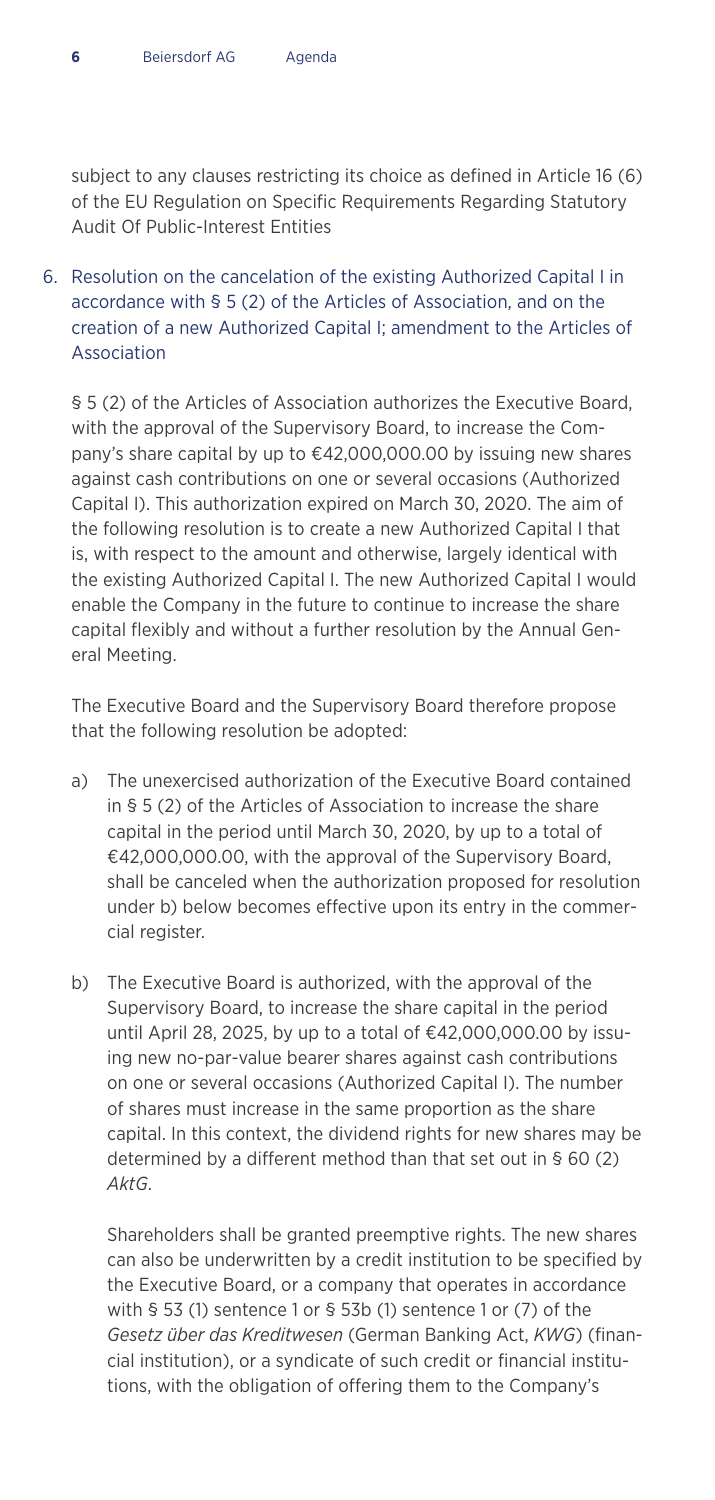shareholders for subscription. However, the Executive Board is authorized, with the approval of the Supervisory Board, to disapply shareholders' preemptive rights in the following cases:

- 1. to eliminate fractions created as a result of capital increases;
- 2. to the extent necessary to grant the holders/creditors of convertible bonds and/or bonds with warrants issued by Beiersdorf Aktiengesellschaft, or companies in which it holds a direct or indirect majority interest, rights to subscribe for new shares in the amount to which they would be entitled after exercising their conversion or option rights, or after fulfilling their conversion obligation.

 The Executive Board may only exercise the abovementioned authorizations to disapply preemptive rights to the extent that the total proportionate interest in the share capital attributable to the shares issued while disapplying preemptive rights does not exceed 10% of the share capital at the time these authorizations become effective or at the time these authorizations are exercised. If other authorizations to issue or sell shares in the Company or to issue rights that enable or oblige the holder to subscribe for shares in the Company are exercised while disapplying preemptive rights during the term of Authorized Capital I until such time as it is utilized, this must be counted towards the abovementioned limit.

 The Executive Board is also authorized, with the approval of the Supervisory Board, to determine the further details of the capital increase and its implementation. The Supervisory Board is authorized to amend the wording of § 5 (1) and § 5 (2) of the Articles of Association following the full or partial implementation of the capital increase from Authorized Capital I, or following expiration of the authorization period, to reflect the volume of the capital increase.

c) § 5 (2) of the Articles of Association of the Company shall be amended to read as follows:

 "The Executive Board is authorized, with the approval of the Supervisory Board, to increase the share capital in the period until April 28, 2025, by up to a total of €42,000,000.00 by issuing new no-par-value bearer shares against cash contributions on one or several occasions (Authorized Capital I). The number of shares must increase in the same proportion as the share capital. In this context, the dividend rights for new shares may be determined by a different method than that set out in § 60 (2) *AktG*.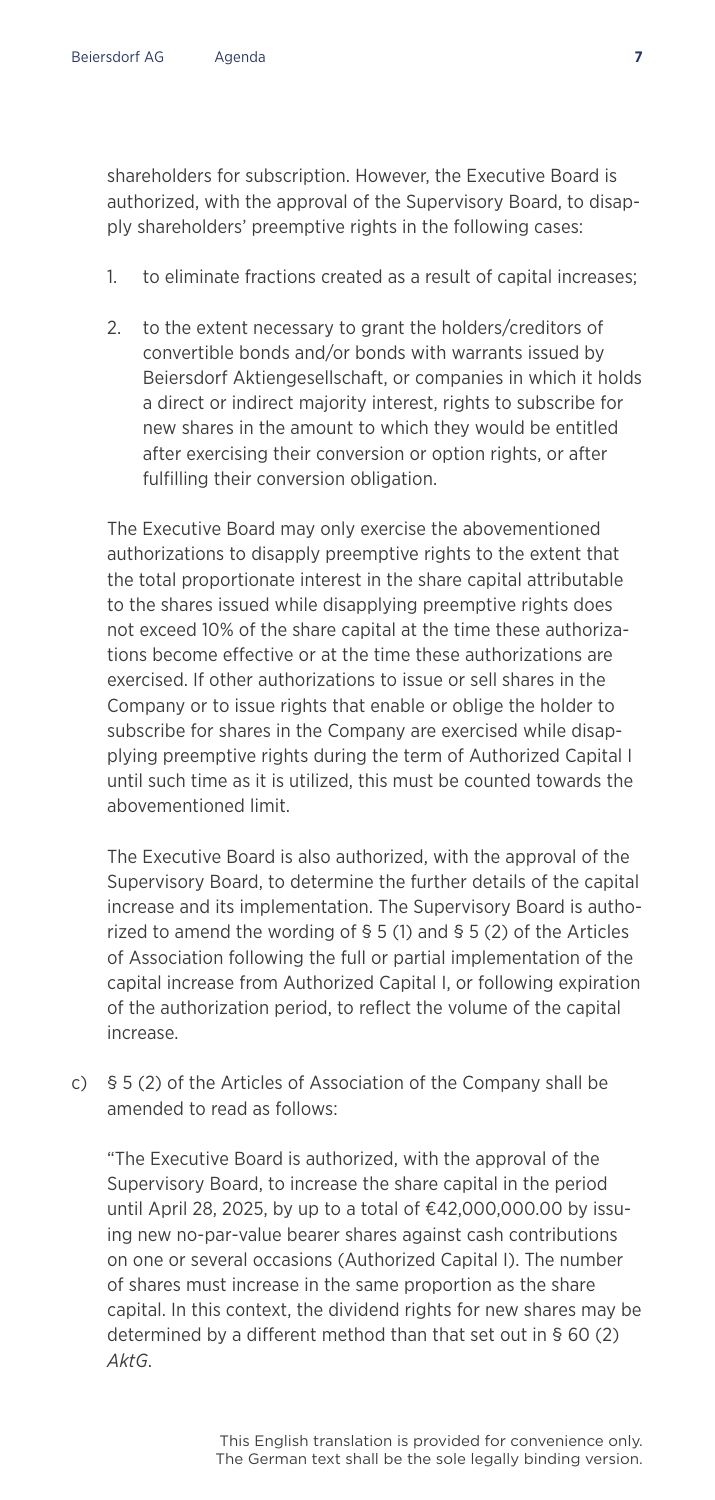Shareholders shall be granted preemptive rights. The new shares can also be underwritten by a credit institution to be specified by the Executive Board, or a company that operates in accordance with § 53 (1) sentence 1 or § 53b (1) sentence 1 or (7) *KWG* (financial institution), or a syndicate of such credit or financial institutions, with the obligation of offering them to the Company's shareholders for subscription. However, the Executive Board is authorized, with the approval of the Supervisory Board, to disapply shareholders' preemptive rights in the following cases:

- 1. to eliminate fractions created as a result of capital increases;
- 2. to the extent necessary to grant the holders/creditors of convertible bonds and/or bonds with warrants issued by Beiersdorf Aktiengesellschaft, or companies in which it holds a direct or indirect majority interest, rights to subscribe for new shares in the amount to which they would be entitled after exercising their conversion or option rights, or after fulfilling their conversion obligation.

 The Executive Board may only exercise the abovementioned authorizations to disapply preemptive rights to the extent that the total proportionate interest in the share capital attributable to the shares issued while disapplying preemptive rights does not exceed 10% of the share capital at the time these authorizations become effective or at the time these authorizations are exercised. If other authorizations to issue or sell shares in the Company or to issue rights that enable or oblige the holder to subscribe for shares in the Company are exercised while disapplying preemptive rights during the term of Authorized Capital I until such time as it is utilized, this must be counted towards the abovementioned limit.

 The Executive Board is also authorized, with the approval of the Supervisory Board, to determine the further details of the capital increase and its implementation. The Supervisory Board is authorized to amend the wording of § 5 (1) and § 5 (2) of the Articles of Association following the full or partial implementation of the capital increase from Authorized Capital I, or following expiration of the authorization period, to reflect the volume of the capital increase."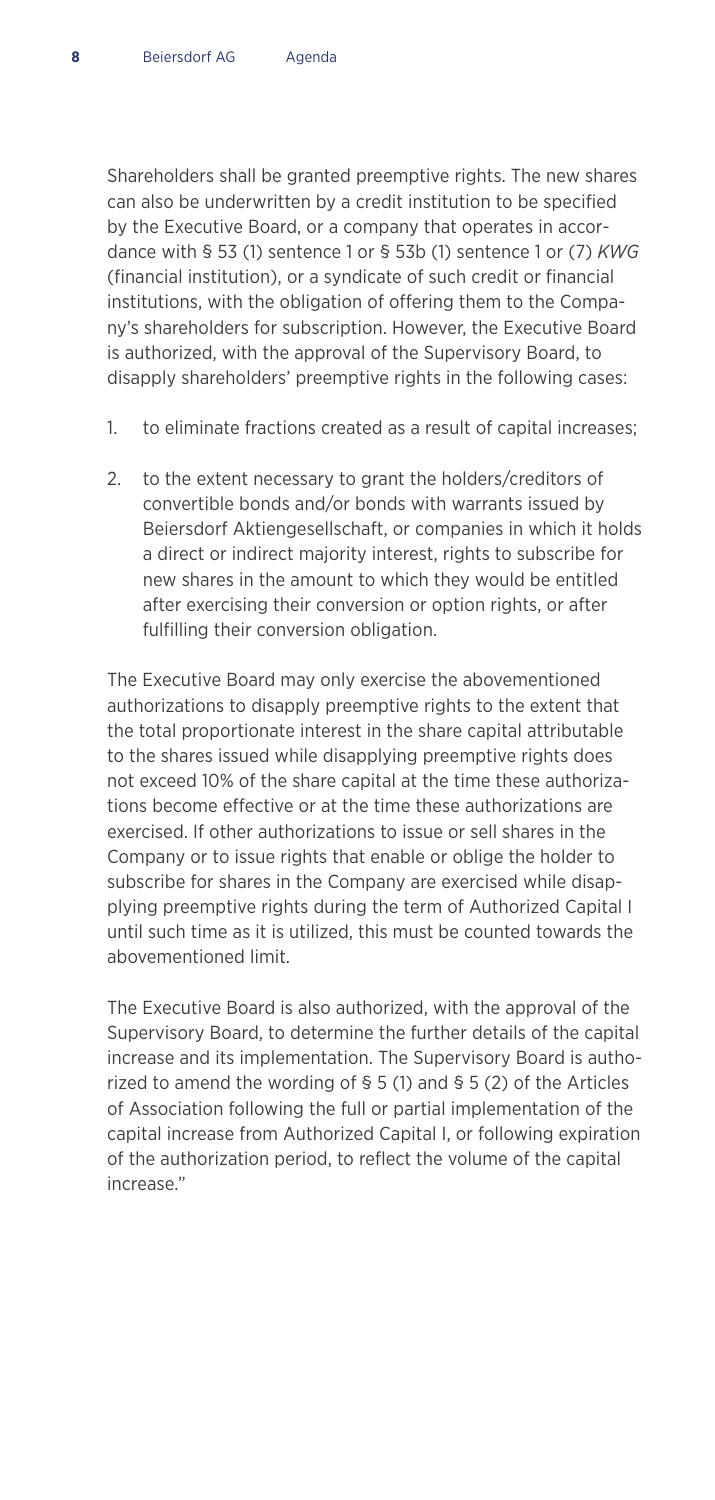#### 7. Resolution on the cancelation of the existing Authorized Capital II in accordance with § 5 (3) of the Articles of Association, and on the creation of a new Authorized Capital II; amendment to the Articles of Association

§ 5 (3) of the Articles of Association authorizes the Executive Board, with the approval of the Supervisory Board, to increase the Company's share capital by up to €25,000,000.00 by issuing new shares against cash contributions on one or several occasions (Authorized Capital II). This authorization expired on March 30, 2020. The aim of the following resolution is to create a new Authorized Capital II that is, with respect to the amount and otherwise, largely identical with the existing Authorized Capital II. The new Authorized Capital II would enable the Company in the future to continue to increase the share capital flexibly and without a further resolution by the Annual General Meeting.

The Executive Board and the Supervisory Board therefore propose that the following resolution be adopted:

- a) The unexercised authorization of the Executive Board contained in § 5 (3) of the Articles of Association to increase the share capital in the period until March 30, 2020, by up to a total of €25,000,000.00, with the approval of the Supervisory Board, shall be canceled when the authorization proposed for resolution under b) below becomes effective upon its entry in the commercial register.
- b) The Executive Board is authorized, with the approval of the Supervisory Board, to increase the share capital in the period until April 28, 2025, by up to a total of €25,000,000.00 by issuing new no-par-value bearer shares against cash contributions on one or several occasions (Authorized Capital II). The number of shares must increase in the same proportion as the share capital. In this context, the dividend rights for new shares may be determined by a different method than that set out in § 60 (2) *AktG*.

 Shareholders shall be granted preemptive rights. The new shares can also be underwritten by a credit institution to be specified by the Executive Board, or a company that operates in accordance with § 53 (1) sentence 1 or § 53b (1) sentence 1 or (7) *KWG* (financial institution), or a syndicate of such credit or financial institutions, with the obligation of offering them to the Company's shareholders for subscription. However, the Executive Board is authorized, with the approval of the Supervisory Board, to disapply shareholders' preemptive rights in the following cases: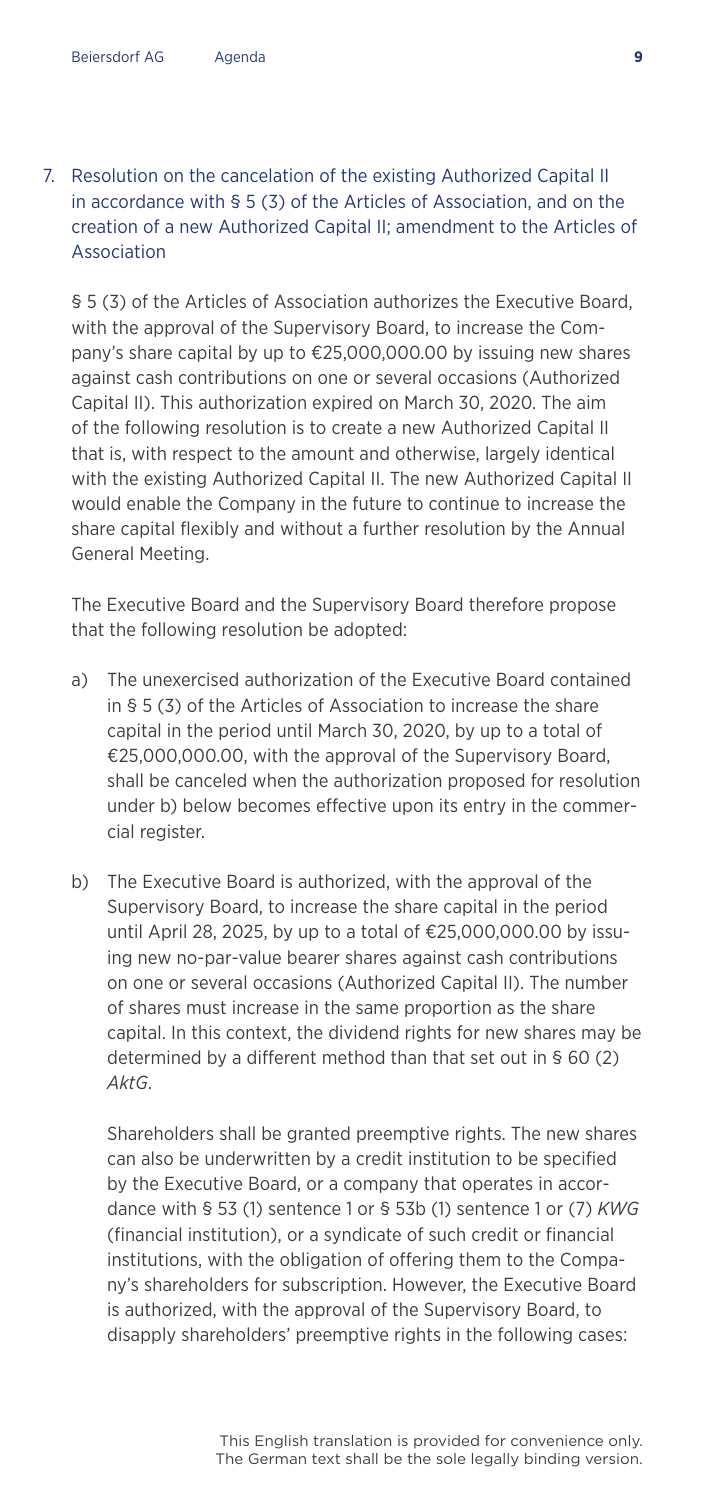- 1. to eliminate fractions created as a result of capital increases;
- 2. to the extent necessary to grant the holders/creditors of convertible bonds and/or bonds with warrants issued by Beiersdorf Aktiengesellschaft, or companies in which it holds a direct or indirect majority interest, rights to subscribe for new shares in the amount to which they would be entitled after exercising their conversion or option rights, or after fulfilling their conversion obligation;
- 3. if the total amount of share capital attributable to the new shares for which preemptive rights are to be disapplied does not exceed 10% of the share capital existing at the time this authorization comes into effect or, in the event that this amount is lower, at the time the new shares are issued and the issue price of the new shares is not materially lower than the quoted market price of existing listed shares at the time when the issue price is finalized, which should be as near as possible to the time the shares are placed. If other authorizations to issue or sell shares in the Company or to issue rights that enable or oblige the holder to subscribe for shares in the Company are exercised while disapplying preemptive rights under or in accordance with § 186 (3) sentence 4 *AktG* during the term of Authorized Capital II, this must be counted towards the abovementioned 10% limit.

 The Executive Board may only exercise the abovementioned authorizations to disapply preemptive rights to the extent that the total proportionate interest in the share capital attributable to the shares issued while disapplying preemptive rights does not exceed 10% of the share capital at the time these authorizations become effective or at the time these authorizations are exercised. If other authorizations to issue or sell shares in the Company or to issue rights that enable or oblige the holder to subscribe for shares in the Company are exercised while disapplying preemptive rights during the term of Authorized Capital II until such time as it is utilized, this must be counted towards the abovementioned limit.

 The Executive Board is also authorized, with the approval of the Supervisory Board, to determine the further details of the capital increase and its implementation. The Supervisory Board is authorized to amend the wording of § 5 (1) and § 5 (3) of the Articles of Association following the full or partial implementation of the capital increase from Authorized Capital II, or following expiration of the authorization period, to reflect the volume of the capital increase.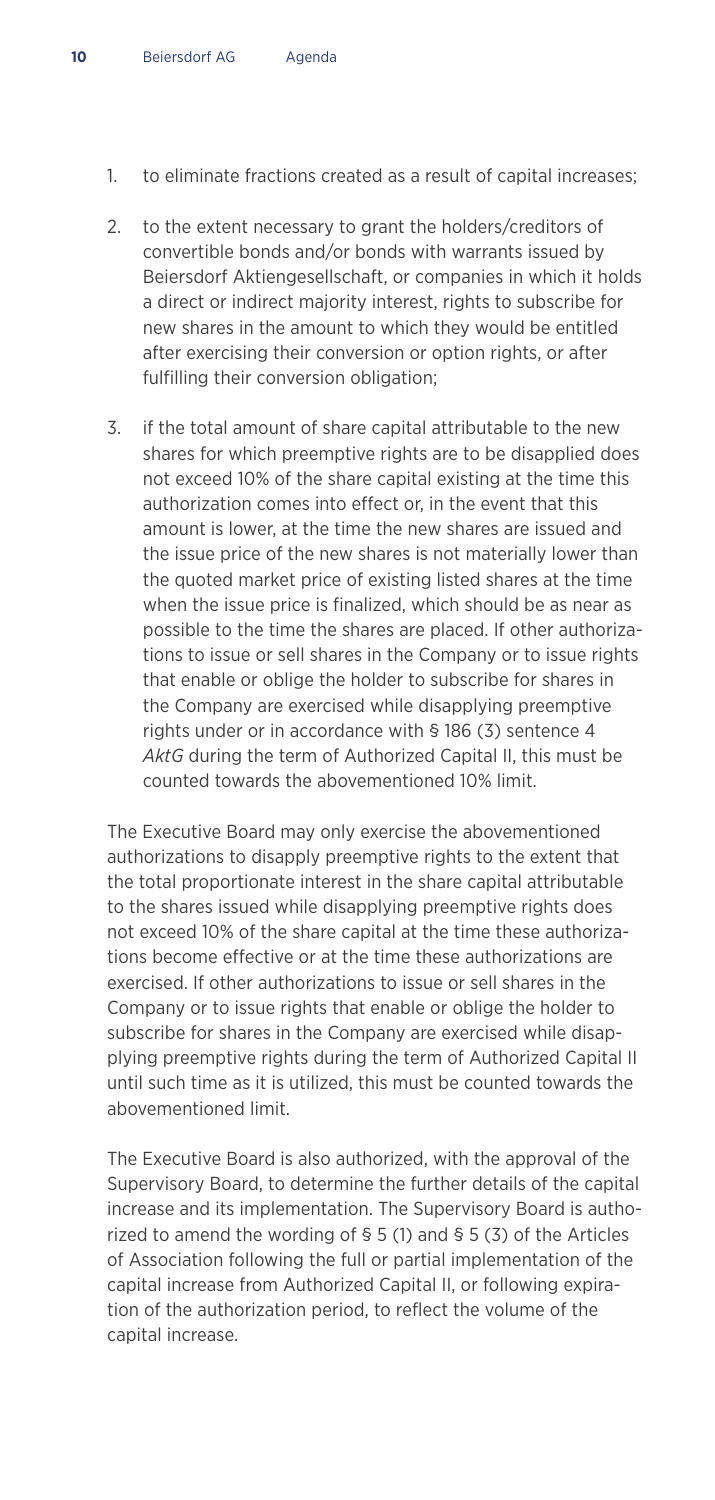c) § 5 (3) of the Articles of Association of the Company shall be amended to read as follows:

 "The Executive Board is authorized, with the approval of the Supervisory Board, to increase the share capital in the period until April 28, 2025, by up to a total of €25,000,000.00 by issuing new no-par-value bearer shares against cash contributions on one or several occasions (Authorized Capital II). The number of shares must increase in the same proportion as the share capital. In this context, the dividend rights for new shares may be determined by a different method than that set out in § 60 (2) *AktG*.

 Shareholders shall be granted preemptive rights. The new shares can also be underwritten by a credit institution to be specified by the Executive Board, or a company that operates in accordance with § 53 (1) sentence 1 or § 53b (1) sentence 1 or (7) *KWG* (financial institution), or a syndicate of such credit or financial institutions, with the obligation of offering them to the Company's shareholders for subscription. However, the Executive Board is authorized, with the approval of the Supervisory Board, to disapply shareholders' preemptive rights in the following cases:

- 1. to eliminate fractions created as a result of capital increases;
- 2. to the extent necessary to grant the holders/creditors of convertible bonds and/or bonds with warrants issued by Beiersdorf Aktiengesellschaft, or companies in which it holds a direct or indirect majority interest, rights to subscribe for new shares in the amount to which they would be entitled after exercising their conversion or option rights, or after fulfilling their conversion obligation;
- 3. if the total amount of share capital attributable to the new shares for which preemptive rights are to be disapplied does not exceed 10% of the share capital existing at the time this authorization comes into effect or, in the event that this amount is lower, at the time the new shares are issued and the issue price of the new shares is not materially lower than the quoted market price of existing listed shares at the time when the issue price is finalized, which should be as near as possible to the time the shares are placed. If other authorizations to issue or sell shares in the Company or to issue rights that enable or oblige the holder to subscribe for shares in the Company are exercised while disapplying preemptive rights under or in accordance with § 186 (3) sentence 4 *AktG* during the term of Authorized Capital II, this must be counted towards the abovementioned 10% limit.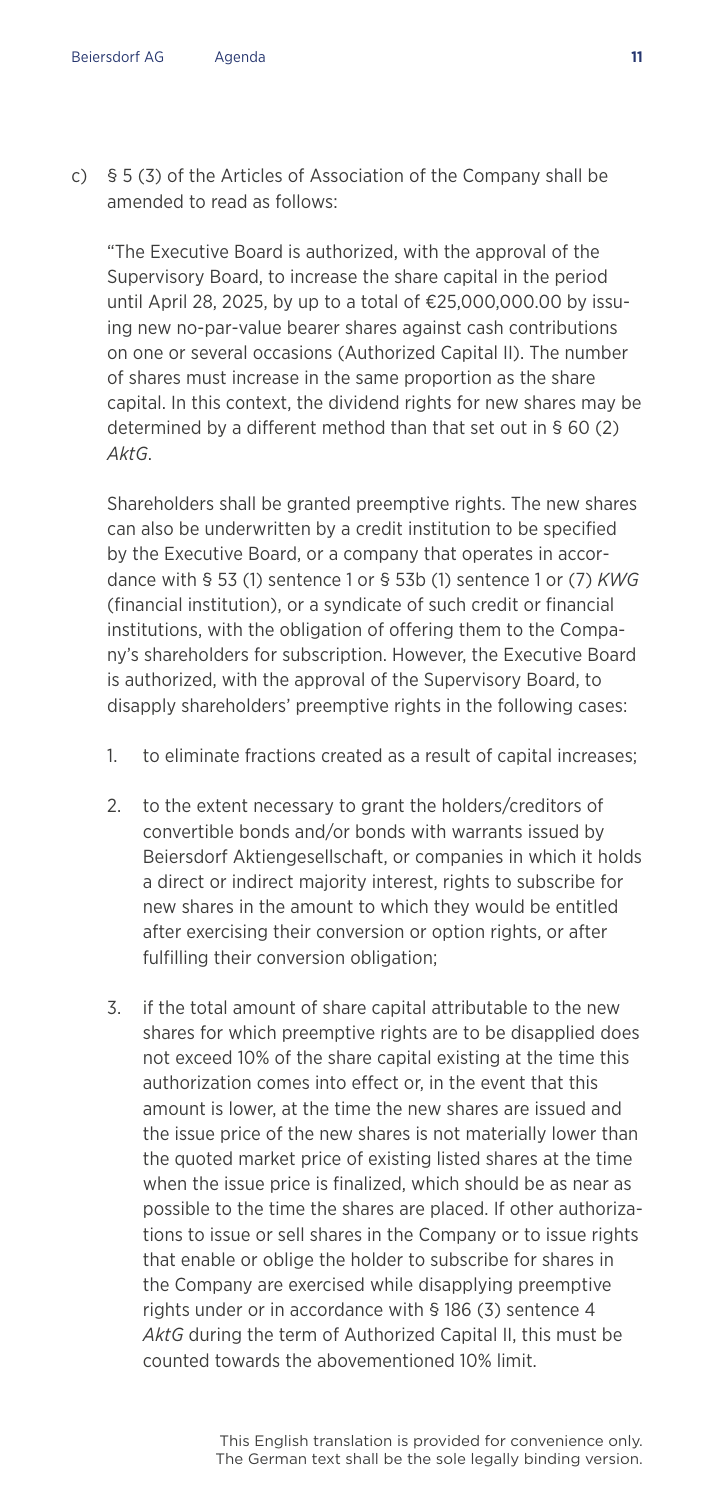The Executive Board may only exercise the abovementioned authorizations to disapply preemptive rights to the extent that the total proportionate interest in the share capital attributable to the shares issued while disapplying preemptive rights does not exceed 10% of the share capital at the time these authorizations become effective or at the time these authorizations are exercised. If other authorizations to issue or sell shares in the Company or to issue rights that enable or oblige the holder to subscribe for shares in the Company are exercised while disapplying preemptive rights during the term of Authorized Capital II until such time as it is utilized, this must be counted towards the abovementioned limit.

 The Executive Board is also authorized, with the approval of the Supervisory Board, to determine the further details of the capital increase and its implementation. The Supervisory Board is authorized to amend the wording of § 5 (1) and § 5 (3) of the Articles of Association following the full or partial implementation of the capital increase from Authorized Capital II, or following expiration of the authorization period, to reflect the volume of the capital increase."

#### 8. Resolution on the cancelation of the existing Authorized Capital III in accordance with § 5 (4) of the Articles of Association, and on the creation of a new Authorized Capital III; amendment to the Articles of Association

§ 5 (4) of the Articles of Association authorizes the Executive Board, with the approval of the Supervisory Board, to increase the Company's share capital by up to €25,000,000.00 by issuing new shares against cash or non-cash contributions on one or several occasions (Authorized Capital III). This authorization expired on March 30, 2020. The aim of the following resolution is to create a new Authorized Capital III that is, with respect to the amount and otherwise, largely identical with the existing Authorized Capital III. The new Authorized Capital III would enable the Company in the future to continue to increase the share capital flexibly and without a further resolution by the Annual General Meeting.

The Executive Board and the Supervisory Board therefore propose that the following resolution be adopted:

a) The unexercised authorization of the Executive Board contained in § 5 (4) of the Articles of Association to increase the share capital in the period until March 30, 2020, by up to a total of €25,000,000.00, with the approval of the Supervisory Board, shall be canceled when the authorization proposed for resolution under b) below becomes effective upon its entry in the commercial register.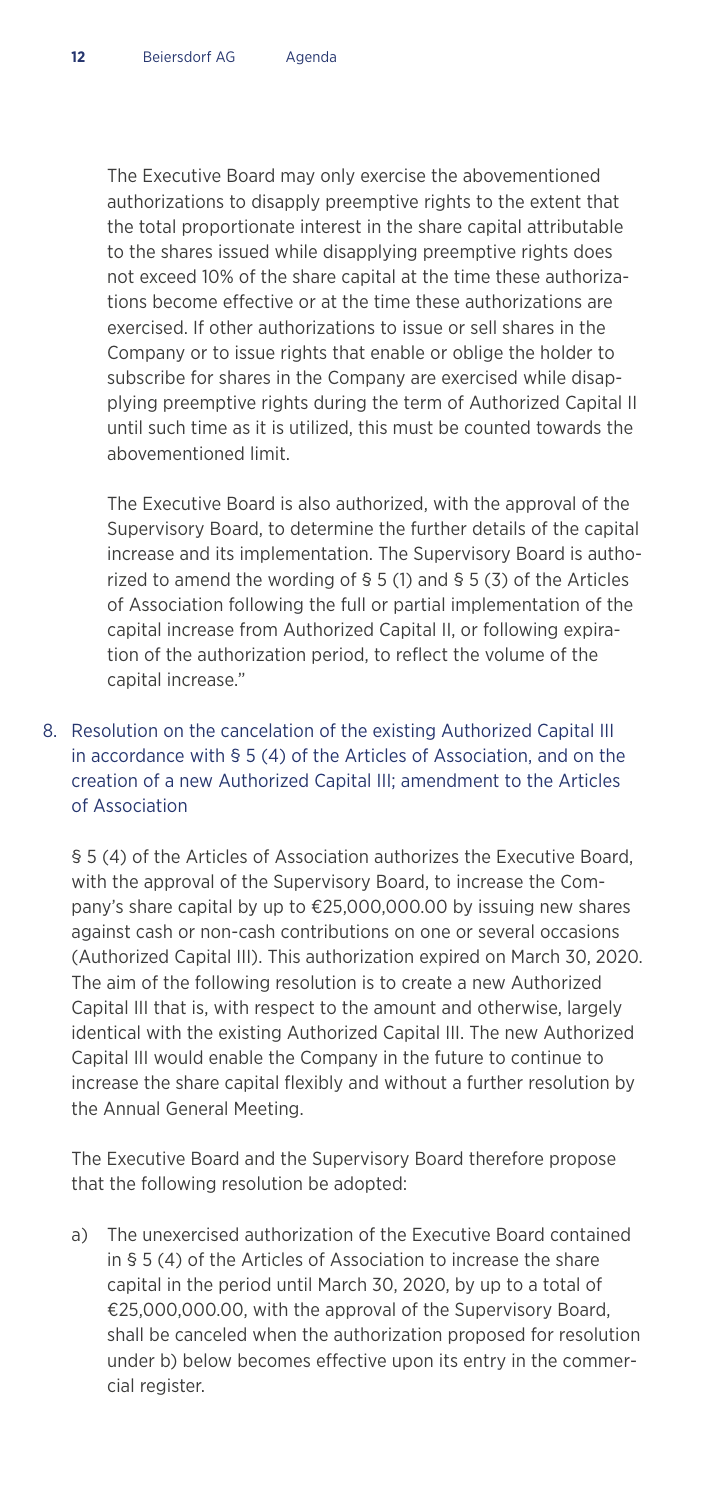b) The Executive Board is authorized, with the approval of the Supervisory Board, to increase the share capital in the period until April 28, 2025, by up to a total of €25,000,000.00 by issuing new no-par-value bearer shares against cash or non-cash contributions on one or several occasions (Authorized Capital III). The number of shares must increase in the same proportion as the share capital. In this context, the dividend rights for new shares may be determined by a different method than that set out in § 60 (2) *AktG*.

 Shareholders shall be granted preemptive rights. The new shares can also be underwritten by a credit institution to be specified by the Executive Board, or a company that operates in accordance with § 53 (1) sentence 1 or § 53b (1) sentence 1 or (7) *KWG* (financial institution), or a syndicate of such credit or financial institutions, with the obligation of offering them to the Company's shareholders for subscription. However, the Executive Board is authorized, with the approval of the Supervisory Board, to disapply shareholders' preemptive rights in the following cases:

- 1. to eliminate fractions created as a result of capital increases against cash contributions;
- 2. to the extent necessary to grant the holders/creditors of convertible bonds and/or bonds with warrants issued by Beiersdorf Aktiengesellschaft, or companies in which it holds a direct or indirect majority interest, rights to subscribe for new shares in the amount to which they would be entitled after exercising their conversion or option rights, or after fulfilling their conversion obligation;
- 3. in the case of capital increases against non-cash contributions for the purpose of acquiring companies, business units of companies, or equity interests in companies.

 The Executive Board may only exercise the abovementioned authorizations to disapply preemptive rights to the extent that the total proportionate interest in the share capital attributable to the shares issued while disapplying preemptive rights does not exceed 10% of the share capital at the time these authorizations become effective or at the time these authorizations are exercised. If other authorizations to issue or sell shares in the Company or to issue rights that enable or oblige the holder to subscribe for shares in the Company are exercised while disapplying preemptive rights during the term of Authorized Capital III until such time as it is utilized, this must be counted towards the abovementioned limit.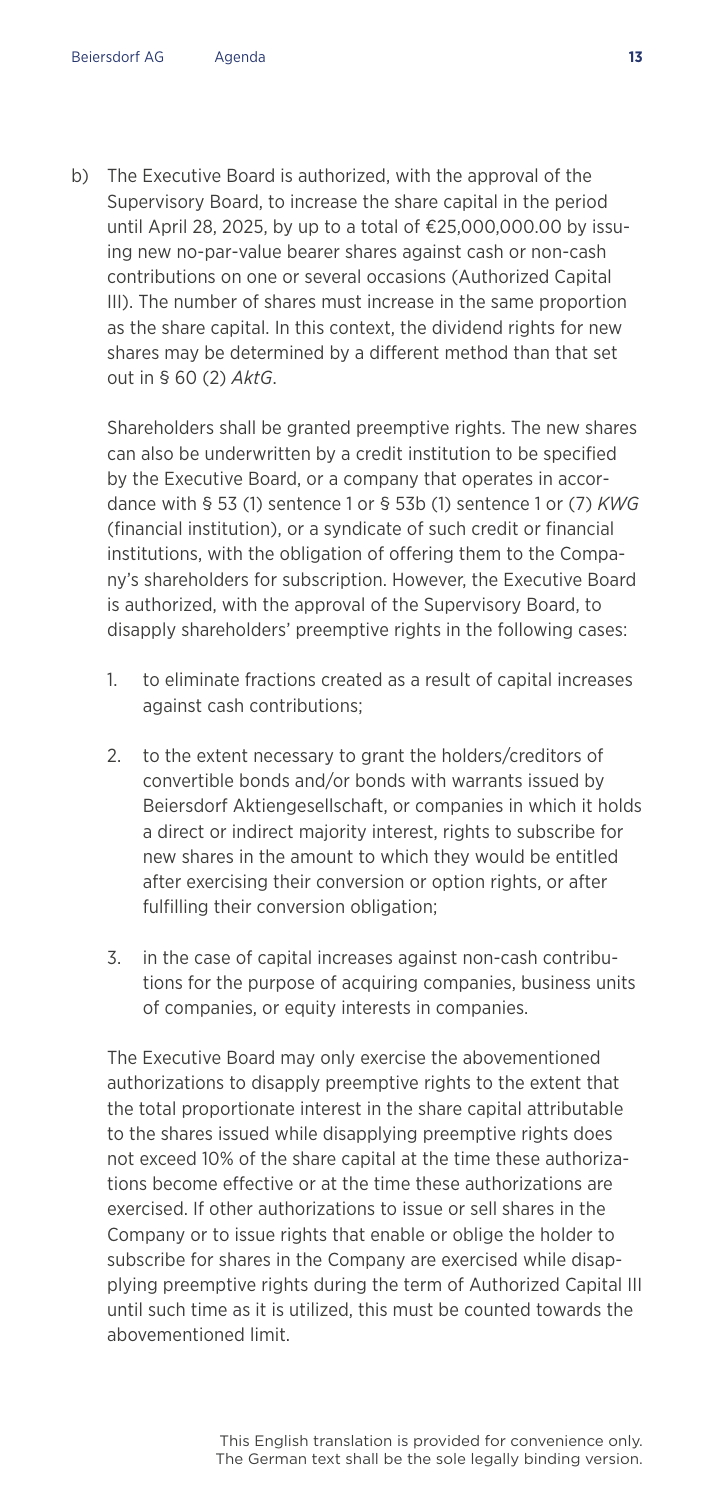The Executive Board is also authorized, with the approval of the Supervisory Board, to determine the further details of the capital increase and its implementation. The Supervisory Board is authorized to amend the wording of § 5 (1) and § 5 (4) of the Articles of Association following the full or partial implementation of the capital increase from Authorized Capital III, or following expiration of the authorization period, to reflect the volume of the capital increase.

c) § 5 (4) of the Articles of Association of the Company shall be amended to read as follows:

 "The Executive Board is authorized, with the approval of the Supervisory Board, to increase the share capital in the period until April 28, 2025, by up to a total of €25,000,000.00 by issuing new no-par-value bearer shares against cash or non-cash contributions on one or several occasions (Authorized Capital III). The number of shares must increase in the same proportion as the share capital. In this context, the dividend rights for new shares may be determined by a different method than that set out in § 60 (2) *AktG*.

 Shareholders shall be granted preemptive rights. The new shares can also be underwritten by a credit institution to be specified by the Executive Board, or a company that operates in accordance with § 53 (1) sentence 1 or § 53b (1) sentence 1 or (7) *KWG* (financial institution), or a syndicate of such credit or financial institutions, with the obligation of offering them to the Company's shareholders for subscription. However, the Executive Board is authorized, with the approval of the Supervisory Board, to disapply shareholders' preemptive rights in the following cases:

- 1. to eliminate fractions created as a result of capital increases against cash contributions;
- 2. to the extent necessary to grant the holders/creditors of convertible bonds and/or bonds with warrants issued by Beiersdorf Aktiengesellschaft, or companies in which it holds a direct or indirect majority interest, rights to subscribe for new shares in the amount to which they would be entitled after exercising their conversion or option rights, or after fulfilling their conversion obligation;
- 3. in the case of capital increases against non-cash contributions for the purpose of acquiring companies, business units of companies, or equity interests in companies.

 The Executive Board may only exercise the abovementioned authorizations to disapply preemptive rights to the extent that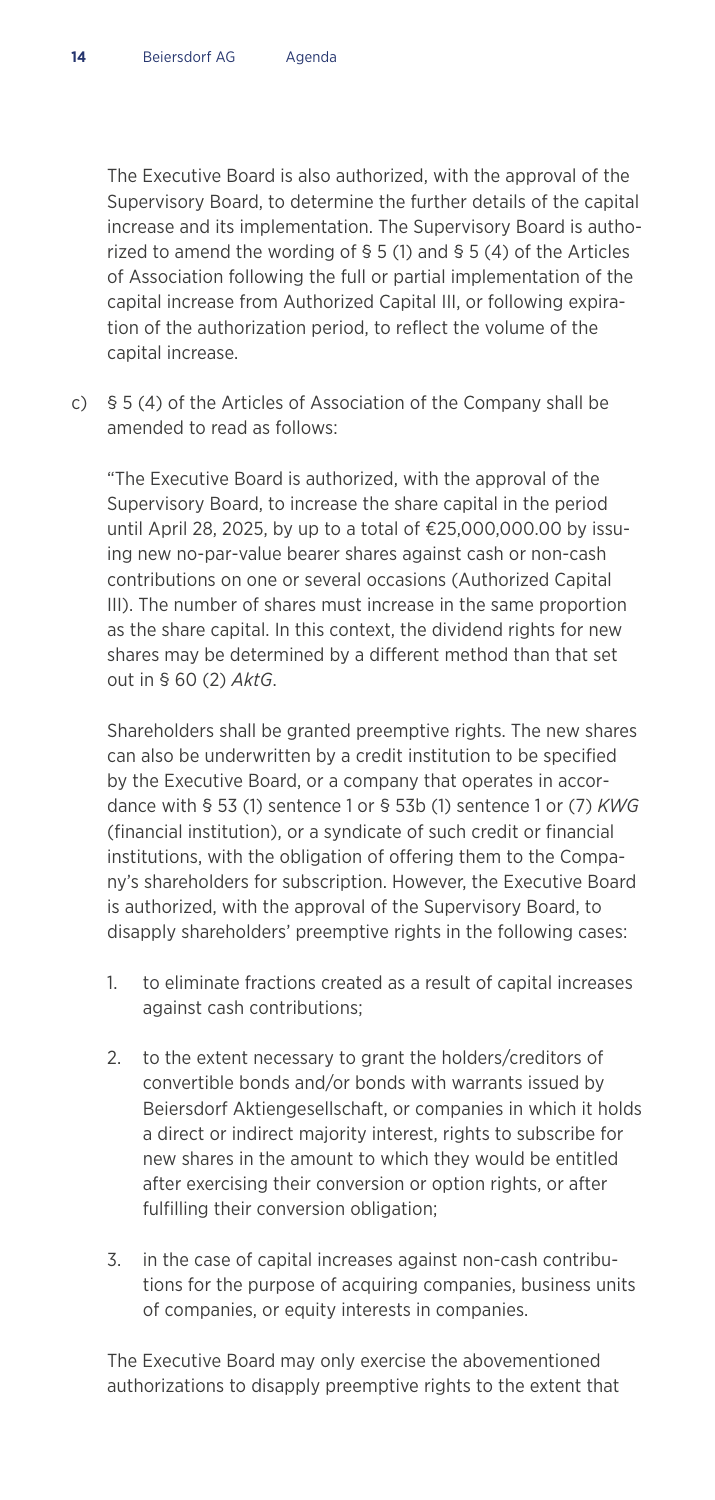the total proportionate interest in the share capital attributable to the shares issued while disapplying preemptive rights does not exceed 10% of the share capital at the time these authorizations become effective or at the time these authorizations are exercised. If other authorizations to issue or sell shares in the Company or to issue rights that enable or oblige the holder to subscribe for shares in the Company are exercised while disapplying preemptive rights during the term of Authorized Capital III until such time as it is utilized, this must be counted towards the abovementioned limit.

 The Executive Board is also authorized, with the approval of the Supervisory Board, to determine the further details of the capital increase and its implementation. The Supervisory Board is authorized to amend the wording of § 5 (1) and § 5 (4) of the Articles of Association following the full or partial implementation of the capital increase from Authorized Capital III, or following expiration of the authorization period, to reflect the volume of the capital increase."

9. Resolution on the cancelation of the existing authorization to issue convertible bonds and/or bonds with warrants and of the existing contingent capital in accordance with § 5 (5) of the Articles of Association, and on the renewed authorization to issue convertible bonds and/or bonds with warrants and the creation of new contingent capital; amendment to the Articles of Association

The Executive Board's existing authorization to issue convertible bonds and/or bonds with warrants expired on March 30, 2020. The aim is to resolve a new authorization authorizing the Executive Board to issue convertible bonds and/or bonds with warrants in the future as well. To this end, the contingent capital in § 5 (5) of the Articles of Association is to be canceled and replaced by a new, largely identical contingent capital.

The Executive Board and the Supervisory Board therefore propose that the following be resolved:

a) Cancelation of the existing authorization to issue convertible bonds and/or bonds with warrants and of the existing contingent capital in accordance with § 5 (5) of the Articles of Association

 The unexercised authorization of the Executive Board to issue convertible bonds and/or bonds with warrants granted by the Annual General Meeting on March 31, 2015, for a limited period ending on March 30, 2020, shall be canceled when the authorization proposed for resolution under b) below becomes effective upon its entry in the commercial register. Furthermore, the unutilized contingent capital contained in § 5 (5) of the Articles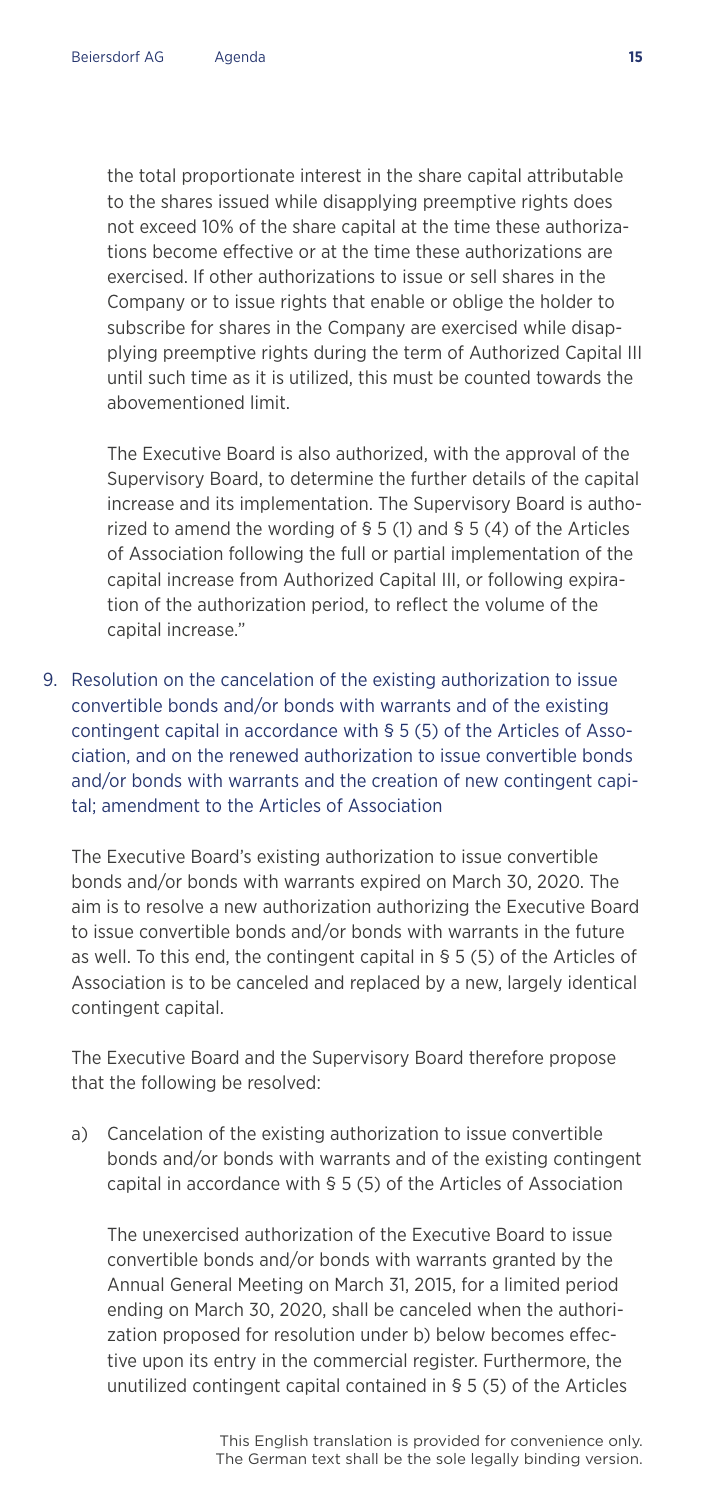of Association shall be canceled when the new contingent capital proposed for resolution under c) becomes effective upon its entry in the commercial register.

b) Authorization to issue convertible bonds and/or bonds with warrants

 Effective as of the date of entry of the new contingent capital in the commercial register (under d) below), the Executive Board is authorized on one or several occasions – including simultaneously in different tranches – in the period until April 28, 2025, to issue bearer and/or registered convertible bonds and/or bonds with warrants or combinations of these instruments with a total principal amount of up to €1,000,000,000.00 with a term of 20 years at the most, and to grant to the holders or creditors of convertible bonds and/or bonds with warrants conversion or option rights on no-par-value bearer shares in Beiersdorf Aktiengesellschaft with a notional interest in the share capital of up to a total of €42,000,000.00, as specified in more detail in the terms and conditions of the convertible bonds and/or bonds with warrants. The relevant terms and conditions may also provide for conversion obligations at the end of the term or at other times, including the obligation to exercise the conversion or option rights.

 Apart from in euros, the convertible bonds and/or bonds with warrants (bonds) may also be issued in the official currency of an OECD country – provided that they are limited to the equivalent value in euros – and by companies in which Beiersdorf Aktiengesellschaft holds a direct or indirect majority interest. In this case Beiersdorf Aktiengesellschaft's Executive Board is authorized to assume, on behalf of the company in question, the guarantee for the convertible bonds and/or bonds with warrants, and to grant the holders of such convertible bonds and/or bonds with warrants conversion or option rights on shares in Beiersdorf Aktiengesellschaft.

 Shareholders are entitled in principle to preemptive rights. The convertible bonds and/or bonds with warrants can also be underwritten by a credit institution, a company that operates in accordance with § 53 (1) sentence 1 or § 53b (1) sentence 1 or (7) *KWG* (financial institution), or a syndicate of such credit or financial institutions, with the obligation of offering them to the shareholders for subscription. However, the Executive Board is authorized, with the approval of the Supervisory Board, to disapply shareholders' preemptive rights to the extent that it arrives, after due examination, at the opinion that the issue price of the convertible bonds and/or bonds with warrants is not materially lower than the theoretical fair value calculated by recognized methods, and in particular by financial methods. However, this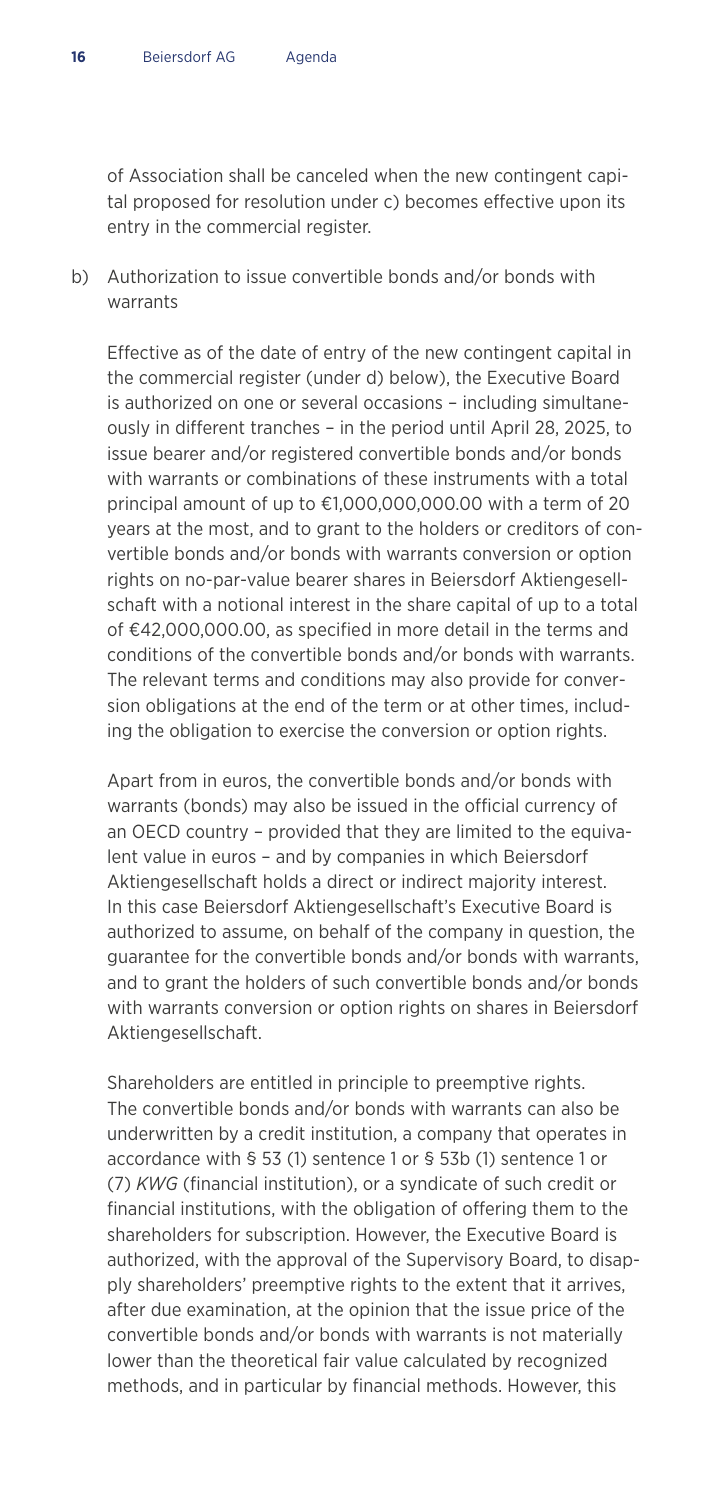only applies to bonds with a conversion or option right, or with a conversion obligation for shares with a notional interest in the share capital of up to a total of 10% of the share capital in existence at the time that this authorization comes into effect or, in the event that this amount is lower, at the time the authorization is exercised. If other authorizations to issue or sell shares in the Company or to issue rights that enable or oblige the holder to subscribe for shares in the Company are exercised while disapplying preemptive rights under or in accordance with § 186 (3) sentence 4 *AktG* during the term of this authorization to issue convertible bonds and/or bonds with warrants, this must be counted towards the abovementioned 10% limit. The Executive Board is also authorized, with the approval of the Supervisory Board, to eliminate fractions from shareholders' preemptive rights, and also to disapply preemptive rights to the extent necessary to grant the holders/creditors of convertible bonds and/or bonds with warrants issued by Beiersdorf Aktiengesellschaft, or companies in which it holds a direct or indirect majority interest, rights to subscribe for new convertible bonds and/ or bonds with warrants in the amount to which they would be entitled after exercising their conversion or option rights, or after fulfilling their conversion obligations, in order to compensate for dilution.

 The Executive Board may only exercise the abovementioned authorizations to disapply preemptive rights to the extent that the total proportionate interest attributable to shares issued in connection with convertible bonds and/or bonds with warrants while disapplying preemptive rights does not exceed 10% of the share capital at the time these authorizations become effective or at the time these authorizations are exercised. If other authorizations to issue or sell shares in the Company or to issue rights that enable or oblige the holder to subscribe for shares in the Company are exercised while disapplying preemptive rights during the term of this authorization to issue convertible bonds and/or bonds with warrants, this must be counted towards the abovementioned limit.

When convertible bonds are issued, the holders or creditors of the bonds acquire the right or – if a conversion obligation is provided for – assume the obligation to convert their bonds into shares in the Company, as specified in greater detail in the terms and conditions of the convertible bond. The conversion ratio is calculated by dividing the nominal amount of a bond by the conversion price for a share in the Company. The conversion ratio can also be calculated by dividing an issue price that is less than the nominal amount of a bond by the conversion price determined for a share in the Company. A variable conversion ratio may be foreseen, and the conversion price may be specified as falling within a range to be determined on the basis of the share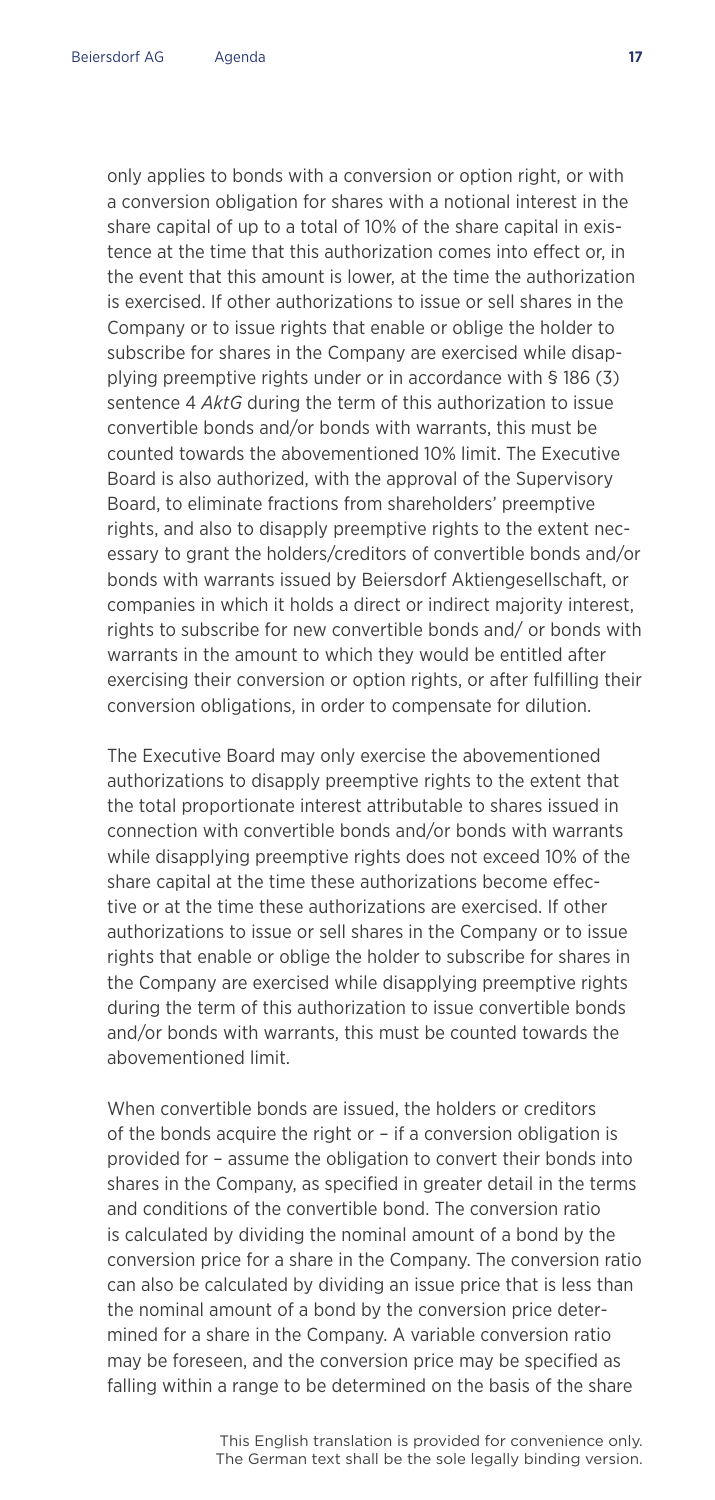price performance during the term of the bond. The conversion ratio may be rounded up or down to a whole figure in all cases; an additional cash payment may also be specified. Provision may also be made for fractions to be combined and/or paid out in money. The term of the convertible bonds may not exceed 20 years.

 When bonds with warrants are issued, one or more warrants are attached to each bond, which entitle the holder to subscribe for shares in the Company as specified in greater detail in the option terms and conditions to be determined by the Executive Board. The interest in the share capital accounted for by the shares that can be subscribed per bond may not exceed the nominal amount of the bonds with warrants. The maximum term of the option right is 20 years.

 The terms and conditions of the bond may also permit, at the Company's discretion, the convertible bonds and/or bonds with warrants to be converted into own shares in the Company instead of into new shares from contingent capital, or that options can be serviced by the delivery of such shares, and that such shares can also be granted where conversion obligations are fulfilled. Finally, the terms and conditions of the bond may also provide that, where bonds are converted or options exercised, the Company shall not grant the persons entitled to perform the conversion or exercise the option shares in the Company, but shall pay the equivalent amount in money; as specified in more detail in the terms and conditions of the bond, this shall correspond to the average price of Beiersdorf's shares in the closing auction in the Frankfurt Stock Exchange's Xetra trading system (or a comparable successor system) on the first to tenth stock exchange trading days before the conversion or the exercise of the options is announced. The notional interest in the share capital of the shares to be issued as a result of the conversion or the exercise of the options may not exceed the nominal amount of the convertible bonds and/or bonds with warrants.

 The conversion or option price for a share to be determined must amount even in the case of a variable conversion ratio/conversion price to a minimum of either 80% of the volume-weighted average market price of Beiersdorf Aktiengesellschaft's shares in the closing auction in the Frankfurt Stock Exchange's Xetra trading system (or a comparable successor system) on the last ten stock exchange trading days preceding the date of the resolution by the Executive Board on the issue of convertible bonds and/ or bonds with warrants, or of 80% of the volume-weighted average market price in the closing auction in the Frankfurt Stock Exchange's Xetra trading system (or a comparable successor sys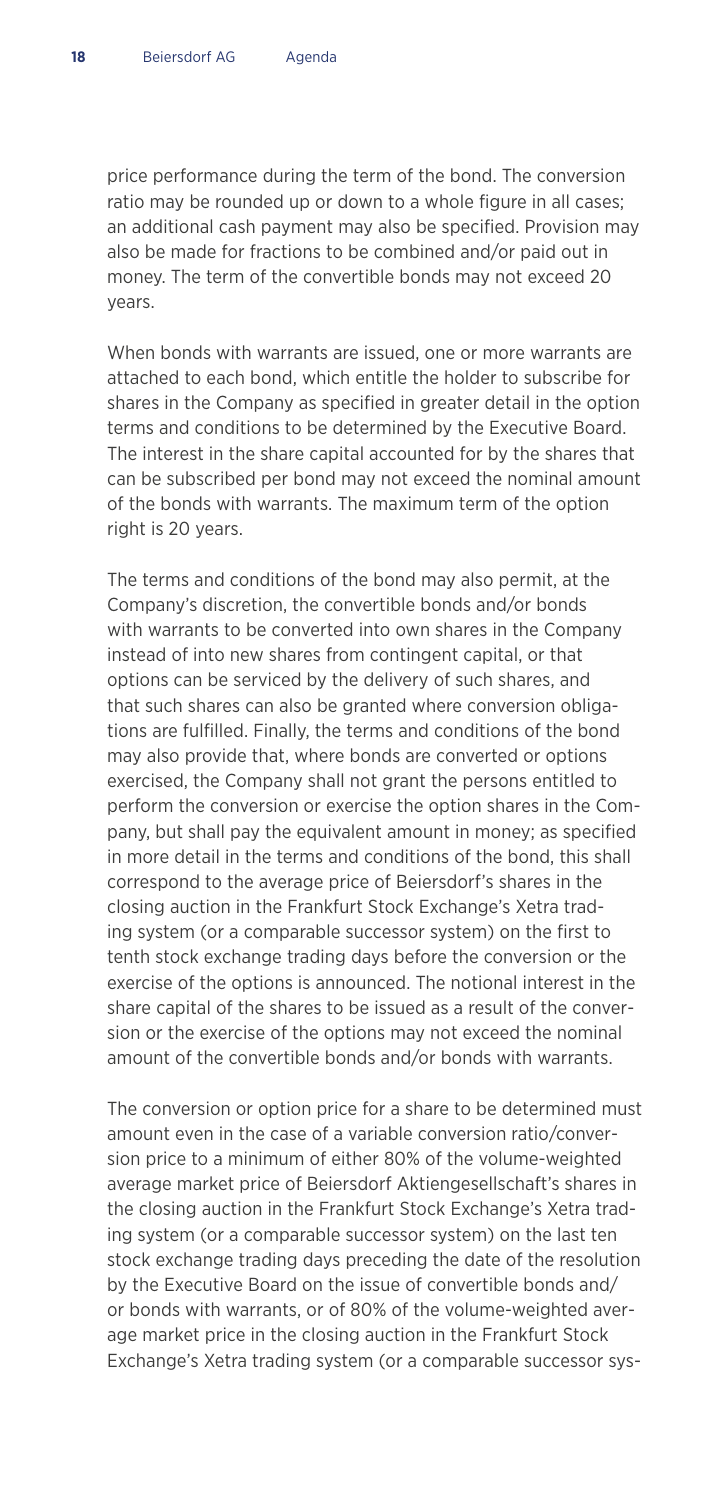tem) on the days when the subscription rights are traded in the Frankfurt Stock Exchange (with the exception of the final two days of rights trading).

 In order to ensure adequate protection against dilution, the conversion or option price can be reduced without prejudice to the provisions of § 9 (1) *Aktiengesetz* (German Stock Corporation Act, *AktG*) on the basis of an antidilution clause as specified in more detail in the terms and conditions of the convertible bonds and/or bonds with warrants by way of payment of a corresponding amount in cash when the conversion rights are exercised or the conversion obligation is fulfilled, or by way of a reduction of the additional payment, if, during the conversion or option period, the Company increases its share capital and/or issues further convertible bonds or bonds with warrants, or grants other options while granting its shareholders preemptive rights, and the holders of the convertible bonds or warrants are not granted subscription rights in the amount to which they would be entitled after exercising their conversion or option rights, or after fulfilling their conversion obligations. Instead of a cash payment or a reduction of the additional payment, the conversion ratio may, to the extent possible, be adjusted by dividing it by the reduced conversion price. The terms and conditions of the bond may also provide for an adjustment of the conversion or option price in the case of a capital reduction or other capital measures, restructuring measures, extraordinary dividends, or other comparable measures which may lead to a dilution of the value of the shares.

 The Executive Board is authorized to determine the further details of the issue and terms of the convertible bonds and/ or bonds with warrants, and in particular the coupon, issue price, term and denomination, conversion or option price, and conversion or option period, or to do so in agreement with the governing bodies of the companies in which Beiersdorf Aktiengesellschaft holds a direct or indirect majority interest issuing the convertible bonds and/or bonds with warrants.

#### c) Creation of new contingent capital

 The share capital shall be contingently increased by up to a total of €42,000,000.00, composed of up to 42,000,000 no-par-value bearer shares. The contingent capital increase serves to grant rights to, or found duties by, the holders or creditors of convertible bonds and/or bonds with warrants issued by the Company or by companies in which the Company holds a direct or indirect majority interest in accordance with the authorization to issue convertible bonds and/or bonds with warrants in the period until April 28, 2025, proposed for resolution under b) above.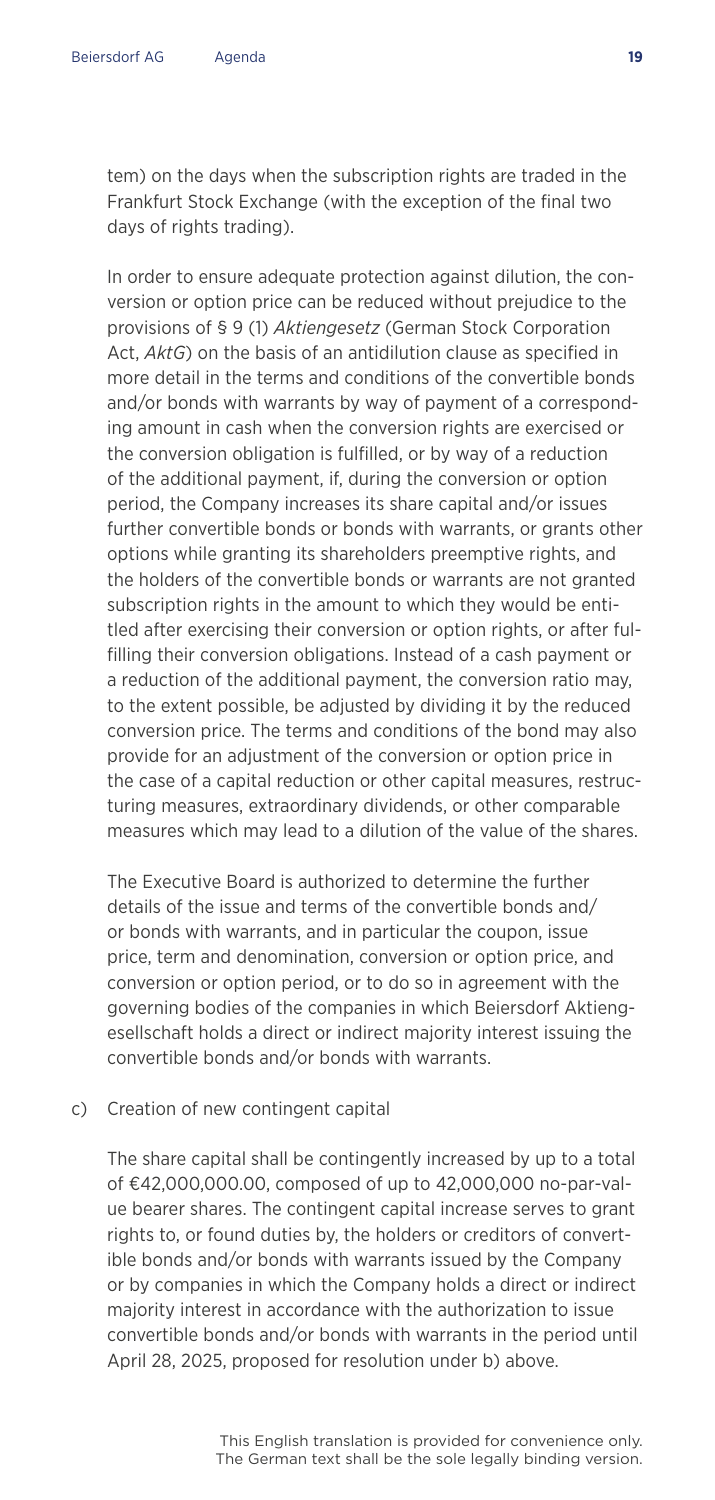The shares shall be issued at the conversion/option price specified in each case in accordance with the authorization proposed for resolution under b) above. The contingent capital increase shall be implemented only to the extent that the holders/creditors of such convertible bonds and/or bonds with warrants choose to exercise their conversion or option rights, or fulfill their conversion obligation, and contingent capital is required for this purpose in compliance with the terms and conditions of the bond. The new shares bear dividend rights from the beginning of the fiscal year in which they are created via the exercise of conversion or option rights, or as a result of compliance with conversion obligations.

 The Executive Board is authorized to determine the further details of the implementation of a contingent capital increase. The Supervisory Board is authorized to amend the wording of § 5 (1) and § 5 (5) of the Articles of Association following the full or partial implementation of the capital increase from this contingent capital, or following expiration of the authorization period, to reflect the volume of the capital increase.

d) Amendment to the Articles of Association

 § 5 (5) of the Articles of Association of the Company shall be amended to read as follows:

 "The share capital shall be contingently increased by up to a total of €42,000,000.00, composed of up to 42,000,000 nopar-value bearer shares. The contingent capital increase shall be implemented only to the extent that:

1. the holders or creditors of conversion rights and/or options attached to convertible bonds and/or bonds with warrants issued in the period until April 28, 2025, by Beiersdorf Aktiengesellschaft, or companies in which it holds a direct or indirect majority interest, exercise their conversion or option rights,

or

2. the holders or creditors of convertible bonds giving rise to a conversion obligation issued in the period until April 28, 2025, by Beiersdorf Aktiengesellschaft, or companies in which it holds a direct or indirect majority interest, comply with such obligation,

 and contingent capital is required for this purpose as specified in the terms and conditions of the bonds.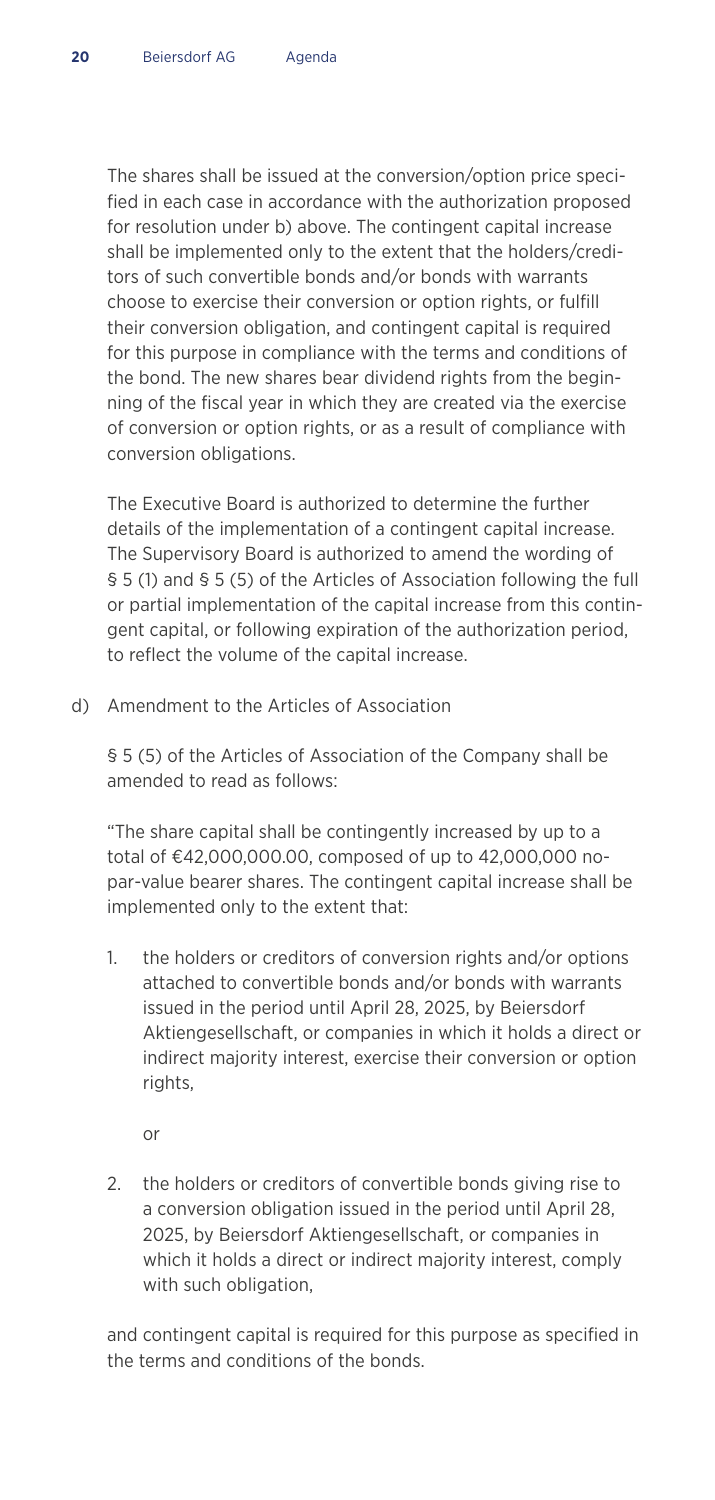The new shares bear dividend rights from the beginning of the fiscal year in which they are created via the exercise of conversion or option rights, or as a result of compliance with conversion obligations.

 The Executive Board is authorized to determine the further details of the implementation of a contingent capital increase. The Supervisory Board is authorized to amend the wording of § 5 (1) and § 5 (5) of the Articles of Association following the full or partial implementation of the capital increase from this contingent capital, or following expiration of the authorization period, to reflect the volume of the capital increase.

#### 10. Resolution on the authorization to purchase and utilize own shares

Since the authorization to purchase own shares resolved by the Annual General Meeting on March 31, 2015, expired on March 30, 2020, a new authorizing resolution is to be proposed to the Annual General Meeting.

The Executive Board and the Supervisory Board therefore propose the following resolution:

- a) The authorization to purchase own shares granted by the Annual General Meeting on March 31, 2015, under agenda item 10 for a limited period until March 30, 2020, shall be canceled.
- b) In accordance with § 71 (1) no. 8 *AktG*, the Company is authorized to purchase own shares in the total amount of up to 10% of the existing share capital in the period until April 28, 2025. The authorization can be exercised in whole or in part on one or several occasions. The shares purchased in accordance with this authorization, together with other shares in the Company that the Company has already purchased and still holds, or that are attributable to the Company in accordance with §§ 71a ff. *AktG*, may not account for more than 10% of the share capital of the Company.

 The shares shall be purchased via the stock exchange, via a public purchase offer addressed to all shareholders, or via a public invitation to submit an offer to tender shares. Where the shares are purchased via the stock exchange, the purchase price (excluding transaction costs) paid per share may not be more than 10% higher or 20% lower than the average price of Beiersdorf's shares in the closing auction in the Frankfurt Stock Exchange's Xetra trading system (or a comparable successor system) on the last five stock exchange trading days preceding the purchase. Where the shares are purchased via a public purchase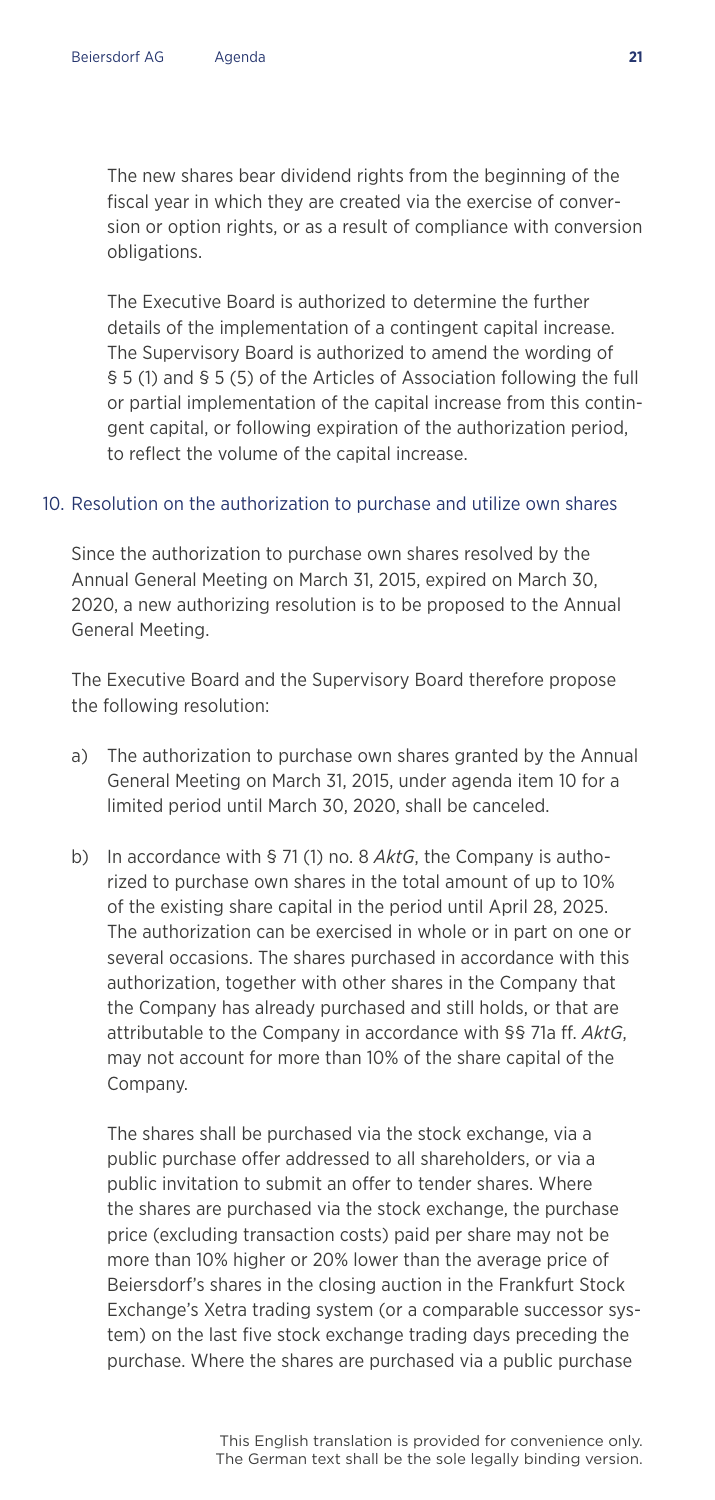offer addressed to all shareholders or via a public invitation to submit an offer to tender shares, the purchase price or the limits of the price range per share (in each case excluding transaction costs) may not exceed or fall below the average price of Beiersdorf's shares in the closing auction in the Frankfurt Stock Exchange's Xetra trading system (or a comparable successor system) on the last ten stock exchange trading days preceding the publication of the decision to issue the purchase offer or the publication of the public invitation to submit an offer to tender shares by more than 20%. If, after publication of the purchase offer or the publication of the public invitation to submit an offer to tender shares, significant differences arise between the relevant price and the purchase price offered or the limits of the price range offered, the offer or the public invitation to submit an offer to tender shares may be adjusted. In this case, the corresponding average price over the last ten stock exchange trading days preceding the publication of any adjustment will be used. The purchase offer or the invitation to submit an offer to tender shares may provide for further conditions and, in particular, may be limited in volume. Shares must be accepted on a proportionate basis if the offer is oversubscribed or if, in the case of an invitation to submit an offer to tender shares, several offers are submitted but not all are accepted. Provision may be made for preferential acceptance of small volumes of up to 100 tendered shares per shareholder.

c) The Executive Board, with the approval of the Supervisory Board, is authorized to sell in whole or in part the own shares purchased on the basis of the abovementioned or a prior authorization while disapplying shareholders' preemptive rights, including in a way other than via the stock exchange or via a public offer to all shareholders, to the extent that these shares are sold for cash at a price that does not fall materially below the market price of the same class of shares in the Company at the time of the sale. The applicable market price as defined in the provision above is the average price of Beiersdorf's shares in the closing auction in the Frankfurt Stock Exchange's Xetra trading system (or a comparable successor system) on the last five stock exchange trading days preceding the sale of the own shares. This authorization is limited to a total of no more than 10% of the share capital existing at the time this authorization comes into effect and at the time it is exercised. If own shares are sold in line with the abovementioned provisions, those shares for which shareholders' preemptive rights have also been disapplied in accordance with § 186 (3) sentence 4 *AktG* when authorized capital has been utilized and/or when the authorization to issue convertible bonds and/or bonds with warrants has been exercised shall be counted towards this.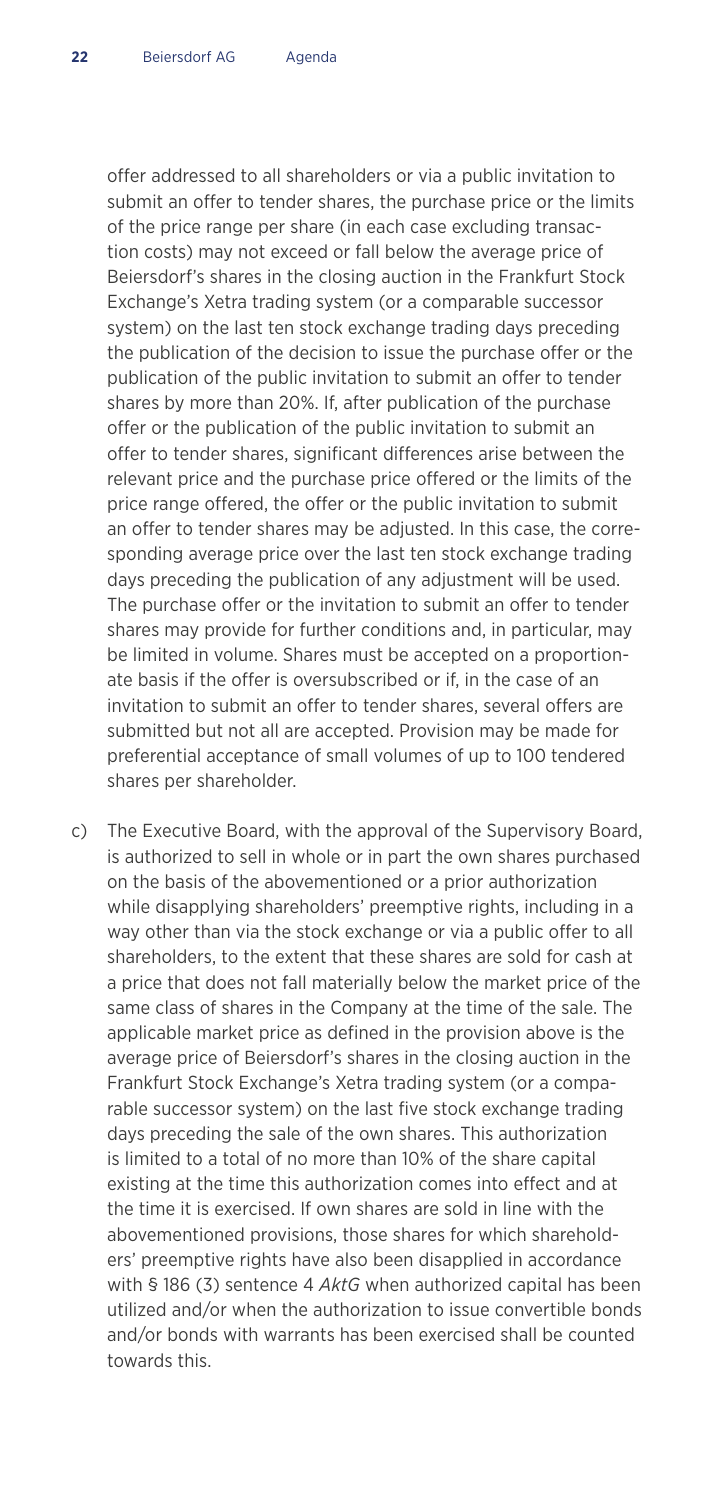The Executive Board is also authorized, with the approval of the Supervisory Board, to sell in whole or in part the own shares purchased on the basis of the abovementioned or a prior authorization, while disapplying shareholders' preemptive rights, against non-cash consideration, and in particular to use these shares as consideration or partial consideration in the context of a merger or the acquisition of companies, equity interests in companies (including increases in equity interests), or business units of companies.

 Moreover, the Executive Board is authorized, with the approval of the Supervisory Board, to utilize in whole or in part the own shares purchased on the basis of the abovementioned or a prior authorization, while disapplying shareholders' preemptive rights, in order to satisfy the subscription and/or conversion rights under convertible bonds and/or bonds with warrants or other claims to the transfer of shares issued by the Company or companies in which it holds a direct or indirect majority interest.

 Furthermore, the Executive Board is authorized to disapply shareholders' preemptive rights to the extent necessary to settle fractions arising in the case that own shares are sold to all shareholders.

 The Executive Board may only exercise the abovementioned authorizations to disapply preemptive rights to the extent that the total proportionate interest of the shares utilized while disapplying preemptive rights does not exceed 10% of the share capital at the time of the resolution by the Annual General Meeting or at the time these authorizations are exercised. If other authorizations to issue or sell shares in the Company or to issue rights that enable or oblige the holder to subscribe for shares in the Company are exercised while disapplying preemptive rights during the term of this authorization to utilize own shares, this must be counted towards the abovementioned limit.

 Finally, the Executive Board is authorized, with the approval of the Supervisory Board, to retire the own shares purchased on the basis of the abovementioned or a prior authorization without an additional resolution by the Annual General Meeting. The authorization to retire the shares can be exercised in whole or in part, i.e., also several times. The Supervisory Board is authorized to amend the number of no-par-value shares in the Articles of Association accordingly where shares are retired using the simplified approach.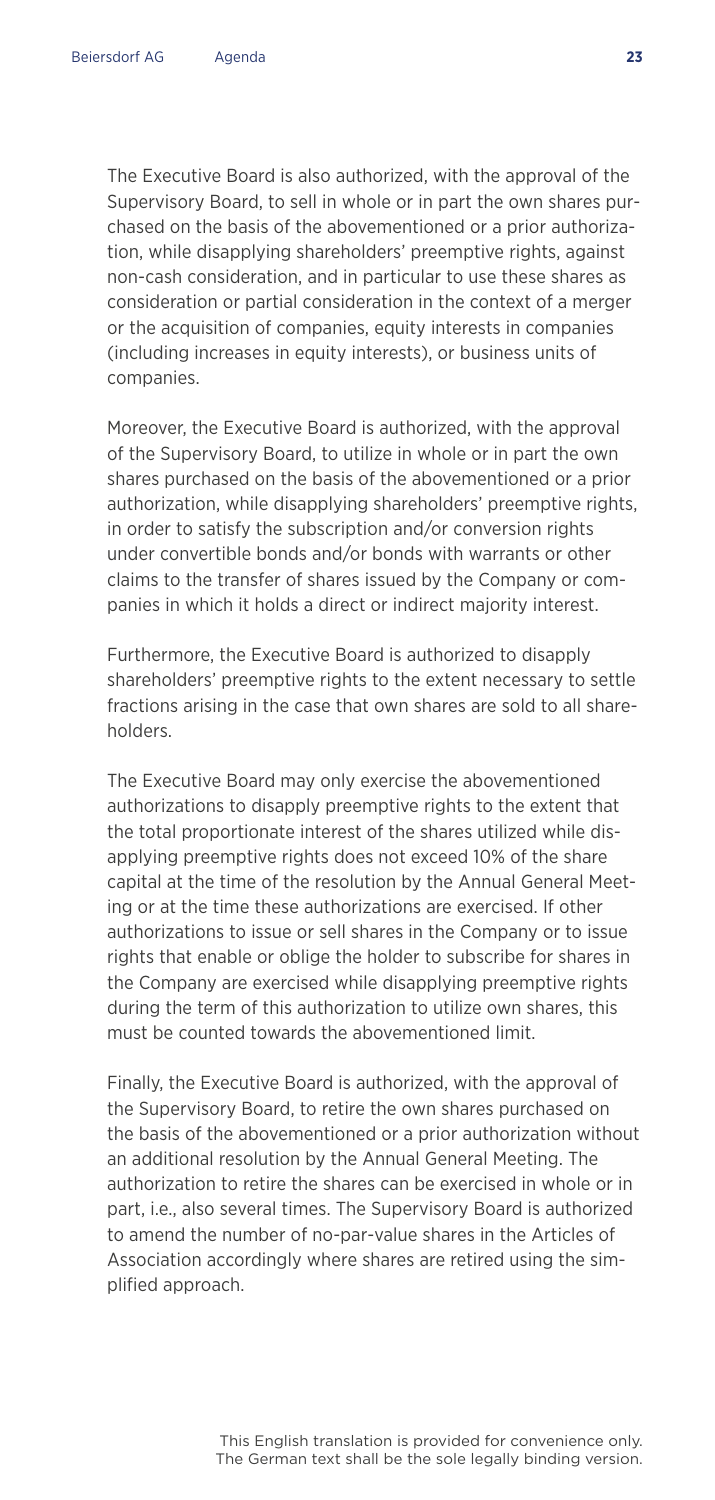#### 11. Resolution on the amendment of Section 18 (2) sentence 1 of the Articles of Association (Adjustment to the German Stock Corporation Act as amended by the ARUG II)

Pursuant to Section 18 (1) sentence 1 of the Articles of Association, shareholders wishing to participate in the Annual General Meeting or to exercise their voting rights must register and provide proof of their entitlement. Pursuant to Section 18 (2) sentence 1 of the Artcles of Association, proof of shareholding by the custodian bank is sufficient for such proof.

The provision of the German Stock Corporation Act (§ 123 (4) AktG) on which Section 18 (2) sentence 1 of the Company's Articles of Association is based was partially amended by the Act Implementing the Second EU Shareholder Rights Directive (ARUG II) for Annual General Meetings which are convened after 3 September 2020. In particular, Section 123 (4) *AktG* will in the future refer to the newly introduced Section 67c (3) *AktG*. As a consequence, the proof of entitlement to participate in the Annual General Meeting or to exercise voting rights must be provided by the so-called "last intermediary" instead of the "custodian bank".

Against this background, Section 18 para. 2 sentence 1 of the Articles of Association shall be amended accordingly.

Therefore, the Executive Board and the Supervisory Board propose to resolve as follows:

Section 18 para. 2 sentence 1 of the Articles of Association shall be amended as follows:

"Proof according to § 67c (3) *Aktiengesetz* (German Stock Corporation Act) is sufficient proof of entitlement to attend the Annual General Meeting or exercise voting rights in accordance with (1)."

The Executive Board is instructed to apply for the registration of the resolved amendment to the Articles of Association in the commercial register only as from 3 September 2020.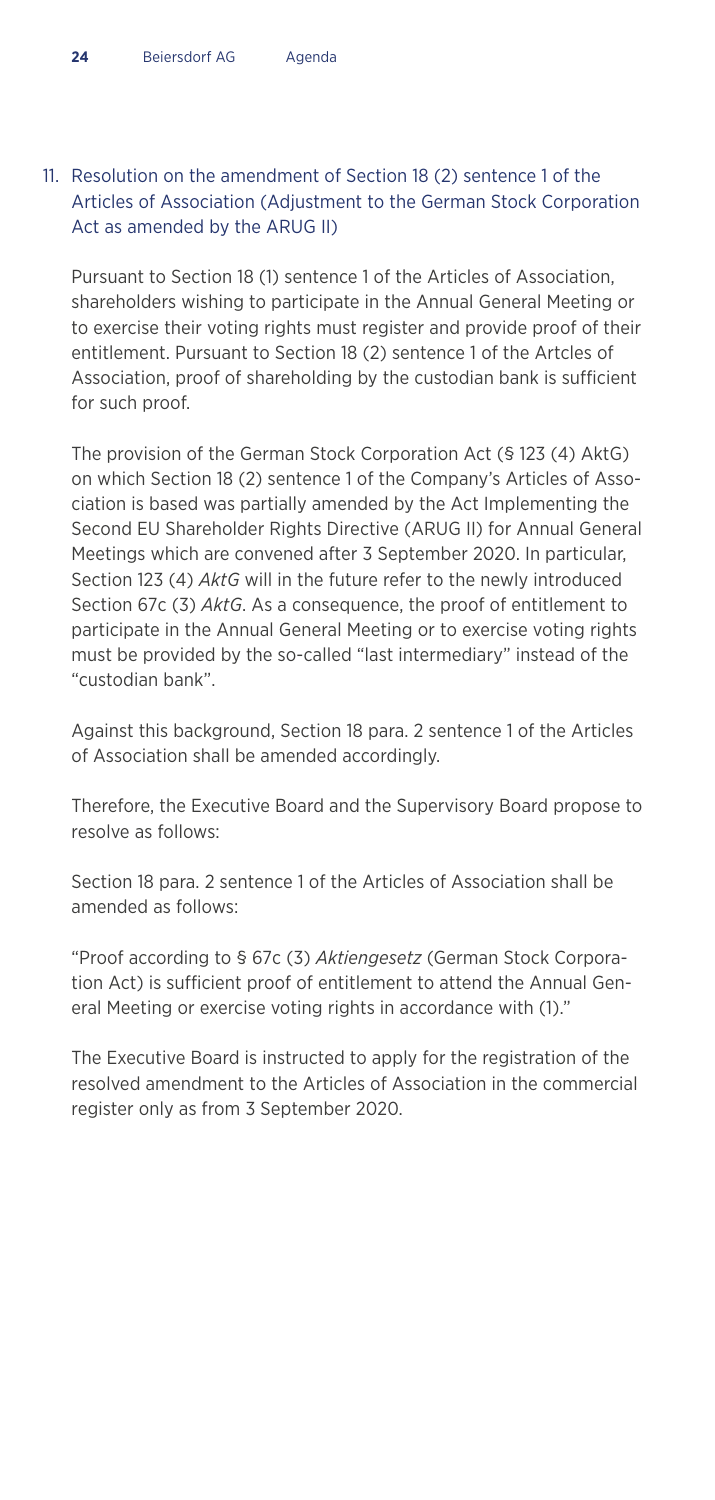#### 12. Supplementary elections to the Supervisory Board

In accordance with §§ 96 (1) and 101 (1) *AktG* in conjunction with § 7 (1) sentence 1 no. 1 *Mitbestimmungsgesetz* (German Co-determination Act, *MitbestG*) and with Article 11 (1) of the Articles of Association of Beiersdorf Aktiengesellschaft, the Supervisory Board is composed of twelve members, six of whom are elected by the Annual General Meeting and six by the employees. The members of the Supervisory Board are elected on an individual basis.

§ 96 (2) sentence 1 *AktG* specifies that the statutory minimum threshold of 30% each for men and women must be taken into account in elections for one or more members of the Supervisory Board. Fulfilling the statutory requirement at the level of the overall Supervisory Board in accordance with § 96 (2) sentence 2 *AktG* would mean that a minimum total of four seats on the Supervisory Board would each have to be occupied by men and women. These requirements are met as the Supervisory Board currently comprises five women and seven men overall; two women (Ms. Hong Chow and Dr. Dr. Christine Martel) are shareholder representatives.

Mr. Michael Herz resigned from the Supervisory Board effective at the conclusion of the Annual General Meeting on April 29, 2020. In turn, Mr. Wolfgang Herz now be elected to the Supervisory Board to succeed Mr. Michael Herz. According to Article 11 (3) of the Articles of Association, a Supervisory Board member who is elected to replace a Supervisory Board member who leaves the Board before the end of his or her term of office is only elected for the remaining term of office of the departed Supervisory Board member. Since Mr. Michael Herz's term of office would have ended at the end of the Annual General Meeting resolving on the approval of the activities of the Supervisory Board for fiscal year 2023, Mr. Wolfgang Herz's term of office shall also end then.

The Supervisory Board therefore proposes, in accordance with Article 11 (3) of the Articles of Association, that

a) Mr. Wolfgang Herz Hamburg, Germany Managing Director at Participia Holding GmbH, Hamburg, Germany

be elected to the Company's Supervisory Board as a shareholder representative with effect from the end of the Annual General Meeting on April 29, 2020, for the period until the end of the Annual General Meeting resolving on the approval of the activities of the Supervisory Board for fiscal year 2023.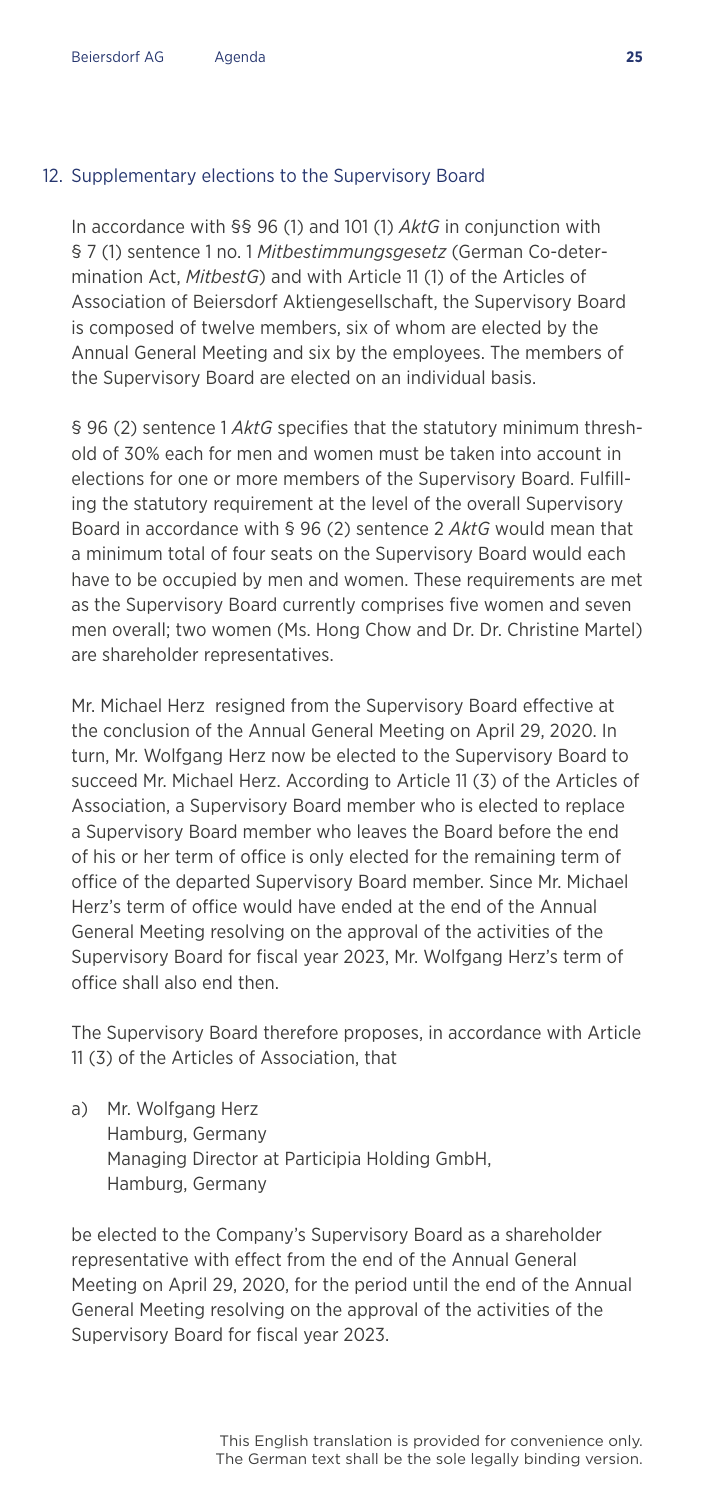Mr. Wolfgang Herz is a member of the following statutory supervisory boards of German companies, none of which is listed on the stock exchange:

- maxingvest ag, Hamburg, Germany
- Tchibo GmbH, Hamburg, Germany
- Libri GmbH, Hamburg, Germany
- Blume 2000 Blumen-Handelsgesellschaft mbH, Norderstedt, Germany
- TOPP Holding AG, Hamburg, Germany

He is not a member of comparable domestic and foreign supervisory bodies of business enterprises.

If Mr. Wolfgang Herz is elected, the Supervisory Board further proposes in accordance with section a) above that, in accordance with Article 11 (4) sentences 1 and 3 of the Articles of Association,

b) Ms. Beatrice Dreyfus Frankfurt am Main, Germany Funds Manager at Novum Capital Management GmbH & Co. KG, Frankfurt am Main, Germany

be elected as an alternate member for Mr. Wolfgang Herz during Mr. Wolfgang Herz's term of office.

Ms. Dreyfus is a member of the following statutory supervisory boards of German companies:

– Stylepark AG, Frankfurt am Main, Germany

She is not a member of comparable domestic and foreign supervisory bodies of business enterprises.

Notwithstanding the above, in accordance with § 11 (5) sentence 2 of the Articles of Association, Ms. Dreyfus shall remain an alternate member for the other members of the Supervisory Board for whom she was elected.

The above-mentioned proposals are based on the recommendations made by the Nomination Committee, take into account the Supervisory Board's objectives for its composition, and seek to fulfill the competence profile for the full Board prepared by the Supervisory Board. In addition, the proposals for election meet the minimum percentage of Supervisory Board composition by men and women set out in § 96 (2) sentence 1 *AktG*. The Supervisory Board has satisfied itself that Mr. Wolfgang Herz and Ms Dreyfus can afford the necessary time expected to be required for the performance of their duties.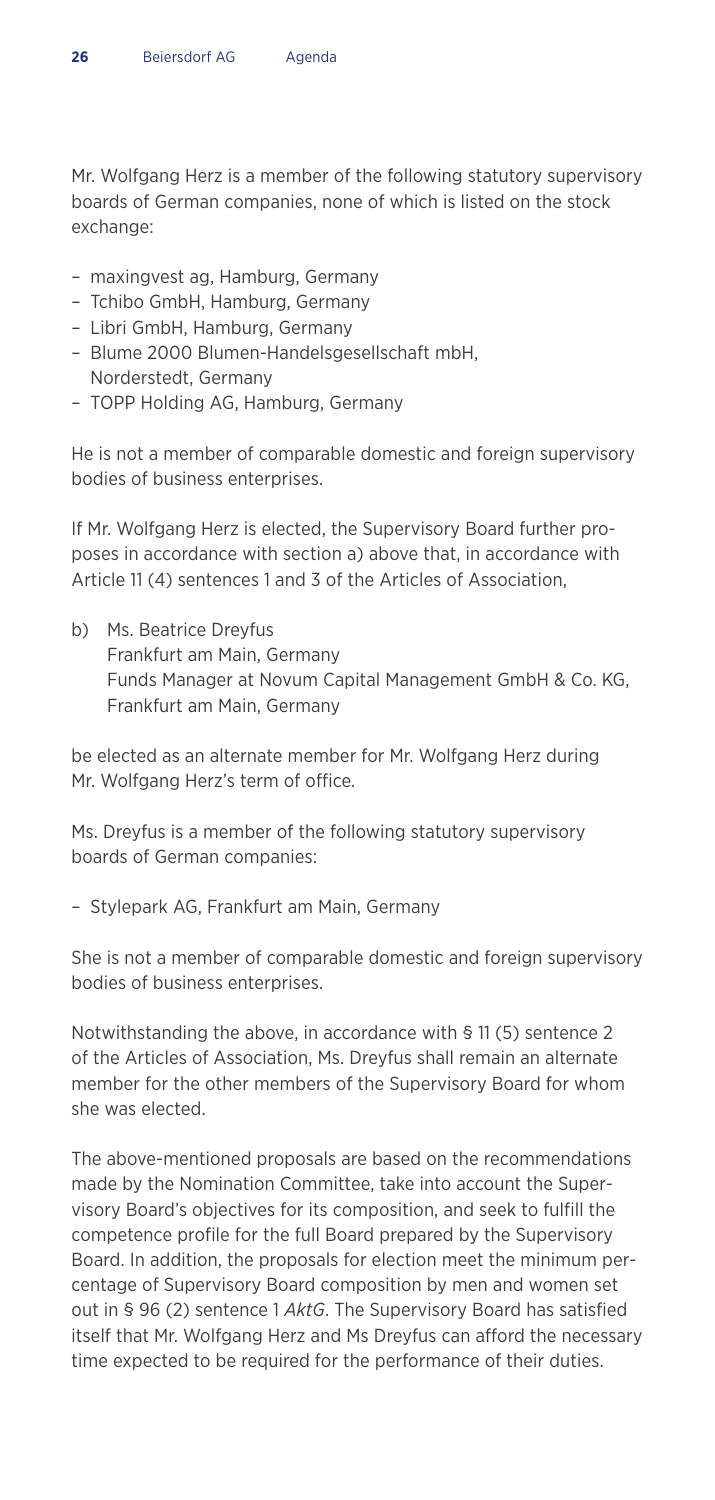In the Supervisory Board's opinion, none of the above-mentioned candidates have any personal or business relationships with the Company or its group companies, the Company's governing bodies, or a shareholder holding a material interest in the Company that the Supervisory Board considers would be material to the election decision within the meaning of section 5.4.1 (7) of the German Corporate Governance Code as amended February 7, 2017. However, as a precautionary measure the Supervisory Board is disclosing the following relationships with reference to section 5.4.1 (6) and (7) of the German Corporate Governance Code:

Mr. Wolfgang Herz is a shareholder and a member of the Supervisory Board of maxingvest ag, which indirectly holds the majority shares of Beiersdorf Aktiengesellschaft.

Further details on the candidates, in particular their CVs, can be found in the annex of this invitation.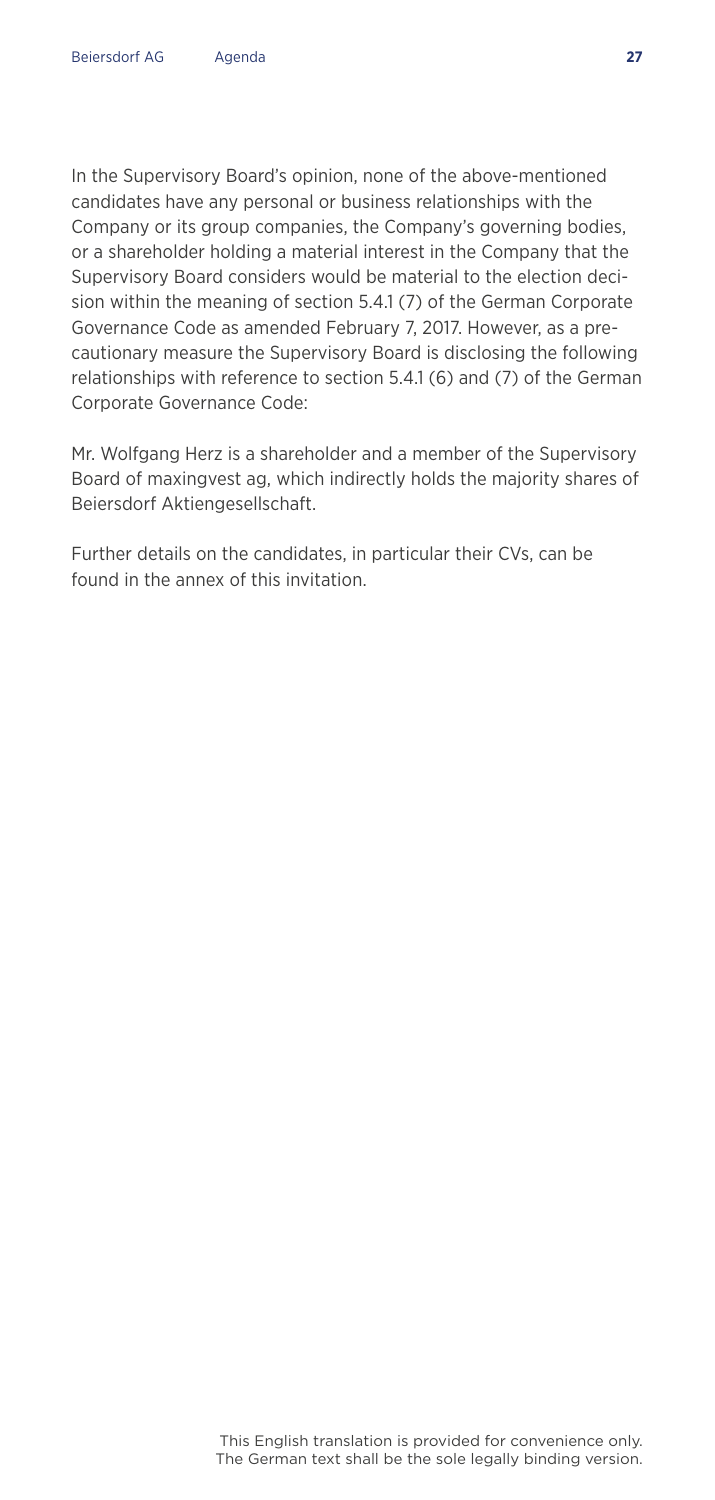### Written Reports by the Executive Board to the Annual General Meeting on Items 6 to 10 of the Agenda

The Executive Board prepared the following reports on items 6 to 10 of the agenda in accordance with §§ 203 (1) sentence 1, 203 (2) sentence 2, 186 (3) sentence 4, 186 (4) sentence 2 *AktG*, §§ 221 (4) sentence 2, 186 (3) sentence 4, 186 (4) sentence 2 *AktG*, and §§ 71 (1) no. 8 sentence 5, 186 (3) sentence 4, and 186 (4) sentence 2 *AktG* detailing the reasons for the authorization of the Executive Board, with the approval of the Supervisory Board, to disapply shareholders' preemptive rights in certain cases in connection with capital increases from Authorized Capital I, II and III, with the issue of convertible bonds and/or bonds with warrants, and with the sale of own shares in the Company.

The reports on items 6 to 10 of the agenda are available on the Company's website at **www.Beiersdorf.com/Annual\_General\_Meeting** as of the date on which the Annual General Meeting is convened. They will also be available during the Annual General Meeting. All shareholders will also be sent copies of these reports free of charge and without delay upon request. The reports contain the following:

#### 1. Report of the Executive Board on Item 6 of the Agenda (Resolution on the creation of Authorized Capital I):

 The authorization of the Executive Board to increase the share capital in accordance with § 5 (2) of the Articles of Association (Authorized Capital I) expired on March 30, 2020. In item 6 of the agenda, the Executive Board and the Supervisory Board therefore propose the creation of a new Authorized Capital I, which authorizes the issue of new shares against cash contributions and materially corresponds to the existing authorization.

 Authorized Capital I is intended to enable the Company to react quickly and flexibly in changing markets in the interests of its shareholders. As decisions on how to meet its capital requirements generally need to be made at short notice, it is important that the Company is not dependent on the cycle imposed by Annual General Meetings or the long convening period for an Extraordinary General Meeting. Legislators have created the instrument of authorized capital to do justice to this situation. The main reasons for using authorized capital are to strengthen a company's equity base and to finance the acquisition of equity interests. Authorized capital is a proven instrument that is commonly used by companies.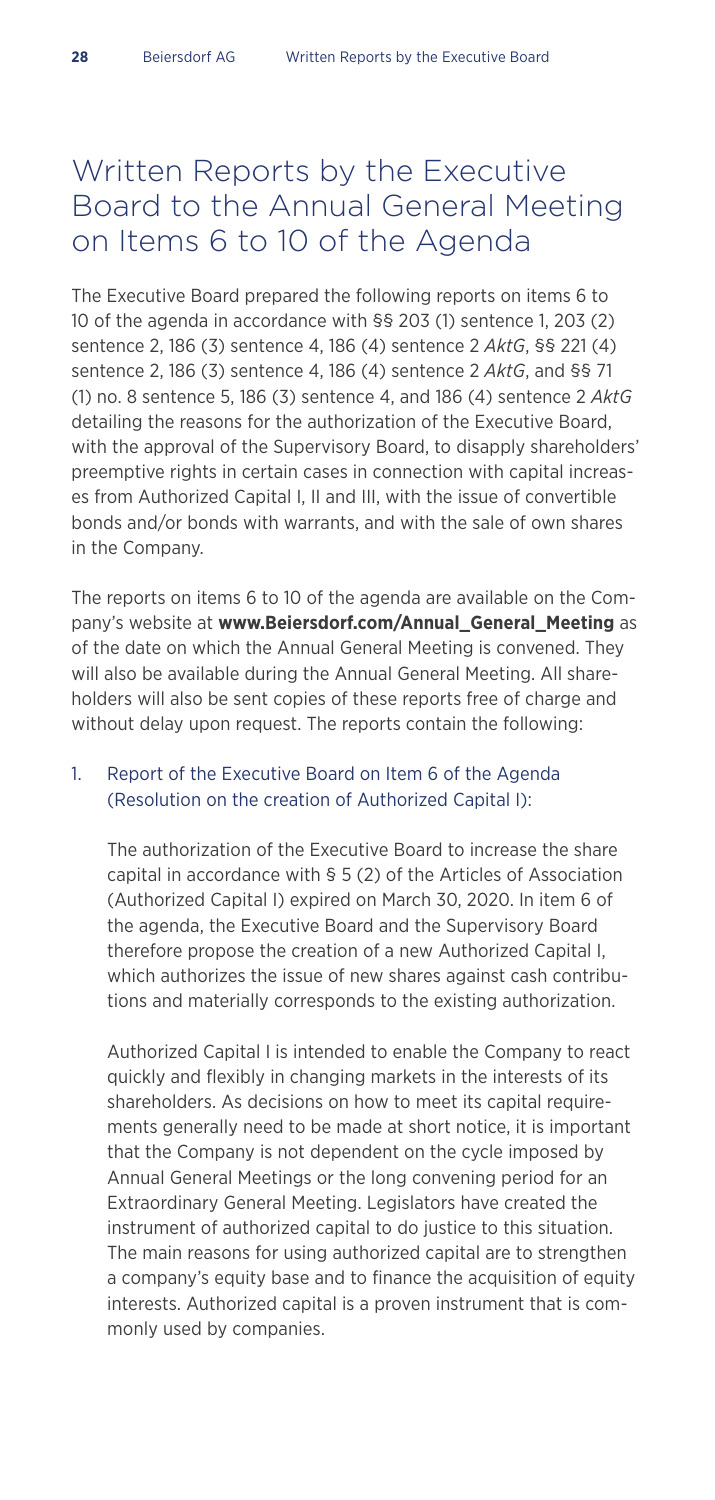In principle, we intend to grant our shareholders preemptive rights if Authorized Capital I is utilized. However, under the proposed renewal of the authorization, the Executive Board is to be authorized to disapply these preemptive rights in the cases below. These cases are listed individually in the proposed resolution under item 6 of the agenda and are described in further detail in the following.

 The authorization to disapply preemptive rights for fractions serves to ensure a practicable subscription ratio with regard to the amount of the capital increase in each case. Not disapplying preemptive rights for fractions would make the technical implementation of a capital increase, and the exercising of preemptive rights, significantly more difficult, particularly in the case of a capital increase involving round numbers. The new shares for which shareholders' preemptive rights have been disapplied as unallotted fractions will be utilized at the best possible terms for the Company either through sale via the stock exchange or in another way. Since the disapplication of preemptive rights in this case is limited to fractions, any dilutive effect is low.

 In addition, the intention is to continue to disapply shareholders' preemptive rights in favor of holders of convertible bonds and/or bonds with warrants. The background to this proposed authorization to disapply shareholders' preemptive rights is that, in line with market practice, conversion or option terms and conditions often contain provisions under which, in the event of a capital increase where all shareholders are granted preemptive rights to new shares, the conversion or option price must be reduced in accordance with an antidilution formula if the holders of the convertible bonds and/or bonds with warrants cannot be granted preemptive rights in the amount to which they would be entitled after exercising their conversion or option rights, or after fulfilling their conversion obligations. The authorization gives the Executive Board the opportunity to choose between these two alternatives when utilizing authorized capital, after careful consideration of the interests. This helps to facilitate bond placement and thus serves the interests of the Company and its shareholders in having an optimal financing structure for the Company.

 The Executive Board is of the opinion that, for the reasons mentioned, the disapplication of preemptive rights is in the Company's interest – including with respect to any potential dilutive effect.

 In addition, the Executive Board may only exercise the authorizations granted under item 6 of the agenda to disapply preemptive rights to the extent that the total proportionate interest in the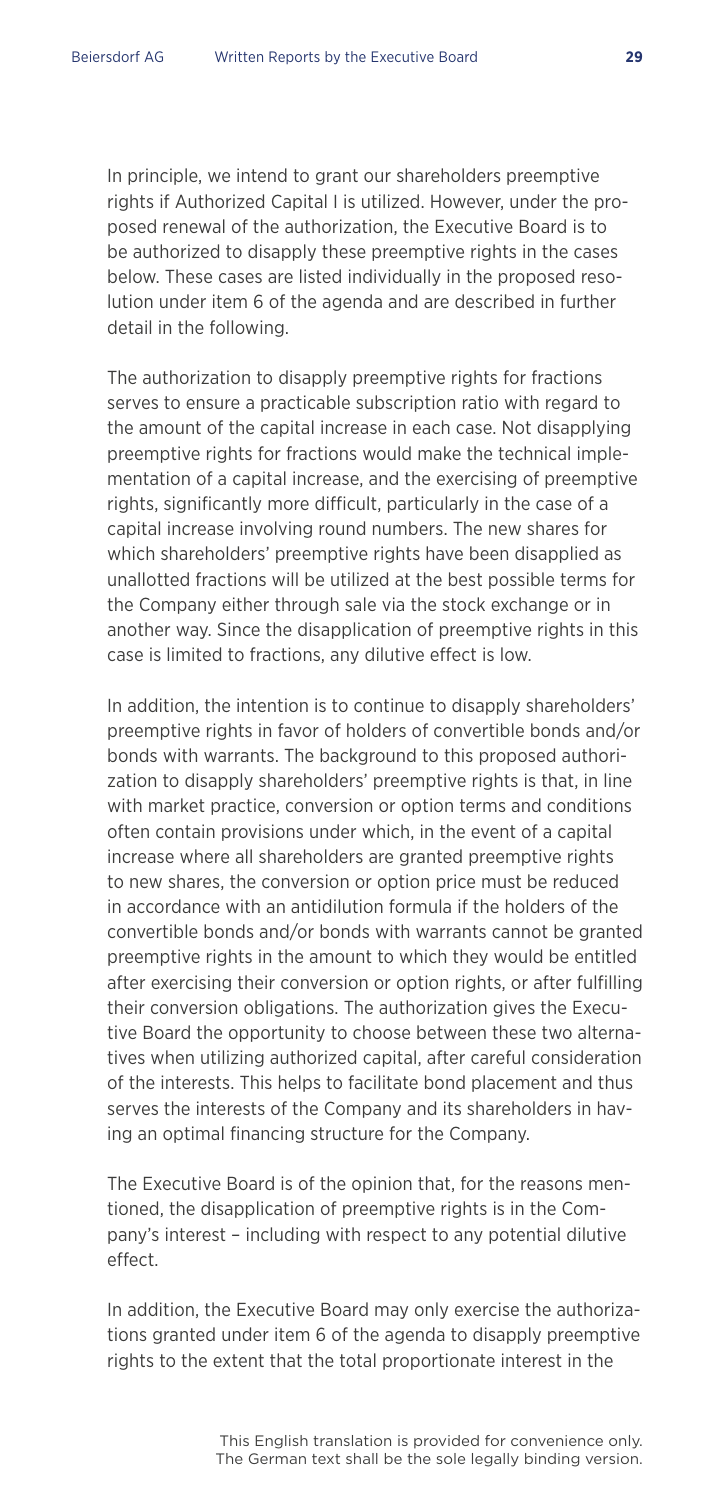share capital attributable to the shares issued while disapplying preemptive rights does not exceed 10% of the share capital at the time these authorizations become effective or at the time these authorizations are exercised. Furthermore, if other authorizations to issue or sell shares in the Company or to issue rights that enable or oblige the holder to subscribe for shares in the Company are exercised while disapplying preemptive rights during the term of Authorized Capital I until such time as it is utilized, this is counted towards the abovementioned 10% limit. This gives shareholders additional protection against a dilution of their existing shareholdings.

 There are no plans at present to utilize Authorized Capital I. The Executive Board will carefully examine in each case whether exercising the authorization to issue new shares and, if appropriate, to disapply preemptive rights, is in the interests of the Company and its shareholders. It will report to the Annual General Meeting on each utilization of the authorization and on the specific reasons for any disapplication of preemptive rights.

#### 2. Report of the Executive Board on Item 7 of the Agenda (Resolution on the creation of Authorized Capital II):

 The authorization of the Executive Board to increase the share capital in accordance with § 5 (3) of the Articles of Association (Authorized Capital lI) expired on March 30, 2020. In item 7 of the agenda, the Executive Board and the Supervisory Board therefore propose the creation of a new Authorized Capital II, which authorizes the issue of new shares against cash contributions and materially corresponds to the existing authorization.

 Authorized Capital II also serves to meet any financing needs of the Company at short notice and with sufficient flexibility, i.e., without a lengthy, new resolution by the Annual General Meeting. Shareholders are entitled in principle to preemptive rights to new shares issued from authorized capital. However, the Executive Board and the Supervisory Board propose that shareholders' preemptive rights be disapplied in certain cases.

 Please refer to the relevant disclosures in the report of the Executive Board on item 6 of the agenda regarding the proposed authorization to disapply shareholders' preemptive rights for fractions and for holders of convertible bonds and/or bonds with warrants.

 In addition, the Executive Board is to be authorized under agenda item 7, with the approval of the Supervisory Board, to disapply shareholders' preemptive rights in accordance with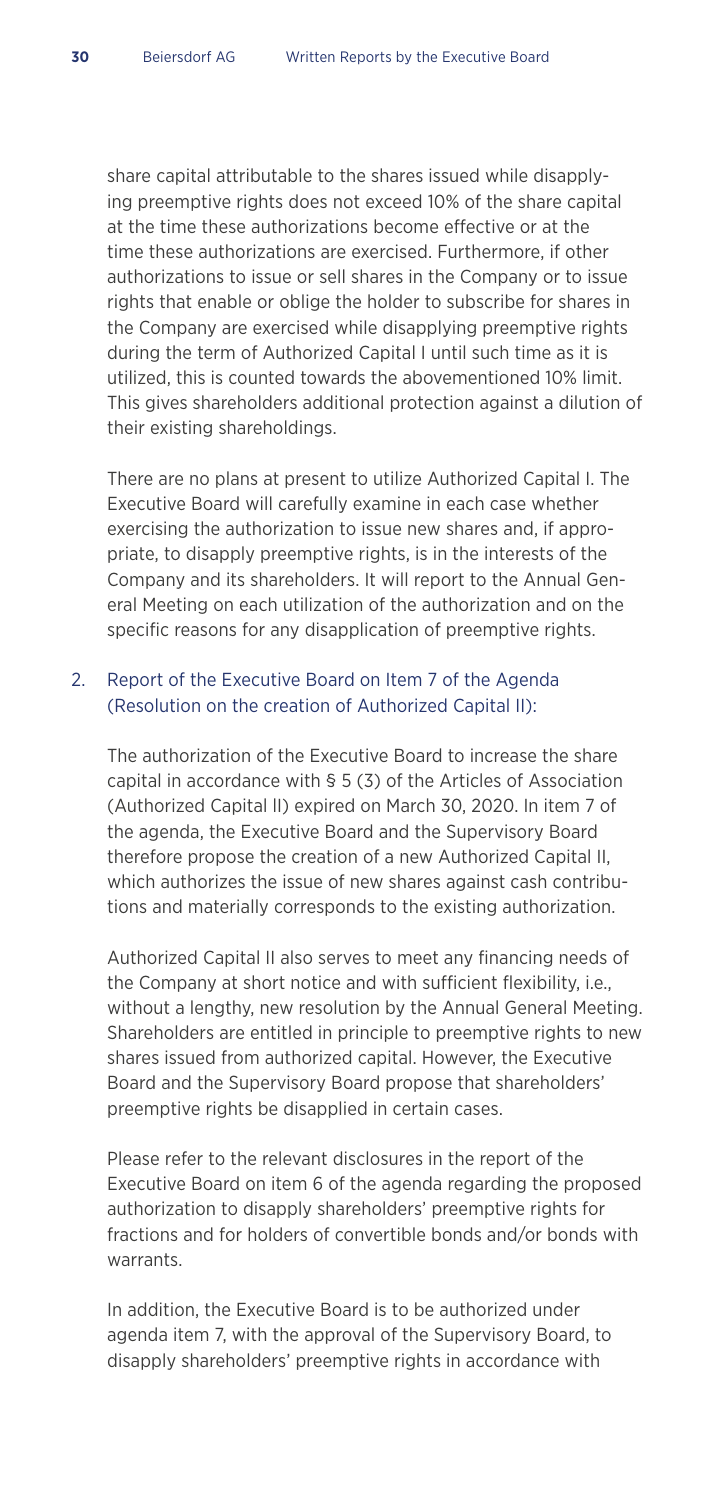§§ 203 (1) sentence 1, 203 (2) sentence 2, and 186 (3) sentence 4 *AktG* (simplified disapplication of preemptive rights). This option to disapply shareholders' preemptive rights serves the interests of the Company in achieving the best possible issue price when issuing new shares. The statutory simplified disapplication option for preemptive rights in accordance with § 186 (3) sentence 4 AktG puts the Executive Board in a position to exploit the financing opportunities offered by the situation on the stock exchange in each case rapidly, flexibly, and cost-effectively. This optimally strengthens equity in the interests of the Company and all shareholders. The waiver of the lengthy and costly process of settling preemptive rights allows capital requirements to be met promptly by taking advantage of short-term market opportunities, and new groups of shareholders to be acquired in Germany and abroad. This opportunity to optimally perform capital increases without any significant discount for preemptive rights is particularly important for the Company as it must be able to exploit opportunities in rapidly changing and new markets quickly and flexibly, and hence to meet the resulting capital requirements in the very short term if necessary.

 The issuing price and therefore the funds accruing to the Company for the new shares will be based on the market price of the shares already listed and will not fall materially below the current market price (i.e., not by more than 5% in any case). When making use of this authorization, the Executive Board will keep any discount to the then-quoted market price as low as possible given the prevailing market conditions at the time when the issue price is finalized. This ability to disapply preemptive rights is limited to a maximum of 10% of the share capital existing at the time that the authorization comes into effect or, in the event that this amount is lower, at the time the authorization is exercised. Those shares for which shareholders' preemptive rights have been disapplied in accordance with § 186 (3) sentence 4 *AktG* since April 29, 2020, i.e., since the day on which the creation of new Authorized Capital II was resolved, when the authorization to issue convertible bonds and/or bonds with warrants has been utilized and/or when the authorization to sell own shares has been utilized, must be counted towards this. Overall, this ensures that, in keeping with the provisions of § 186 (3) sentence 4 *AktG*, the interests of the shareholders are adequately safeguarded if authorized capital is utilized while disapplying preemptive rights, and the Company is provided with greater flexibility in the interests of all shareholders. As the new shares are placed at a price that is close to the market price, any shareholder wishing to maintain their proportionate equity interest can acquire shares on highly similar terms.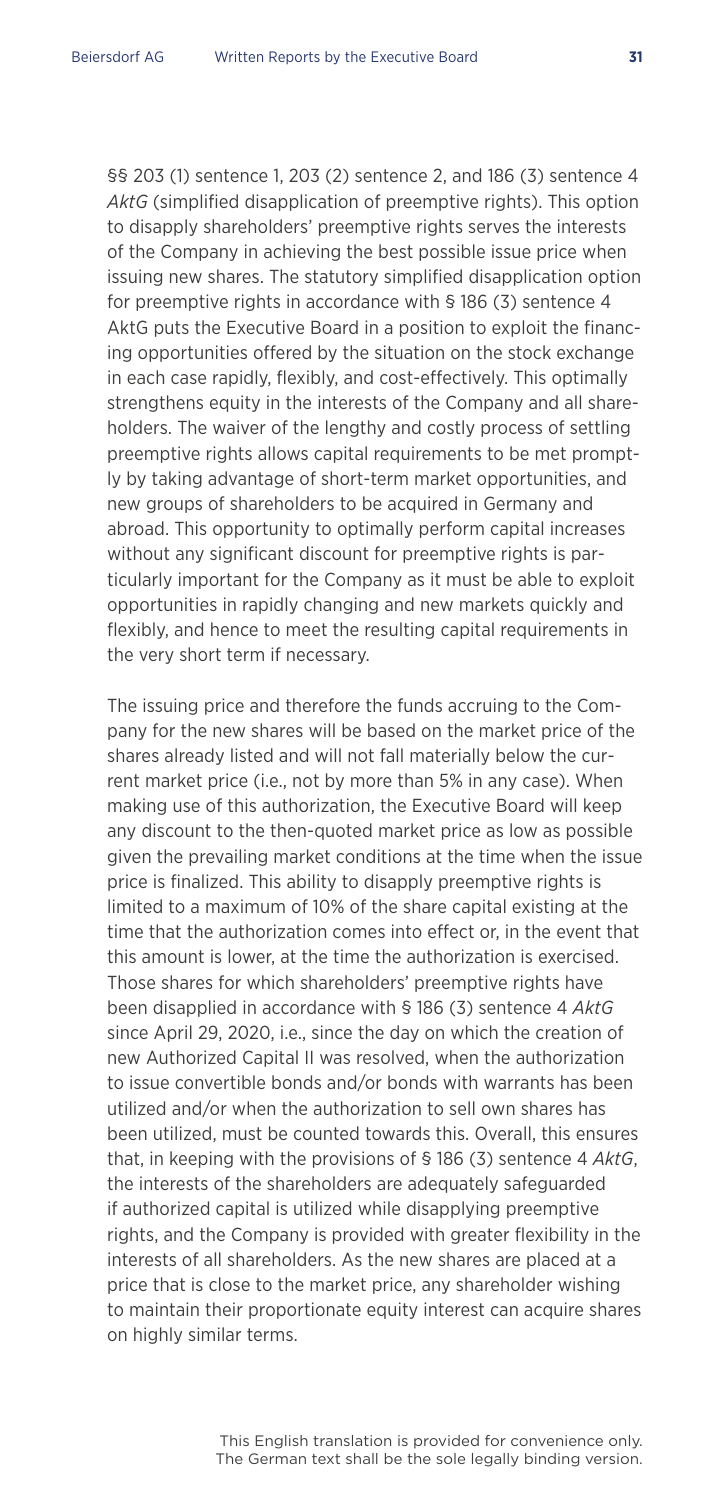The Executive Board is of the opinion that, for the reasons mentioned, the disapplication of preemptive rights is in the Company's interest – including with respect to any potential dilutive effect.

 In addition, the Executive Board may only exercise the authorizations granted under item 7 of the agenda to disapply preemptive rights to the extent that the total proportionate interest in the share capital attributable to the shares issued while disapplying preemptive rights does not exceed 10% of the share capital at the time these authorizations become effective or at the time these authorizations are exercised. Furthermore, if other authorizations to issue or sell shares in the Company or to issue rights that enable or oblige the holder to subscribe for shares in the Company are exercised while disapplying preemptive rights during the term of Authorized Capital II until such time as it is utilized, this is counted towards the abovementioned 10% limit. This gives shareholders additional protection against a dilution of their existing shareholdings.

 There are no plans at present to utilize Authorized Capital II. The Executive Board will carefully examine in each case whether exercising the authorization to issue new shares and, if appropriate, to disapply preemptive rights, is in the interests of the Company and its shareholders. It will report to the Annual General Meeting on each utilization of the authorization and on the specific reasons for any disapplication of preemptive rights.

#### 3. Report of the Executive Board on Item 8 of the Agenda (Resolution on the creation of Authorized Capital III):

 The authorization of the Executive Board to increase the share capital in accordance with § 5 (4) of the Articles of Association (Authorized Capital lII) expired on March 30, 2020. In item 8 of the agenda, the Executive Board and the Supervisory Board therefore propose the creation of a new Authorized Capital III, which authorizes the issue of new shares against cash and noncash contributions and materially corresponds to the existing authorization.

 Like Authorized Capital I and II, which are proposed for resolution under agenda items 6 and 7, Authorized Capital III also serves to meet any financing needs of the Company at short notice and with sufficient flexibility. Shareholders are entitled in principle to preemptive rights to new shares issued from authorized capital. However, the Executive Board and the Supervisory Board propose that shareholders' preemptive rights be disapplied in certain cases.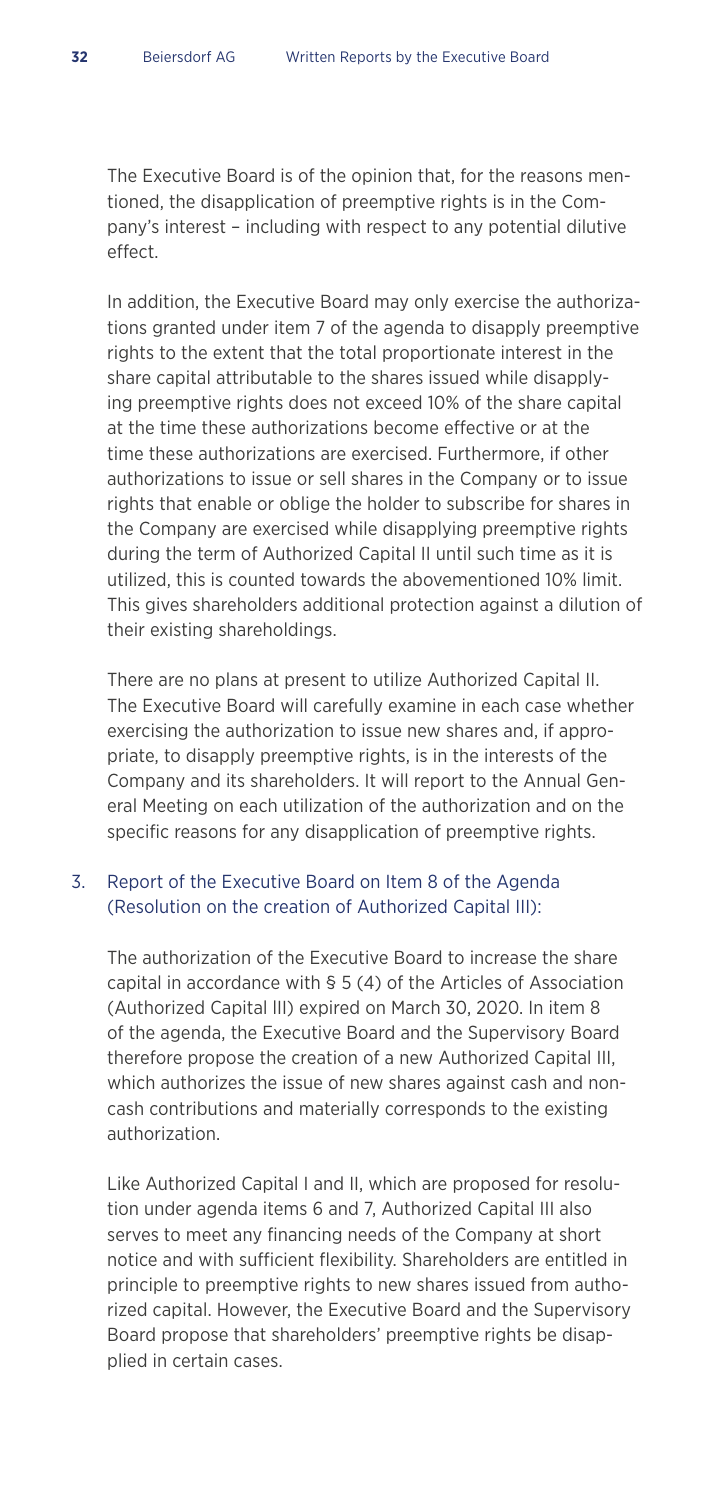Please refer to the relevant disclosures in the report of the Executive Board on item 6 of the agenda regarding the proposed authorization to disapply shareholders' preemptive rights for fractions and for holders of convertible bonds and/or bonds with warrants.

 In addition, the Executive Board is to be authorized under agenda item 8, with the approval of the Supervisory Board, to resolve on the disapplication of shareholders' statutory preemptive rights in the case of capital increases against non-cash contributions. The intention is to put the Executive Board in a position to selectively expand the Company's market position through further acquisitions of companies, equity interests in companies, or business units of companies in order to strengthen Beiersdorf Aktiengesellschaft's competitiveness and to increase earnings and the Company's enterprise value.

 In the opinion of the Executive Board, it is in the interests of the Company and of all shareholders to enable capital increases against non-cash contributions for the purpose of acquiring equity interests while disapplying preemptive rights, as proposed. Given international competition and the globalization of the economy, it is absolutely vital for the continued development and reinforcement of the Company's market position that it has the opportunity to acquire suitable equity interests in the course of its investment strategy not only by making cash payments but also by way of non-cash consideration, in the form of the transfer of shares in the Company. Experience shows that mergers and the acquisition of companies, business units of companies, or equity interests in companies often involve the acquisition of relatively large equity interests, and the consideration that has to be paid is often not insignificant. Frequently, this cannot or should not be paid in cash. In particular, in order not to impact the Company's liquidity it may be more convenient if the consideration that the Company must pay consists in whole or in part of new shares in the acquiror. Practice also shows that the provision of shares in the acquiror is often required as consideration for attractive targets on both the international and national markets. For these reasons, Beiersdorf Aktiengesellschaft must be given the opportunity to grant new shares as consideration during mergers or the acquisition of companies, business units of companies, or equity interests in companies, which in some cases may be substantial. The Company is not disadvantaged by this as the issue of shares in return for non-cash contributions always requires the value of the non-cash contribution to be in reasonable proportion to the value of the shares. Where such opportunities become apparent, the capital increase generally has to be implemented at short notice and in competition with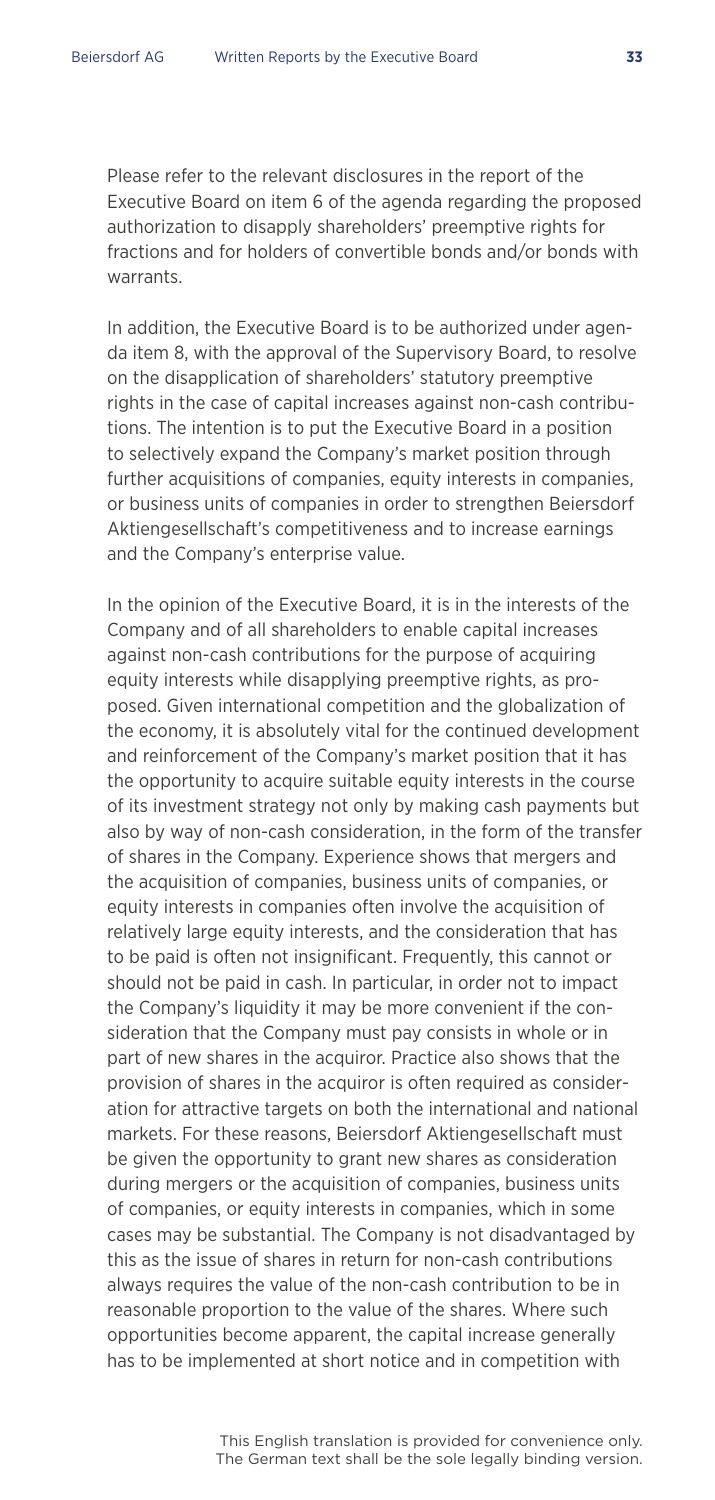other potential buyers, and the necessary secrecy requirements have to be observed; as a result, in the opinion of both the Executive Board and the Supervisory Board, it is necessary to create authorized capital allowing for the disapplication of preemptive rights.

 The Executive Board will carefully examine in each individual case whether to make use of this authorization to increase the capital while disapplying shareholders' preemptive rights as soon as a concrete opportunity to purchase equity interests emerges. It will only disapply shareholders' preemptive rights if the acquisition is within the remit of the Company's investment strategy and if the acquisition in return for shares in the Company is, properly understood, in the interests of the Company. When determining the valuation ratios the Executive Board will ensure that shareholders' interests are safeguarded appropriately and that, as a result, the authorization will only be utilized to the extent that the value of the equity interest to be acquired is in reasonable proportion to the value of the Beiersdorf shares to be exchanged for it. The Supervisory Board will only grant the necessary approval for the utilization of authorized capital if these preconditions are met. The Executive Board will report on the details of all utilizations of authorized capital to the Annual General Meeting following the acquisition of an equity interest in return for shares in the Company.

 The authorization to disapply the preemptive rights is limited to just under 10% of the current share capital. In view of the considerable growth potential in the business areas in which the Company is active, the extent of the authorization to disapply preemptive rights is not only appropriate overall, but also necessary to ensure rapid and flexible business decisions in the interests of the Company, and hence in the interests of the shareholders.

 The Executive Board is of the opinion that, for the reasons mentioned, the disapplication of preemptive rights is in the Company's interest – including with respect to any potential dilutive effect.

 In addition, the Executive Board may only exercise the authorizations granted under item 8 of the agenda to disapply preemptive rights to the extent that the total proportionate interest in the share capital attributable to the shares issued while disapplying preemptive rights does not exceed 10% of the share capital at the time these authorizations become effective or at the time these authorizations are exercised. Furthermore, if other authorizations to issue or sell shares in the Company or to issue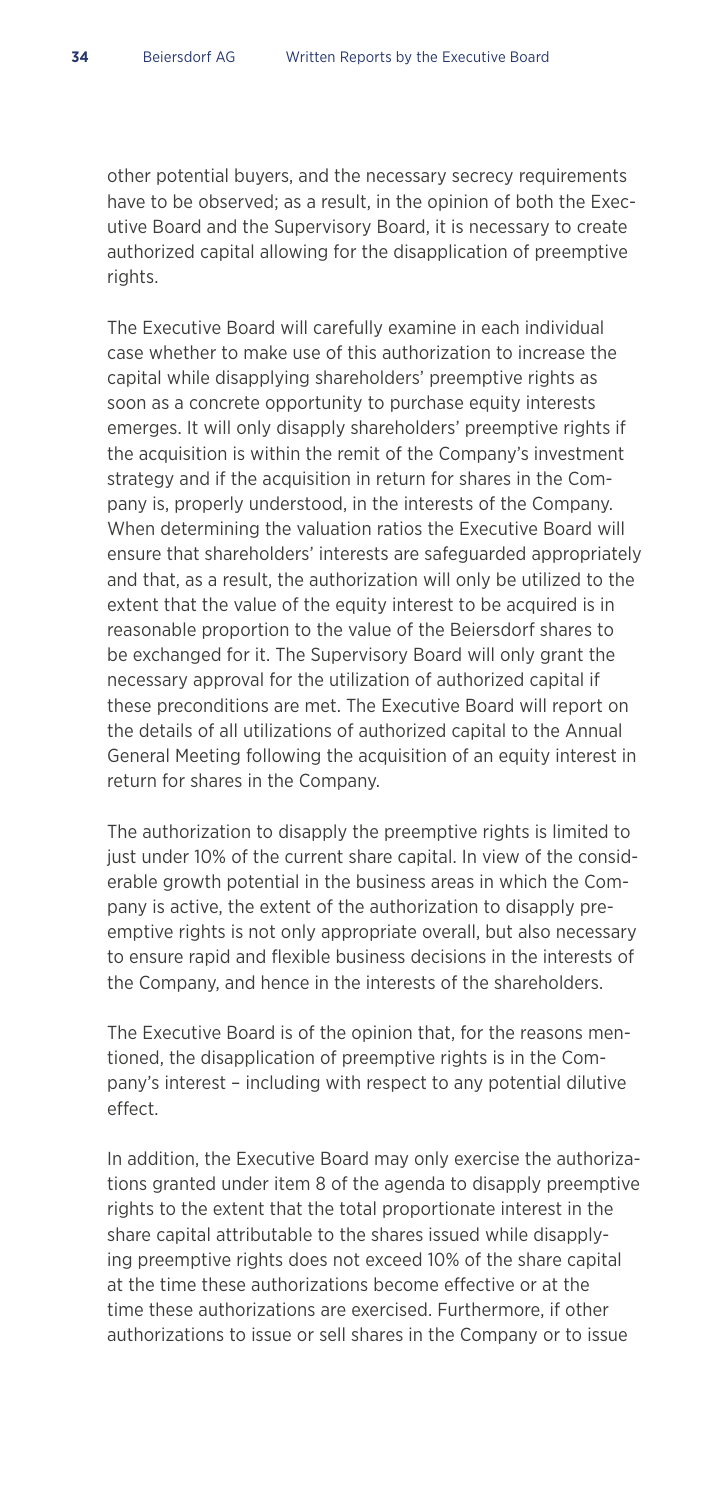rights that enable or oblige the holder to subscribe for shares in the Company are exercised while disapplying preemptive rights during the term of Authorized Capital III until such time as it is utilized, this is counted towards the abovementioned 10% limit. This gives shareholders additional protection against a dilution of their existing shareholdings.

 There are no plans at present to utilize Authorized Capital III. The Executive Board will carefully examine in each case whether exercising the authorization to issue new shares and, if appropriate, to disapply preemptive rights, is in the interests of the Company and its shareholders. It will report to the Annual General Meeting on each utilization of the authorization and on the specific reasons for any disapplication of preemptive rights.

#### 4. Report of the Executive Board on Item 9 of the Agenda (Resolution on the authorization to issue convertible bonds and/ or bonds with warrants and on the creation of contingent capital):

 As the Executive Board's previous authorization to issue convertible bonds and/or bonds with warrants (also referred to collectively in the following as "bonds") in accordance with § 5 (5) of Articles of Association expired on March 30, 2020, a new authorization is to be created in agenda item 9 that has been adapted to business developments and the Company's current financial situation. In addition, new contingent capital corresponding to the current contingent capital is to be resolved, and the current contingent capital in § 5 (5) of the Articles of Association is to be canceled, in order to service the options and/or conversion rights and/or conversion obligations if the new authorization is utilized

 In addition to the traditional options of raising debt capital and equity, the authorization to issue convertible bonds and/or bonds with warrants allows the Company to take advantage of attractive financing opportunities, depending on the market conditions pertaining at the time, so as to access capital at attractive interest rates and hence ensure an adequate capital base. The possibility of providing for a conversion obligation in the case of convertible bonds broadens the scope for structuring such financing tools. The objective is to enable the Company, via its investees, where appropriate, to access the German and/or international capital markets, depending on market conditions.

 In principle, shareholders are entitled to the statutory preemptive rights attached to bonds with options and/or conversion rights or conversion obligations (§ 221 (4) in conjunction with § 186 (1) *AktG*). In order to facilitate settlement, use is to be made of the option to issue bonds to a credit or financial institution or a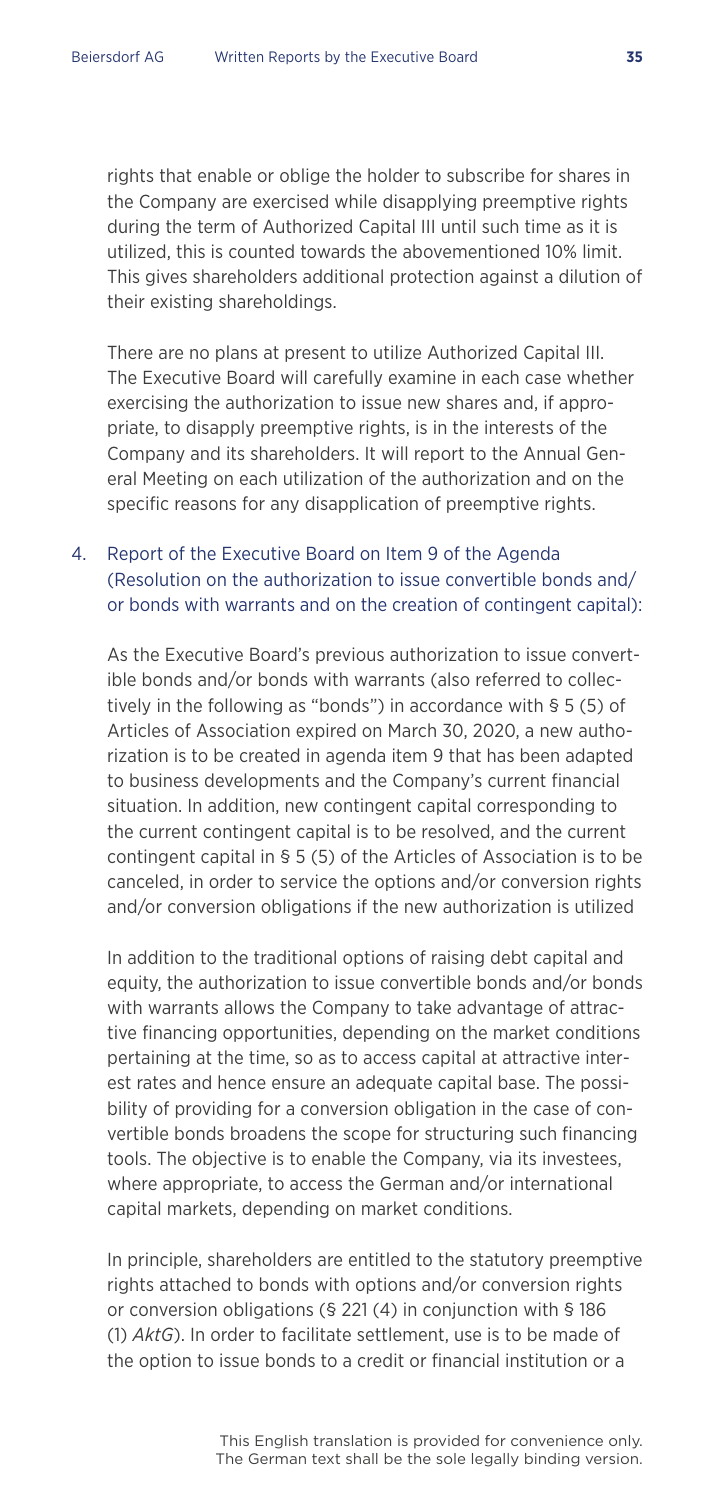syndicate of such institutions with the obligation to offer them to shareholders in accordance with their preemptive rights (indirect preemptive rights within the meaning of § 186 (5) *AktG*).

 However, preemptive rights may be disapplied with the approval of the Supervisory Board if the convertible bonds and/or bonds with warrants are issued in each case at a price that, according to the Executive Board's due examination, is not materially lower than the theoretical fair value of the bonds calculated by recognized methods, and in particular by financial methods. The ability to disapply preemptive rights allows the Company to take advantage of favorable market opportunities quickly and flexibly and to achieve better conditions when the interest rates and issue prices of bonds are determined by ensuring that the conditions are in line with the market.

 § 221 (4) sentence 2 *AktG* specifies that the provision laid down in § 186 (3) sentence 4 *AktG* applies with the necessary modifications to the disapplication of preemptive rights. To comply with the 10% limit for the disapplication of preemptive rights set out in this provision, the convertible bonds and/or bonds with warrants with conversion or option rights or with a conversion obligation for shares issued while disapplying preemptive rights may not exceed 10% of the share capital existing at the time that the authorization comes into effect or, in the event that this amount is lower, at the time the authorization is exercised. Furthermore, this is only permissible to the extent that this limit has not already been exhausted by the utilization of other authorizations to service convertible bonds and/or bonds with warrants such as Authorized Capital II and/or the authorization to sell own shares in accordance with § 186 (3) sentence 4 *AktG*.

 In accordance with the statutory requirement set out in § 186 (3) sentence 4 *AktG*, the authorization proposed under agenda item 9 provides that the issue price may not be significantly lower than the market price. This is intended to ensure that there is no significant economic dilution of the value of shareholders' shares (discount to the quoted market price). The likelihood of such a dilutive effect can be calculated by comparing the theoretical fair value of the bond with the issue price. The Executive Board is obliged to guarantee, by means of due examination, that the theoretical fair value of the bond is calculated by recognized methods, and in particular by financial methods. In this context, the Executive Board may obtain professional advice and the support of experts if it deems this necessary in a particular situation. If the issue price is not materially (i.e., not more than 5%) lower than the theoretical fair value of the convertible bonds or bonds with warrants at the time of issue, disapplication of preemptive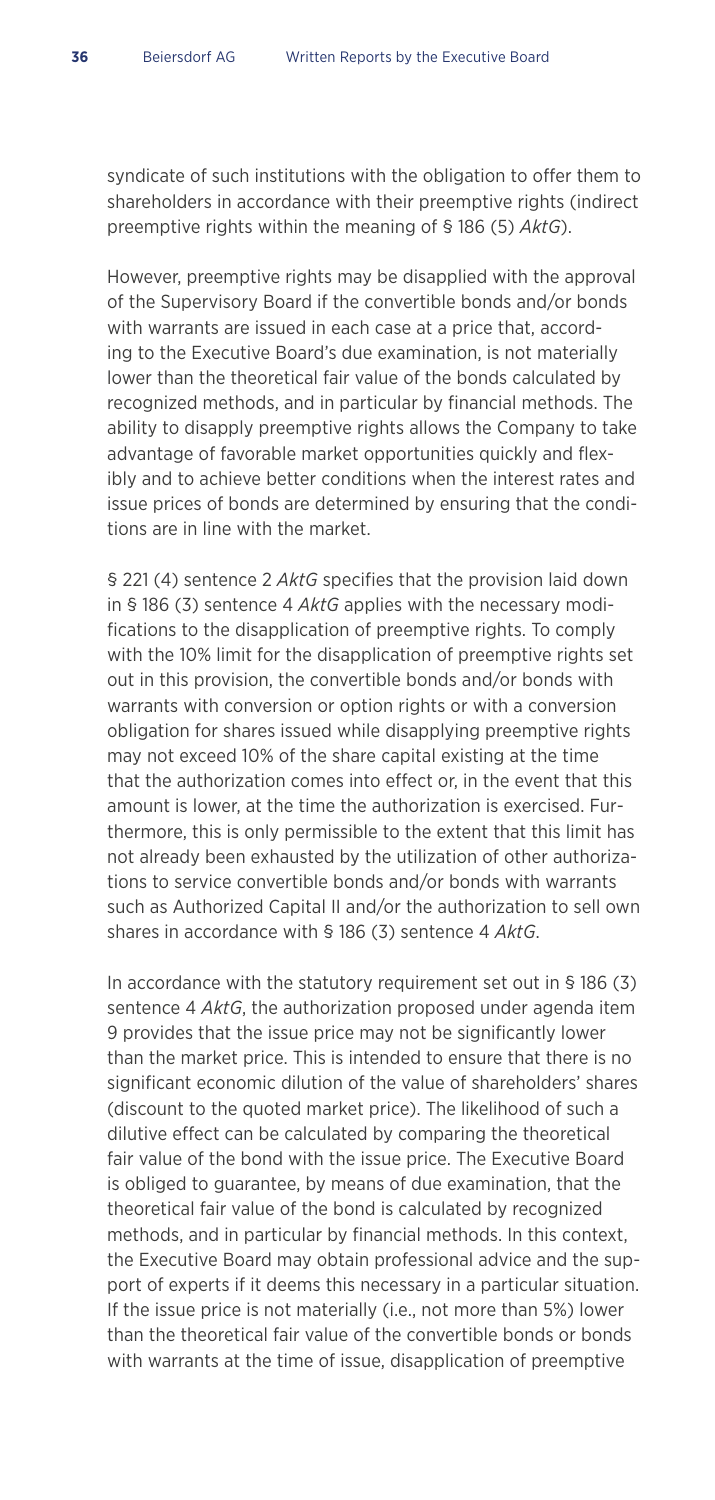rights is permitted within the meaning and purpose of § 186 (3) sentence 4 *AktG*. When making use of this authorization, the Executive Board will keep any discount to the then-quoted market price as low as possible given the prevailing market conditions at the time when the issue price is finalized. This takes account of the need to protect shareholders against a dilution of their shareholdings.

 Please refer to the disclosures in the report of the Executive Board on item 6 of the agenda regarding the authorization to disapply shareholders' preemptive rights for fractions and for holders of convertible bonds and/or bonds with warrants, which shall also apply in this case with the necessary modifications.

 The contingent capital is required to service the conversion or option rights, or conversion obligations relating to the convertible bonds and/or bonds with warrants with Beiersdorf shares, if the Company exercises its discretion not to utilize own shares. The conversion or option price for a share may not fall below 80% of the volume-weighted average market price of the shares on the ten stock exchange trading days preceding the resolution on the issue. Alternatively, the conversion or option price for a share can be determined on the basis of the volume-weighted average market price of the shares on the days when the subscription rights are traded (with the exception of the final two days of rights trading), whereby the conversion and option prices may not fall below 80% of this average price. Furthermore, provision may be made for the conversion ratio and/or the conversion price specified in the conversion terms and conditions to be variable, and for the conversion price to be determined within a range to be specified depending on the share price performance during the term of the bond. These options make it possible for the terms of the issue to be as close to the market as possible.

 § 193 (2) no. 3 *AktG* makes clear that it is sufficient to determine the minimum issue price or the basis for finalizing the issue price or the minimum issue price in the resolution by the Annual General Meeting on a contingent capital increase designed to issue convertible bonds (§ 192 (2) no. 1 *AktG*) or in the associated resolution in accordance with § 221 *AktG*. This also corresponds to the interpretation of the law by the Bundesgerichtshof (German Federal Supreme Court), which states that the executive board of an Aktiengesellschaft (German stock corporation) can be authorized by the Annual General Meeting to determine the issue price of new shares in line with current capital market conditions when issuing convertible bonds. This enables the Executive Board to make flexible use of convertible bonds. The proposed authorization is in line with the legislation and with the current interpretation of the law by the Bundesgerichtshof, which give the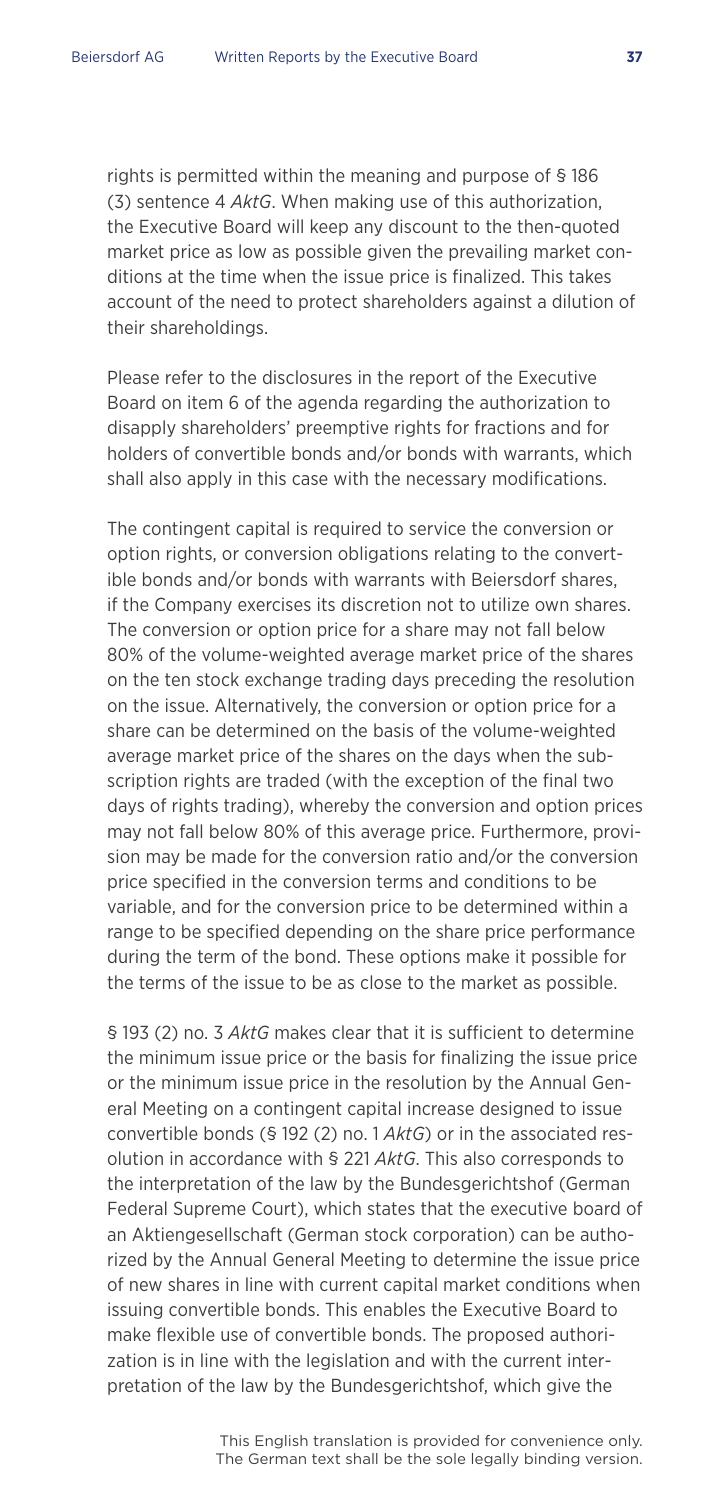Executive Board the necessary freedom when issuing convertible bonds and/or bonds with warrants, and therefore provides for a minimum issue price of 80% of the market price, which is defined in detail, at the time the bonds are issued.

 To further limit the total number of shares in the Company issued while disapplying preemptive rights and thus limit the dilution of shareholders as far as possible, the Executive Board may only disapply preemptive rights when issuing convertible bonds and/ or bonds with warrants to the extent that the total proportionate interest attributable to shares issued in connection with convertible bonds and/or bonds with warrants while disapplying preemptive rights does not exceed 10% of the share capital at the time these authorizations become effective or at the time these authorizations are exercised. If other authorizations to issue or sell shares in the Company or to issue rights that enable or oblige the holder to subscribe for shares in the Company are exercised while disapplying preemptive rights during the term of this authorization to issue convertible bonds and/or bonds with warrants, this must be counted towards the abovementioned limit.

#### 5. Report of the Executive Board on Item 10 of the Agenda (Resolution on the authorization to purchase and utilize own shares)

 The Company purchased own shares amounting to approximately 9.99% of its share capital based on the authorization granted by the Annual General Meeting on June 11, 2003, in accordance with § 71 (1) no. 8, *AktG*) in the course of a public acquisition offer addressed to all Beiersdorf shareholders. No own shares were purchased on the basis of the following authorizations by the Annual General Meetings on June 3, 2004, May 18, 2005, May 17, 2006, April 26, 2007, April 30, 2008, April 30, 2009, April 29, 2010, and March 31, 2015. The authorization to purchase and utilize own shares granted by the Annual General Meeting on March 31, 2015, expired on March 30, 2020. The renewal of this authorization that is therefore proposed in agenda item 10 is intended to continue to enable the Company to purchase own shares if it were to reduce the number of own shares held in the meantime. This is the market standard at nearly all major listed companies. Like the expiring authorization, the proposed authorization is to be granted for the legally permitted maximum duration of five years (i.e., until April 28, 2025) in order to give the Executive Board an appropriate level of additional flexibility when deploying share buybacks for various purposes in the Company's interests.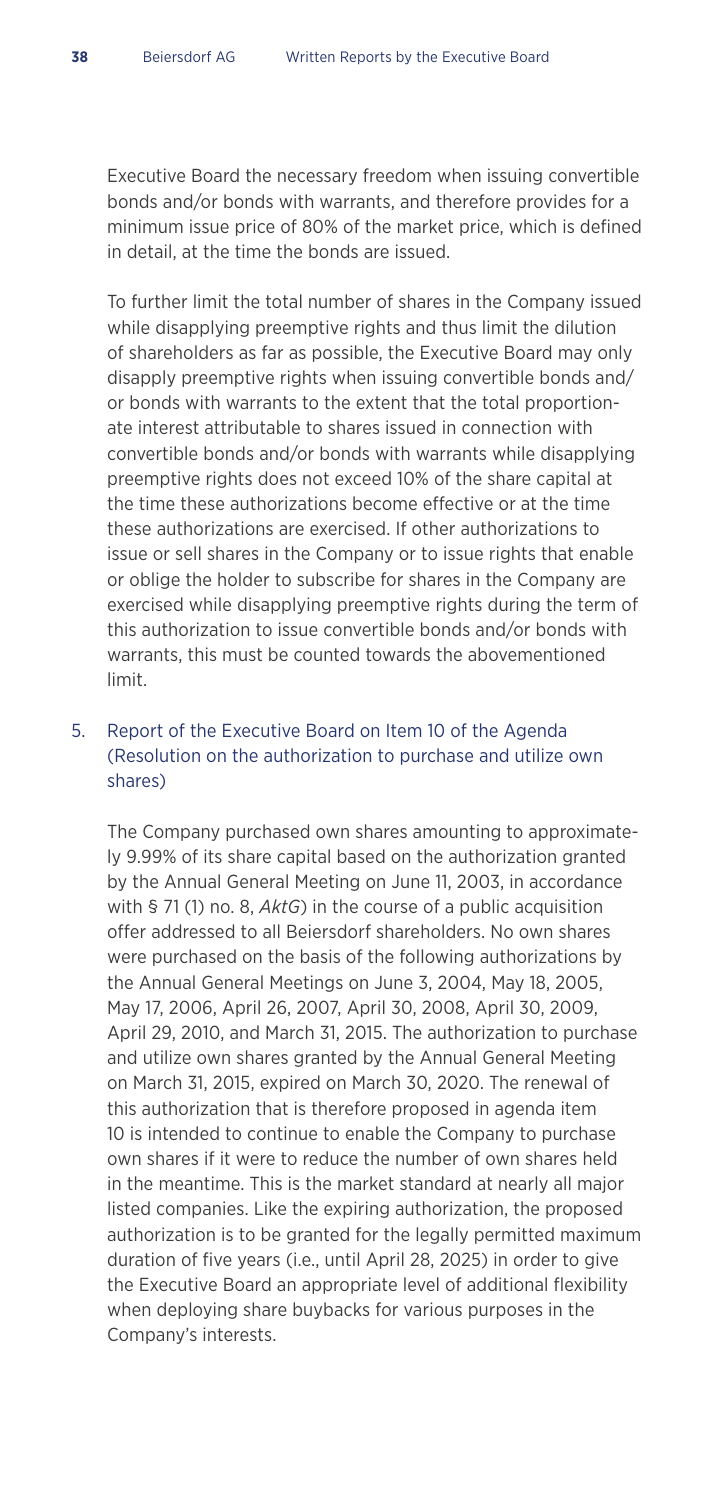In accordance with § 71 (2) sentence 1 *AktG*, the shares purchased pursuant to this authorization, together with other shares in the Company that the Company has already purchased and still holds or that are attributable to the Company in accordance with §§ 71a ff. *AktG*, may not account for more than 10% of the share capital of the Company.

 The law specifies that the own shares purchased by Beiersdorf Aktiengesellschaft can be sold via the stock exchange, via a public purchase offer to all shareholders, or via a public invitation to all shareholders to submit an offer to tender shares. Where the shares are purchased via the stock exchange, the purchase price paid per share must in principle be based on the market price of Beiersdorf's shares immediately preceding the purchase. This means that, in line with standard market practice, the purchase price per share may not be more than 10% higher or 20% lower than the average market price of Beiersdorf's shares in the closing auction in the Frankfurt Stock Exchange's Xetra trading system (or a comparable successor system) on the last five stock exchange trading days preceding the purchase. In the case of a public purchase offer to all shareholders or a public invitation to all shareholders to submit an offer to tender shares, the shareholders can decide for themselves how many shares to tender and – if a price range has been established – at what price they wish to tender them to the Company. The Executive Board will in all cases respect the principle of equal treatment of all shareholders set out in stock corporation law when acquiring own shares. All of the proposed purchase methods – via the stock exchange, via a public purchase offer to all shareholders, or by way of an invitation to submit an offer to tender shares – take this principle into account.

 If, in the case of a public purchase offer or in the case of an invitation to submit offers to tender shares, the number of shares tendered or offered exceeds the planned repurchase volume, shares will be accepted by the Company on a proportionate basis. The Executive Board may provide for preferential acceptance of small volumes of up to 100 shares per tendering shareholder in order to avoid notional share fractions when determining the quotas to be acquired and to avoid small residual amounts, and thus facilitate technical settlement overall.

 The Executive Board is authorized to utilize the repurchased own shares for all purposes allowed by law, and in particular the purposes described in the following.

 The proposed resolution stipulates that the Executive Board can, with the approval of the Supervisory Board, sell the own shares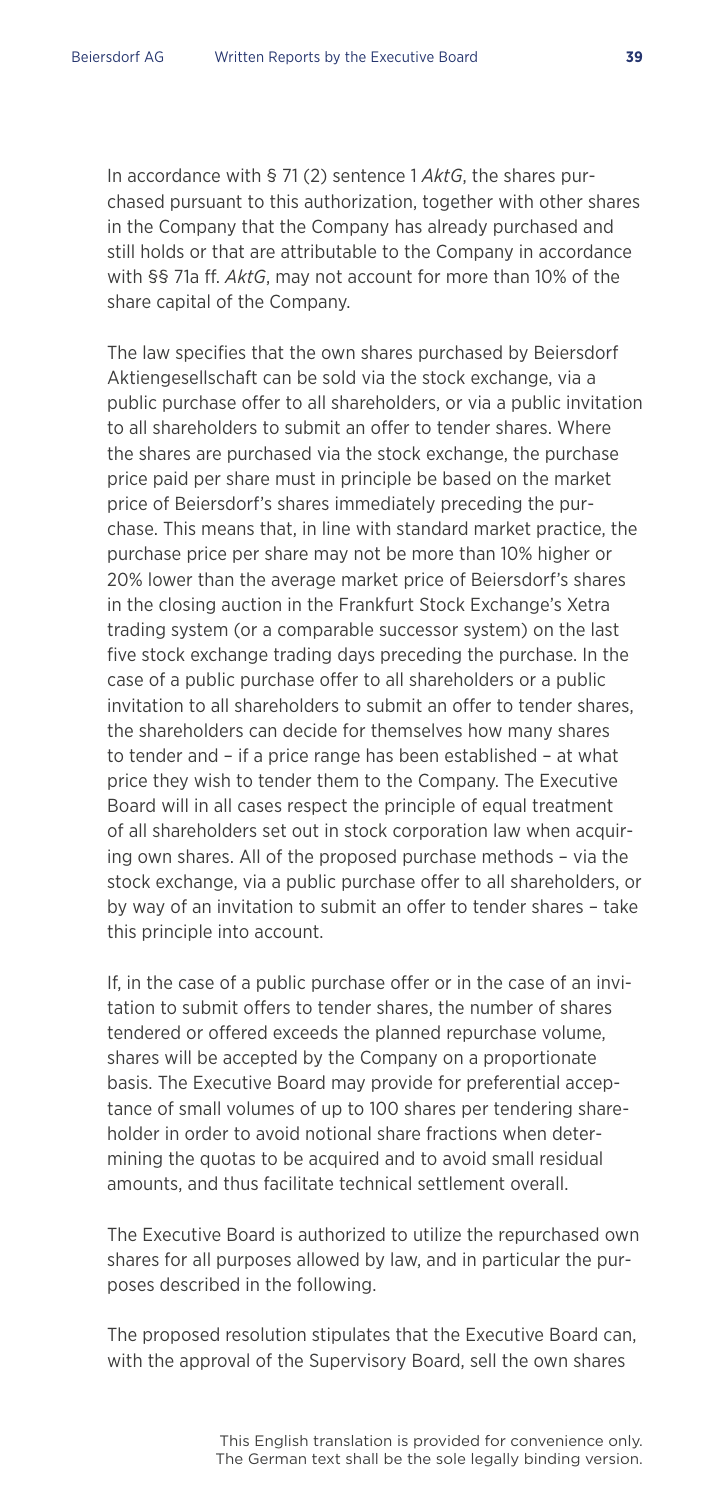purchased on the basis of the proposed or a prior authorization by the Annual General Meeting in a way other than via the stock exchange or by way of a public offer to all shareholders if the own shares are sold for cash at a price that does not fall materially below the market price of the same class of shares in the Company at the time of sale. This authorization, which effectively disapplies shareholders' preemptive rights, takes advantage of the simplified option for disapplying shareholders' preemptive rights permitted by § 71 (1) no. 8 sentence 5 *AktG* in conjunction with § 186 (3) sentence 4 *AktG*, with the necessary modifications. This is intended to serve the interests of the Company in particular by enabling it to offer shares in the Company to institutional investors or other investors and/or to expand the Company's shareholder base. The intention here is to also put the Company in the position of being able to react to favorable stock market situations quickly and flexibly. The interests of the shareholders are taken into account in that the shares may only be sold at a price that does not fall materially below the market price of the shares in the Company at the time of the sale. The fixing of an average price for the applicable market price is intended to ensure that the interests of the shareholders of the Company are not adversely affected by random price events. This authorization to sell own shares for cash consideration is limited to a total of no more than 10% of the Company's existing share capital at the time this authorization comes into effect or, in the event that this amount is lower, at the time the authorization is exercised, including shares for which shareholders' preemptive rights are disapplied in accordance with § 186 (3) sentence 4 *AktG* when authorized capital is utilized and/or when the authorization to issue convertible bonds and/or bonds with warrants is exercised. Counting these shares toward the limit ensures that purchased own shares are not sold subject to the simplified disapplication of shareholders' preemptive rights in accordance with § 186 (3) sentence 4 *AktG* if this would lead to shareholders' preemptive rights being disapplied for a total of more than 10% of the share capital as a result of the direct or indirect application of § 186 (3) sentence 4 *AktG*). This limitation is in the interests of shareholders who wish to retain their proportionate equity interest as far as possible and allows them to do so by purchasing Beiersdorf shares on the stock market.

 The Executive Board, with the approval of the Supervisory Board, is also to be authorized to issue the own shares purchased on the basis of the proposed or a prior authorization as consideration or partial consideration for the acquisition of companies, equity interests in companies (including the increase of equity interests), or business units of companies, or as part of mergers, i.e., in return for contributions in kind. This type of financing for acquisitions is increasingly required in competitive international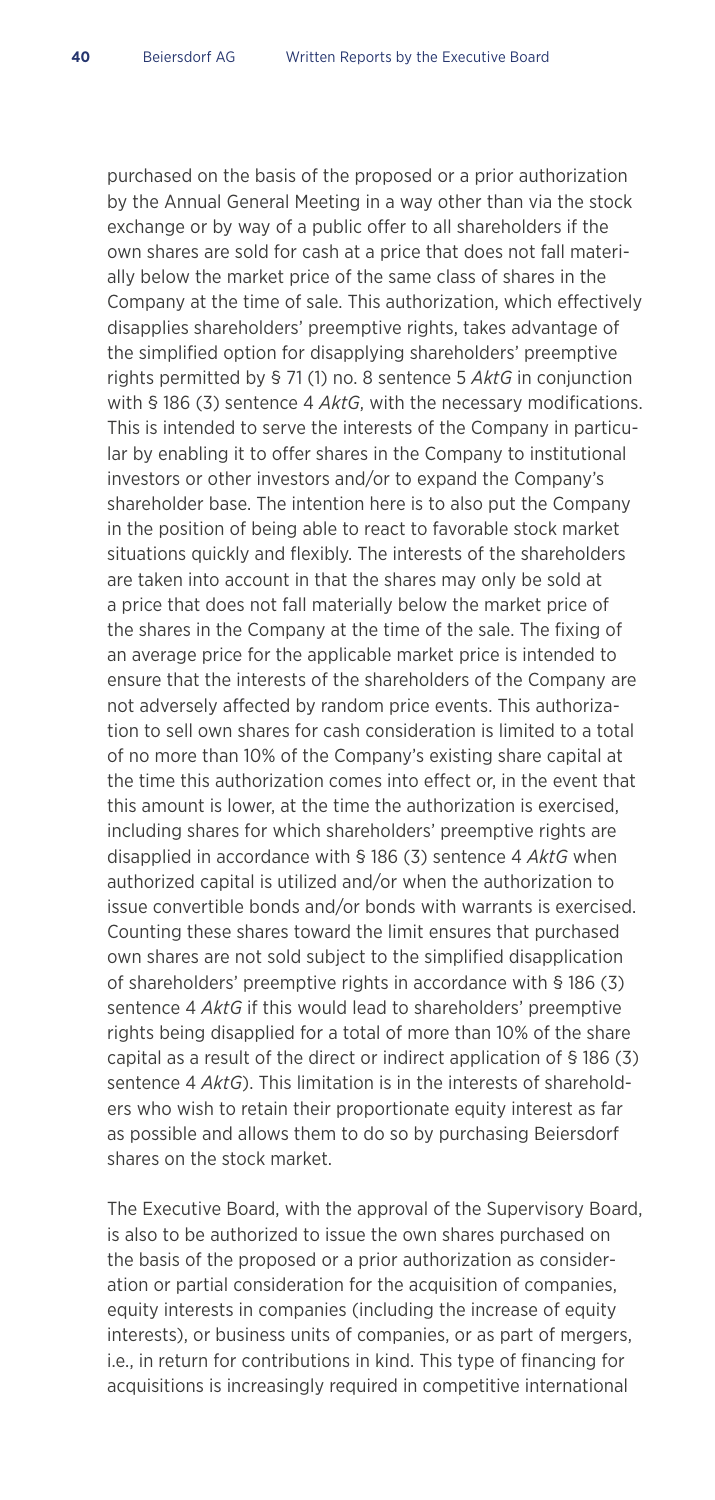contexts. Against this backdrop, it remains highly important for the continued development and reinforcement of the Company's market position that it has the opportunity to acquire suitable equity interests in the course of its investment strategy, not only by making cash payments but also by way of non-cash consideration, in the form of the transfer of shares in the Company. The aim is to enable the Company to issue these shares from its own shares held as well as from Authorized Capital III. This authorization to acquire equity interests against delivery of Beiersdorf shares is intended to give the Company the flexibility required to take advantage of acquisition opportunities quickly and flexibly as they arise without having to implement a capital increase. As the purchased own shares also generally have to be utilized at short notice and in competition with other potential buyers, and the necessary secrecy requirements have to be observed, the authorization to dispose of purchased own shares by means other than via the stock exchange or via a public offer to all shareholders is necessary. The proposed disapplication of shareholders' preemptive rights is designed to take account of this requirement. The Executive Board will carefully examine in each individual case whether to exercise this authorization as soon as the opportunity to purchase an equity interest takes shape. It will only disapply shareholders' preemptive rights to the extent that the acquisition is in line with the Company's investment strategy and if the acquisition in return for shares in the Company is in the best interests of the Company and its shareholders. When determining the valuation ratios the Executive Board will ensure that shareholders' interests are safeguarded appropriately and that, as a result, the authorization will only be utilized to the extent that the value of the equity interest to be acquired is in reasonable proportion to the value of the Beiersdorf shares to be exchanged for it. The Supervisory Board will only grant the necessary approval for the disposal of the purchased own shares by means other than via the stock exchange or via a public offer to all shareholders if these preconditions are met.

 Moreover, the authorization specifies that, with the approval of the Supervisory Board, the own shares purchased may be utilized on the basis of the abovementioned or a prior authorization, while disapplying shareholders' preemptive rights, in order to satisfy the conversion rights and/or options or conversion obligations under convertible bonds and/or bonds with warrants or other claims to the transfer of shares issued by the Company or companies in which it holds a direct or indirect majority interest. It may be appropriate, instead of utilizing contingent capital, to utilize own shares in whole or in part to fulfill conversion rights or options, or conversion obligations or other claims to the transfer of shares.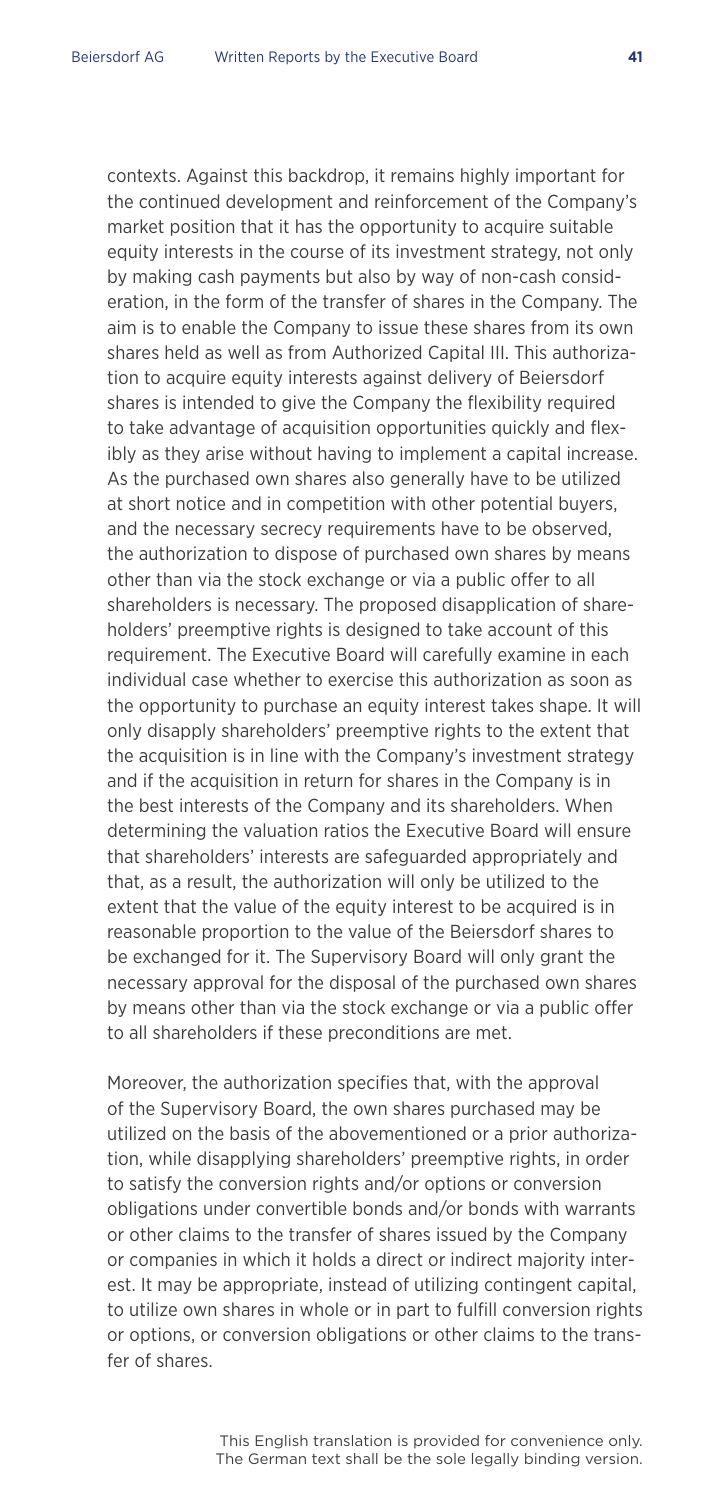The Executive Board is also to be authorized to exclude any fractions from preemptive rights in the case that own shares are sold to all shareholders. This is necessary for the technical settlement of such an offer to avoid issuing fractions of shares. The Executive Board will utilize the shares that are excluded from shareholders' preemptive rights as unallotted fractions at the best possible terms for the Company either by selling them via the stock exchange or in another way.

 To further limit the total number of shares issued while disapplying preemptive rights and hence minimize the dilution of shareholders' interests as far as possible, the Executive Board may only disapply preemptive rights when utilizing own shares to the extent that the total proportionate interest attributable to these shares does not exceed 10% of the Company's share capital at the time these authorizations to disapply preemptive rights become effective or at the time these authorizations are exercised. If other authorizations to issue or sell shares in the Company or to issue rights that enable or oblige the holder to subscribe for shares in the Company are exercised while disapplying preemptive rights during the term of this authorization to purchase and utilize own shares, this must be counted towards the abovementioned limit.

 Finally, the own shares purchased on the basis of the abovementioned or a prior authorization may be retired in whole or in part by the Company without an additional resolution by the Annual General Meeting. This is in line with standard practice at large listed German companies. In this context, provision is made for the shares to also be retired without reducing the share capital in accordance with § 237 (3) no. 3 *AktG* (this is known as the simplified approach). Retiring shares without reducing the capital increases the proportionate interest of the remaining no-par-value shares in the Company's share capital. The Supervisory Board is therefore to be authorized in this case to amend the Articles of Association to reflect the change in the number of no-par-value shares.

 The Executive Board will report on the exercise of the authorization to purchase and/or utilize own shares in the Annual General Meeting following such a purchase.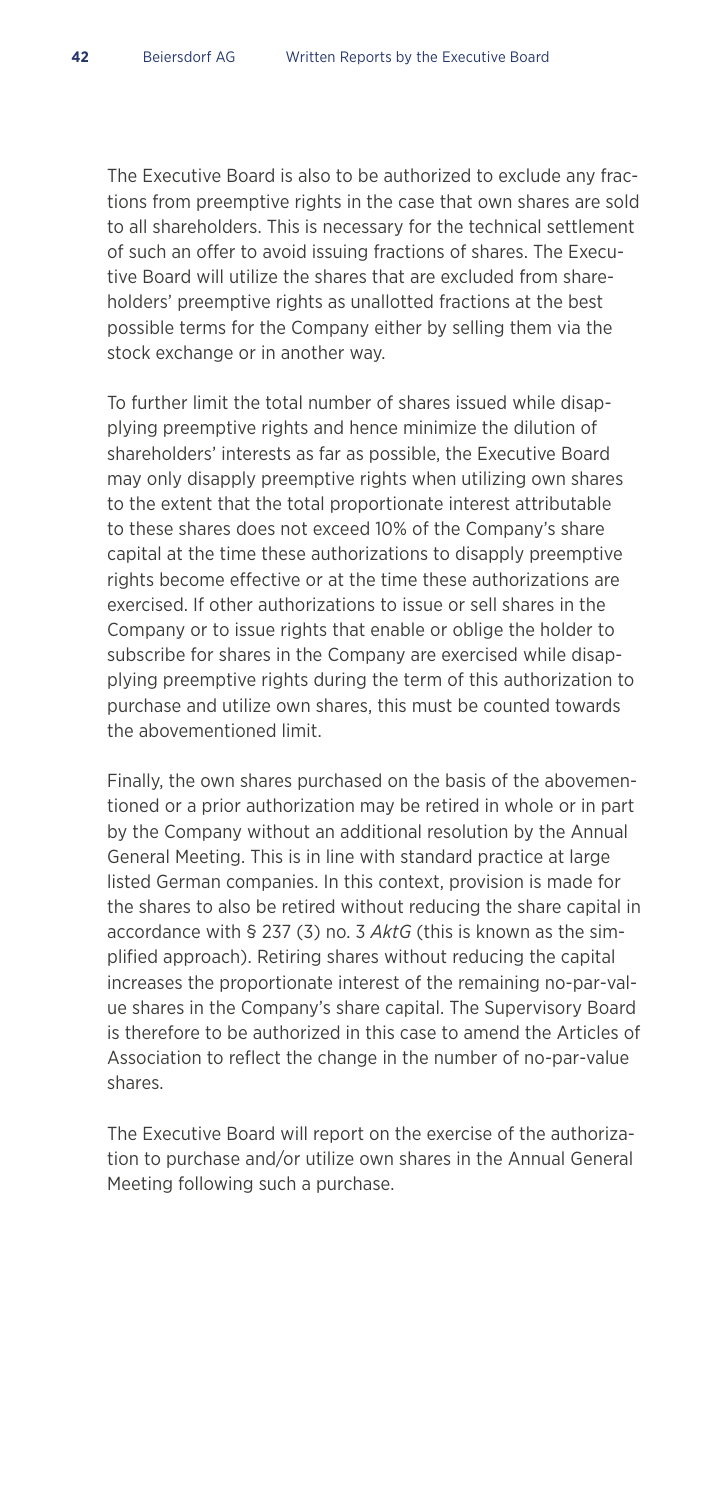### Attendance at the virtual Annual General Meeting

At the time of convening the virtual Annual General Meeting, the share capital of the Company is composed of 252,000,000 no-parvalue bearer shares, each of which confers one vote on its holder. Consequently, there was a total of 252,000,000 voting rights at the time the Annual General Meeting was convened. At the time of convening the Annual General Meeting, the Company holds a total of 25,181,016 own shares, for which it does not have voting rights.

#### Virtual Annual General Meeting without the physical presence of shareholders

Pursuant to § 1 (1) and (2) of the law governing measures in company law, laws on cooperatives, association law, foundation law and residential property law to combat the effects of the COVID-19 pandemic ("COVID-19-Gesetz") in conjunction with § 118 (1) sentence 2 of the AktG, the Executive Board has decided, with the approval of the Supervisory Board, that the Annual General Meeting will be held without the physical presence of the shareholders or their proxyholders as a virtual Annual General Meeting, and that the shareholders will take part in the Annual General Meeting and vote by way of electronic communication in particular. The Annual General Meeting will take place in the presence of the chairman of the Supervisory Board and the chairman of the Executive Board as well as further members of the Executive Board and Supervisory Board – in part through the use of videoconferencing – in the auditorium of Beiersdorf AG at Troplowitzstraße 17, 22529 Hamburg, Germany. A notary charged with taking the minutes of the Annual General Meeting will likewise be present.

Holding the Annual General Meeting 2020 as a virtual meeting according to the COVID-19 law ("COVID-19-Gesetz") requires modifications in the course of the Annual General Meeting as well as in the rights of shareholders. The Annual General Meeting will be broadcast in its entirety in video and audio format via the Internet. The shareholders will be able to exercise their rights to vote in particular by way of electronic communication (postal voting or electronic participation) or grant proxies, the shareholders will have an opportunity to ask questions by way of electronic communication, and shareholders who have exercised their right to vote can use electronic communication to object to resolutions of the Annual General Meeting.

#### **We request that our shareholders pay particular attention this year to the following notes on registering for the Annual General Meeting and exercising their rights to vote and other shareholder rights.**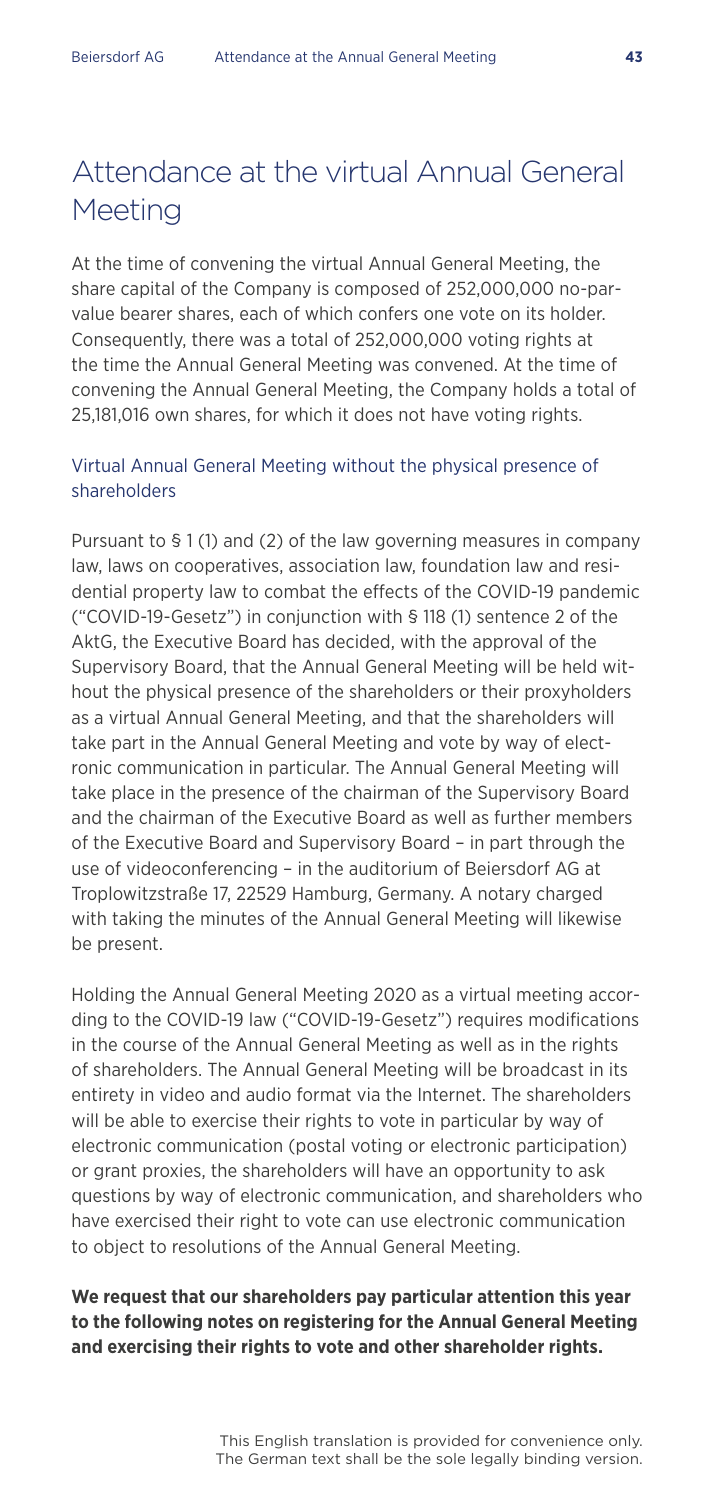#### Entitlement to attend by way of registration and proof of share ownership

According to § 18 of the Company's current Articles of Association, shareholders are entitled to attend the Annual General Meeting and to exercise their voting rights if they have registered for the Annual General Meeting with the Company and submitted special proof of their share ownership in *Textform* (written proof according to § 126b *Bürgerliches Gesetzbuch* (German Civil Code, *BGB*)) in German or English from their custodian bank to the Company, at the following address:

Beiersdorf Aktiengesellschaft c/o HV AG Jakob-Oswald-Strasse 4 92289 Ursensollen Germany Fax: +49 40 4909-187603 E-mail: eintrittskarte@anmeldung-hv.de

Registrations for the Annual General Meeting must reach the Company by April 22, 2020 (24:00 hrs or midnight CEST), at the address given above.

The proof of share ownership must refer to the beginning of Friday, April 17, 2020 (00:00 hrs CEST, the record date), and must be received by the Company together with the registration for the Annual General Meeting at the abovementioned address by the end of Saturday, April 25, 2020 (24:00 hrs CEST) at the latest if it was not submitted at the time of registration.

In relation to the Company, only shareholders who have provided proof of share ownership can attend the Annual General Meeting and exercise their voting rights. The entitlement to attend the Annual General Meeting and the extent of the voting rights are determined solely by the shareholder's proven shareholdings on the record date. Although the record date does not impose a freeze on the sale or acquisition of shares, shares sold or acquired after the record date do not affect the entitlement to attend the Annual General Meeting or the extent of voting rights. The record date does not affect dividend entitlements.

After registration and proof of shareholding have been received, shareholders who are eligible to participate receive access cards indicating the number of their votes and the necessary login data for the Internet-based Annual General Meeting and voting system (AGM system).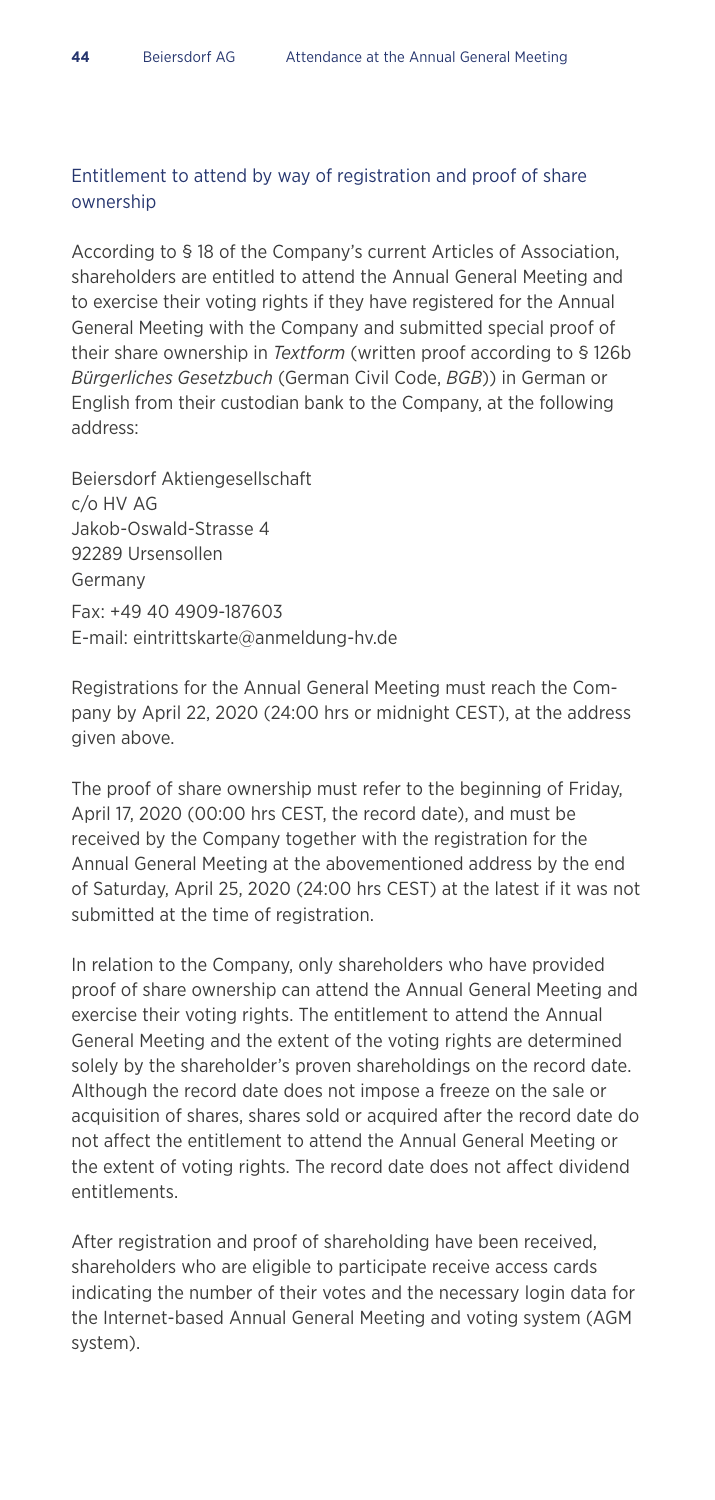**To ensure the timely receipt of the access cards, we request that shareholders take care to submit their registration for the Annual General Meeting and the proof of their share ownership to the Company in good time.**

#### Attendance at the virtual Annual General Meeting and exercise of voting rights and other rights using the AGM system

Without prejudice to the other opportunities individually listed below to view the Annual General Meeting and exercise voting rights, shareholders can take part virtually in the Annual General Meeting on the day of the meeting by using the AGM system. They can use the planned selection fields in the AGM system to exercise their rights to vote and grant proxyholders the right to vote. The AGM system is available at **www.Beiersdorf.de/Hauptversammlung**. Details can be found in the additional information sent to shareholders with the invitation.

#### Voting via the AGM system when participating in the virtual Annual General Meeting

Shareholders who are eligible to attend the Annual General Meeting in accordance with the information provided above can participate in the virtual Annual General Meeting and cast their votes directly during the meeting via the AGM system. Voting via the AGM system during the Annual General Meeting nonetheless requires shareholders to register and provide proof of share ownership by the deadline as described above.

Voting by participating shareholders via the AGM system takes place during the period of time determined by the meeting chairman after voting has been opened. Votes submitted via the Internet may also be revoked or changed up to the end of this period. The access card printed with the necessary login information is required to submit votes using the AGM system. Shareholders can access the AGM system via the Company's website at **www.Beiersdorf.de/ Hauptversammlung**.

Shareholders will receive further details of this procedure together with their access cards after they have registered for the Annual General Meeting and submitted proof of their share ownership. This information is also available on the Company's website at **www.Beiersdorf.com/Hauptversammlung**.

#### Submitting postal votes

Shareholders who are eligible to attend the Annual General Meeting in accordance with the information provided above may alternatively submit their votes by postal vote, i.e., without attending the Annual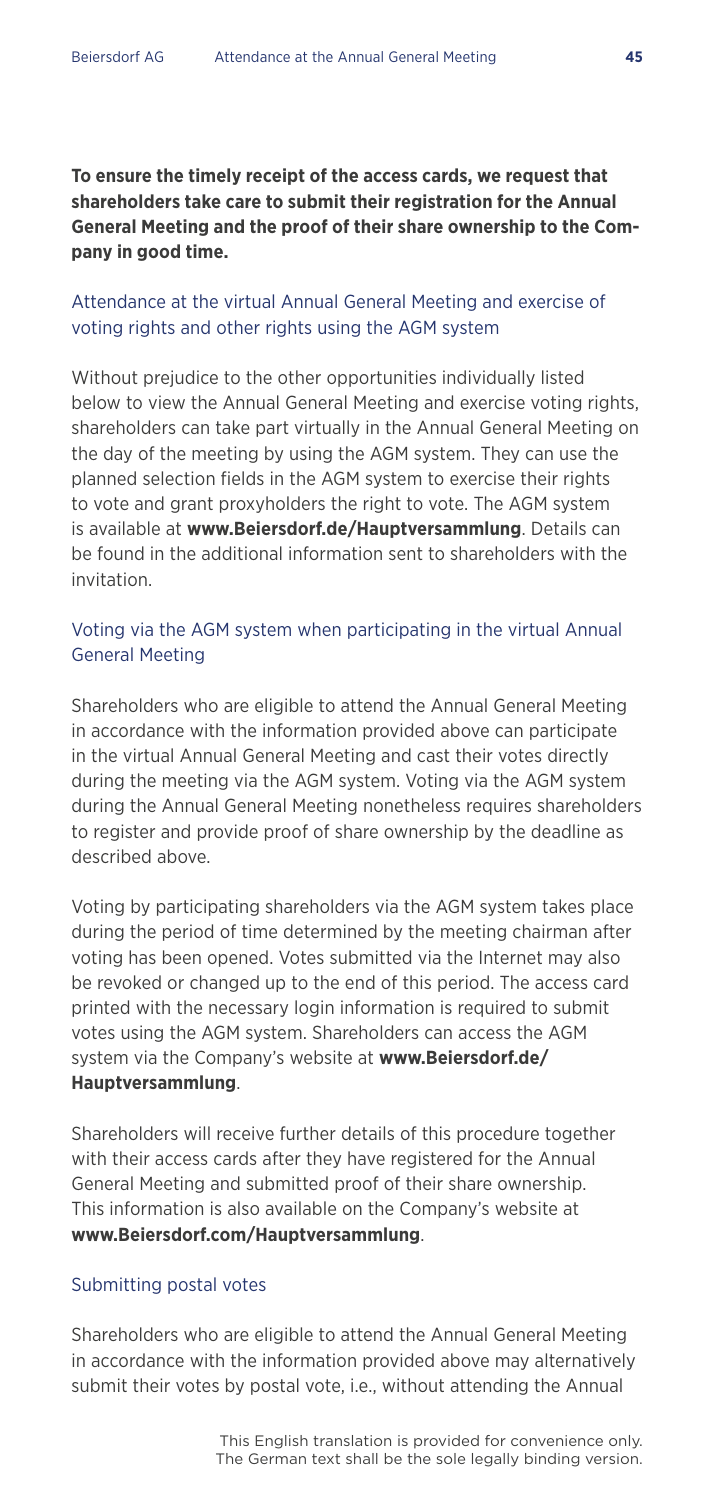General Meeting. Postal votes also require shareholders to register and provide proof of share ownership by the deadline as described above. Postal voting does not preclude shareholders from attending the virtual Annual General Meeting.

Postal votes can be submitted via the Internet (**www.Beiersdorf.de/ Hauptversammlung** for the German version or **www.Beiersdorf.com/ Annual\_General\_Meeting** for the English version) or by using the postal voting form included on the access cards to the Annual General Meeting and made available on the Company's website at **www.Beiersdorf.de/Hauptversammlung** (only available in German).

Postal votes submitted via the Internet must be cast in full by no later than the end of the voting at the Annual General Meeting. Votes submitted via the Internet may also be revoked or changed up to this point. The access card printed with the necessary login information is required to submit postal votes via the Internet. Shareholders can access the AGM system via the Company's German website at **www.Beiersdorf.de/Hauptversammlung** (see **www.Beiersdorf.com/ Annual\_General\_Meeting** for the English version).

Postal votes submitted using the postal voting form must have been received by the Company for organizational reasons at the following address by the end of April 27, 2020 (24:00 hrs CEST) at the latest:

Beiersdorf Aktiengesellschaft c/o HV AG Jakob-Oswald-Strasse 4 92289 Ursensollen Germany Fax: +49 40 4909-187603 E-mail: eintrittskarte@anmeldung-hv.de

If shareholders exercising their postal voting rights by the deadline vote both using the postal voting form and via the Internet, only the votes submitted using the postal voting form will be treated as binding, regardless of the date of receipt. However, if the shareholder decides to participate virtually in the Annual General Meeting using the AGM system, all postal votes submitted beforehand will be revoked.

Shareholder representatives can also submit postal votes. In this respect, the provisions governing the voting representative and for granting proxies (as described below in each case, see the section entitled "Granting proxies and voting representative") shall apply with the necessary modifications; this also applies in particular in relation to proof of whether a proxy has been granted.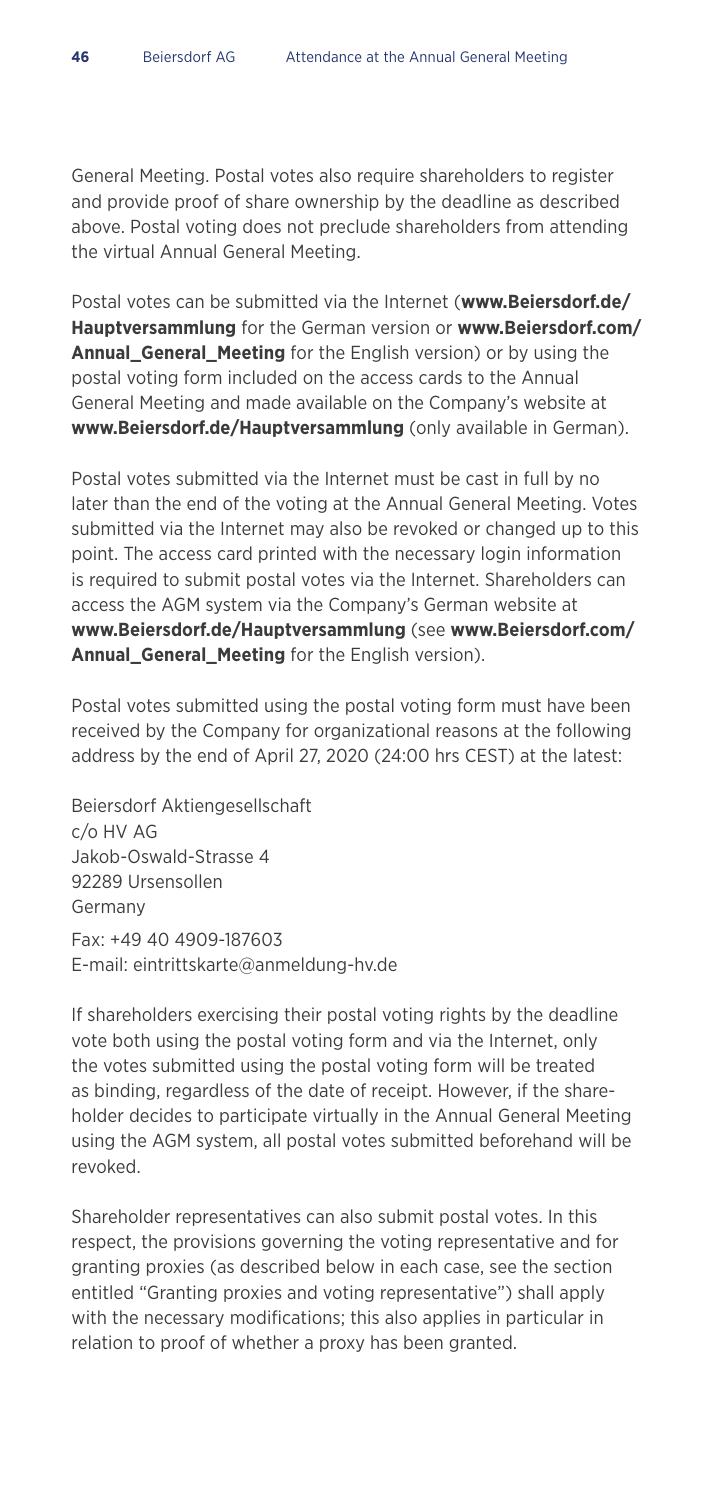Any votes submitted to the service provider responsible for handling the registration process by mail will not be forwarded to the Company until the date of the Annual General Meeting.

Shareholders will receive further details of the procedure for postal votes together with their access cards after they have registered for the Annual General Meeting and submitted proof of their share ownership. This information is also available on the Company's website at **www.Beiersdorf.com/Annual\_General\_Meeting**.

#### Granting proxies and voting representative

Shareholders may appoint a proxyholder such as a bank or a shareholders' association to exercise their voting rights at the Annual General Meeting. In this case, too, shareholders must submit their registrations for the Annual General Meeting and provide proof of share ownership in the manner described above by the deadline. Proxies, any revocations, and the proof that the proxy was issued that is furnished to the Company must be supplied as a matter of principle in Textform (§ 126b *BGB*). Neither the law nor the Articles of Association specify a special form for granting a proxy to a bank, a shareholders' association, or other intermediaries included in § 135 *AktG* and persons treated as such in accordance with § 135 *AktG*. The bank, person, or institution to be granted the proxy may require the proxy document to take a particular form because these proxyholders according to § 135 (1) sentence 2 *AktG* are required to maintain verifiable records of proxies issued. Please ask the proxyholder to be appointed for further information.

#### Granting proxies

To issue proxies, we ask our shareholders to use the proxy form provided on their access cards or the downloadable proxy form available on the Company's website at **www.Beiersdorf.de/ Hauptversammlung** (only available in German). The Company will also send a proxy form to shareholders on request.

Proxies granted using the proxy form must be sent to the Company in advance at the latest up to the end of April 27, 2020 (24:00 hrs CEST) at the following address:

Beiersdorf Aktiengesellschaft c/o HV AG Jakob-Oswald-Strasse 4 92289 Ursensollen Germany Fax: +49 40 4909-187603 E-mail: eintrittskarte@anmeldung-hv.de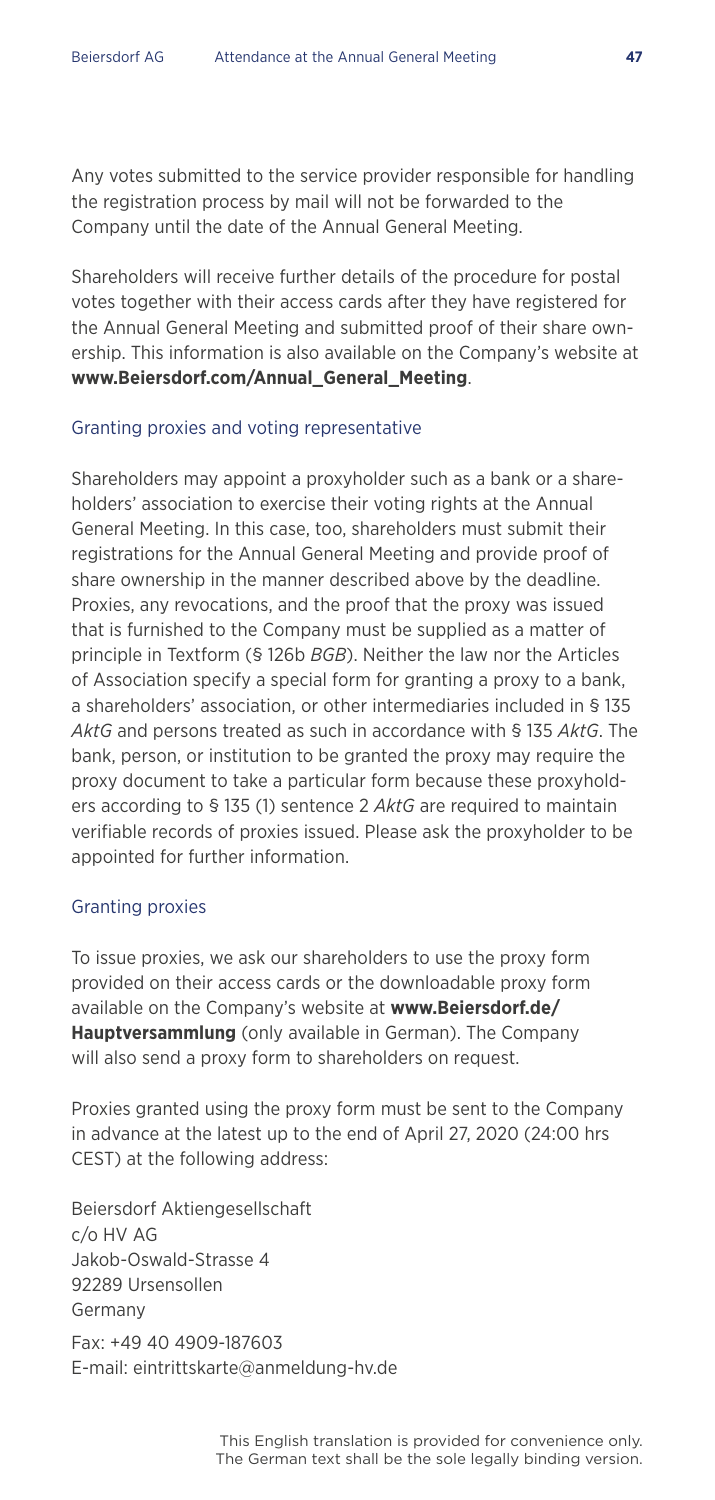If the proxy is not granted within the requisite period as described above using the proxy form, the following shall apply with respect to the proxy granted to the proxyholder: By using the AGM system, the proxyholder declares that he or she has been duly authorized. In this case, proof that a proxy has been granted must be served on the Company by no later than 10:30 hrs CEST on April 29, 2020 (date of receipt by the company). Please use the telefax number or e-mail address stated above to submit this proof.

#### Voting representative

In addition, this year we are again offering our shareholders the opportunity to be represented during the voting by a voting representative appointed by the Company, who will vote in accordance with their instructions. The voting representative is obliged to vote as instructed and will not exercise voting rights at his own discretion. The voting representative appointed by the Company will only exercise voting rights on agenda items for which he has been issued with express and clear instructions. To the extent that such express and clear instructions are not issued, the voting representative appointed by the Company will abstain from the vote in question.

The proxy and instructions to the voting representative appointed by the Company may be issued via the Internet (**www.Beiersdorf.de/ Hauptversammlung** for the German version or **www.Beiersdorf.com/ Annual\_General\_Meeting** for the English version) or in *Textform* using the proxy and instruction forms provided on the access cards to the Annual General Meeting and made available on the Company's website at **www.Beiersdorf.de/Hauptversammlung** (only available in German).

Proxies and instructions to the voting representative appointed by the Company issued via the Internet must have been issued in full by no later than the end of the voting at the Annual General Meeting. Proxies issued via the Internet may also be revoked, or a change made to the instructions issued via the Internet, up to this point. The access card printed with the necessary login information is required to use the AGM system. Shareholders can access the system via the Company's German website at **www.Beiersdorf.de/Hauptversammlung** (see **www.Beiersdorf.com/**

**Annual General Meeting** for the English version).

Proxies for and instructions to the voting representative appointed by the Company submitted in *Textform* using the forms can be sent to the Company ahead of the Annual General Meeting at the following address: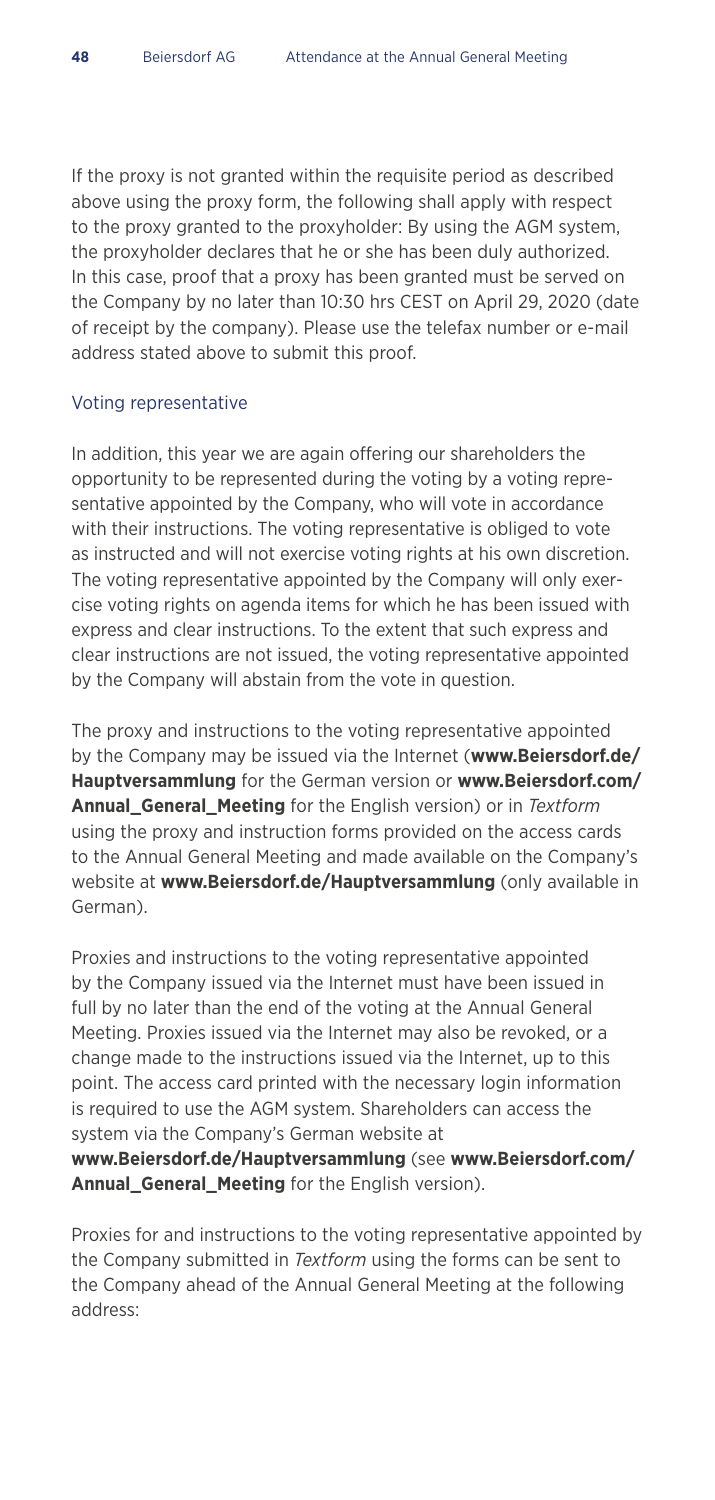Beiersdorf Aktiengesellschaft c/o HV AG Jakob-Oswald-Strasse 4 92289 Ursensollen Germany Fax: +49 40 4909-187603 E-mail: eintrittskarte@anmeldung-hv.de

In this case, the fully completed form must be received by the Company by no later than the end of April 27, 2020 (24:00 hrs CEST) for organizational reasons.

This does not affect the option to issue a proxy to the voting representative appointed by the Company during the course of the Annual General Meeting. Shareholders must still submit their registration for the Annual General Meeting and the proof of share ownership in the form described above by the deadline if they plan to grant a proxy to the voting representative appointed by the Company.

If shareholders grant proxies and issue instructions to the voting representative appointed by the Company both in Textform using the forms and via the Internet, only the proxies and instructions submitted in Textform will be treated as binding, regardless of the date of receipt. However, if the shareholder decides to participate virtually in the Annual General Meeting using the AGM system, all proxies and instructions to the voting representative appointed by the Company that were submitted beforehand will be revoked.

If any proxies and instructions for the voting representative are submitted to the service provider responsible for handling the registration process, the voting behavior will not be forwarded to the Company until the beginning of Annual General Meeting.

Shareholders will receive further details of how to grant proxies and issue instructions, including to the voting representative appointed by the Company, together with their access cards after they have registered for the Annual General Meeting and submitted proof of share ownership. This information is also available on the Company's website at **www.Beiersdorf.com/Annual\_General\_Meeting**.

If a shareholder grants proxies to more than one person, the Company can reject one or more of such persons.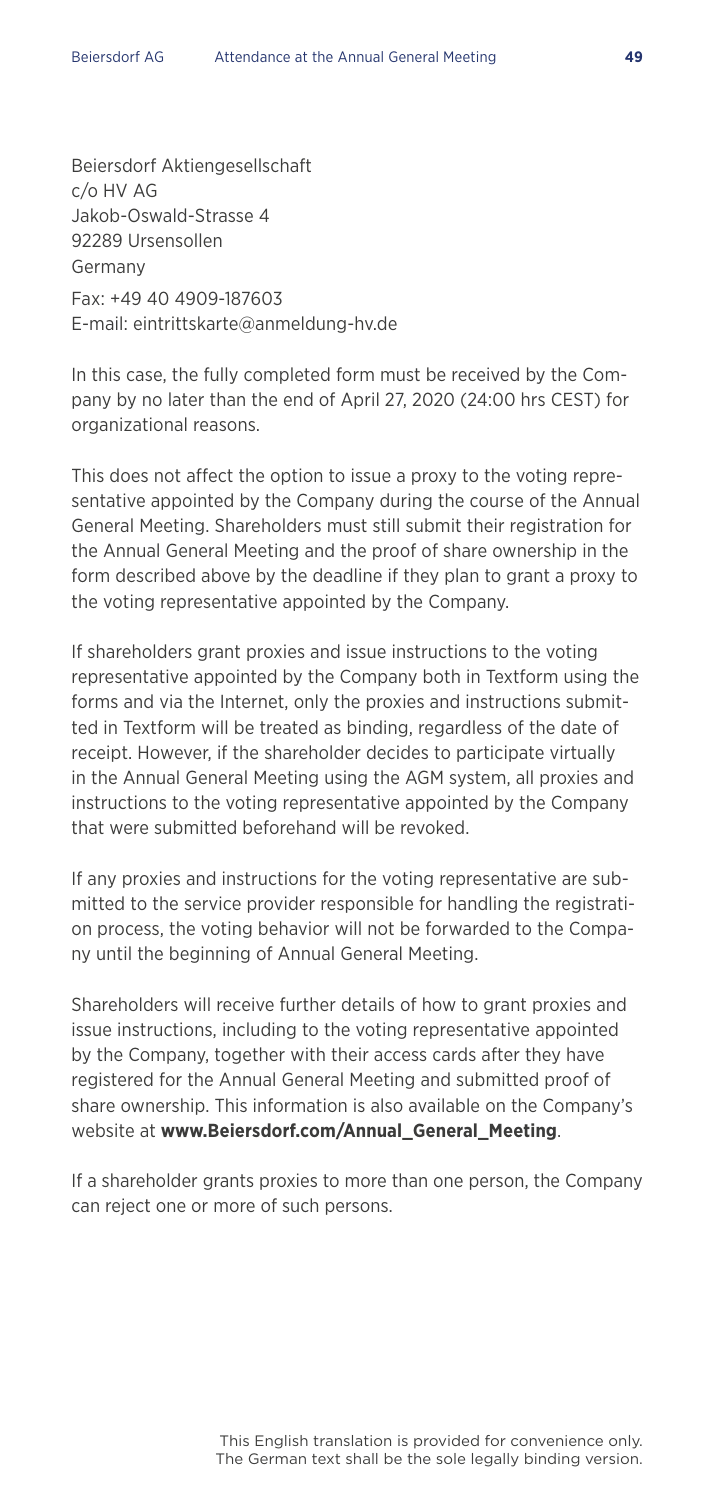### Shareholders' rights

#### Motions to add items to the agenda in accordance with § 122 (2) *AktG*

Shareholders whose shares, when taken together, amount to onetwentieth of the share capital or €500,000.00 (500,000 no-parvalue shares) can demand that items be tabled on the agenda and announced. Each new item must be accompanied by the reasons for it or by a proposed resolution. The request must be directed in writing to Beiersdorf Aktiengesellschaft's Executive Board and must have been received by the Company at the following address no later than the end of Tuesday, April 14, 2020 (24:00 hrs CEST):

Beiersdorf Aktiengesellschaft Executive Board Unnastrasse 48 20245 Hamburg Germany Fax: +49 40 4909-185000 E-mail: investor.relations@beiersdorf.com

#### Shareholders' countermotions and proposals for elections

Pursuant to § 1 (1) and (2) of the COVID-19 law ("COVID-19-Gesetz") in conjunction with § 118 (1) sentence 2 of the AktG, the Executive Board has decided that the Annual General Meeting will be held without the physical presence of the shareholders or their proxyholders as a virtual Annual General Meeting, and that the shareholders will take part in the Annual General Meeting and vote by way of electronic communication in particular.

According to the legal concept governing the COVID-19 law, the rights of shareholders to make countermotions and proposals for elections with regard to items on the agenda or the bylaws are excluded. However, shareholders have the opportunity under the corresponding application of §§ 126 and 127 of the AktG to submit countermotions and proposals for elections prior to the Annual General Meeting using the following instructions.

Countermotions corresponding to § 126 (1) *AktG* that are to be made available by the Company ahead of the Annual General Meeting must be accompanied by reasons and must be submitted to the following address:

Beiersdorf Aktiengesellschaft Investor Relations (Bf. 86) Unnastrasse 48 20245 Hamburg Germany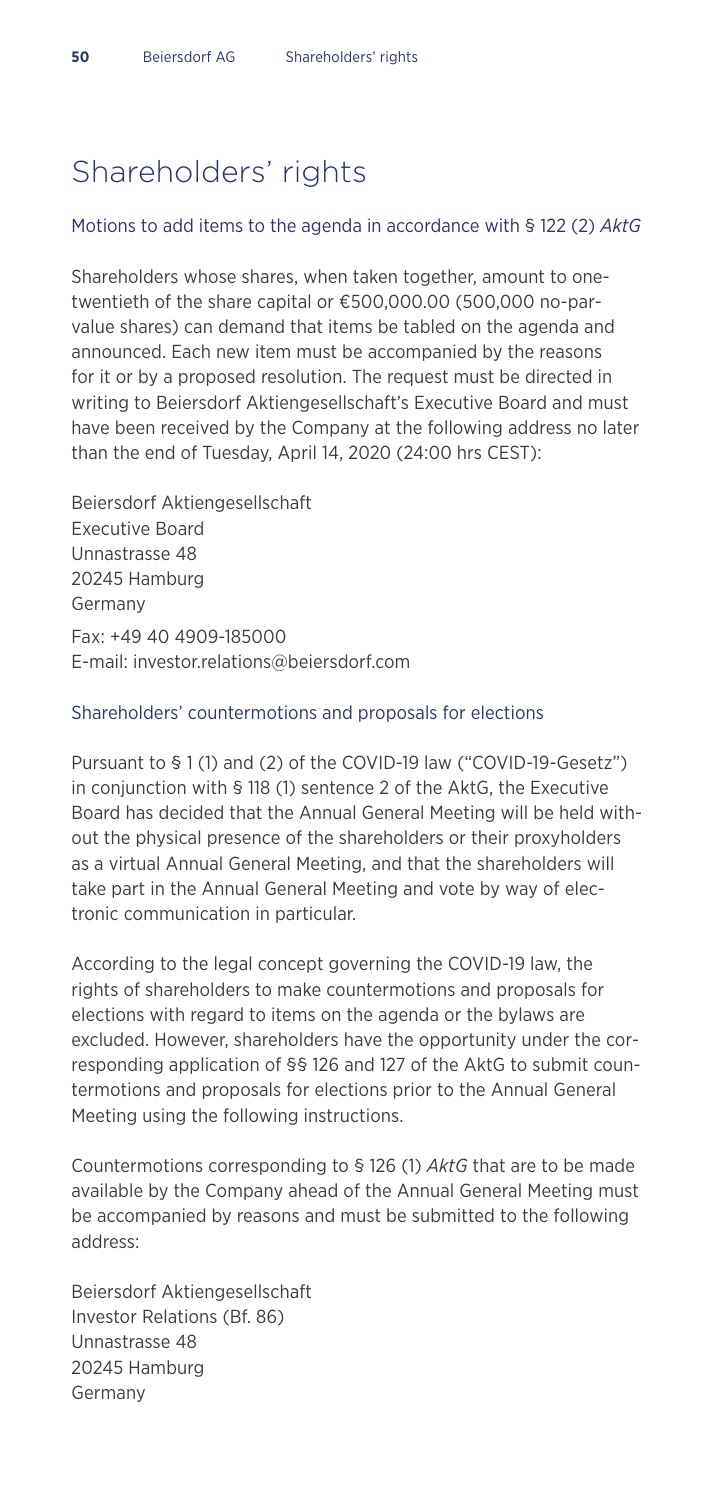#### Fax: +49 40 4909-185000 E-mail: investor.relations@beiersdorf.com

They must have been received by the end of April 14, 2020 (24:00 hrs CEST). Provided the statutory requirements are met, the Company will make available without undue delay the countermotions together with the shareholder's name and the reasons on its German website at **www.Beiersdorf.de/Hauptversammlung** (see **www.Beiersdorf.com/Annual\_General\_Meeting** for the English version). Any management statements will also be made available on the abovementioned website.

The information provided above also applies, with the necessary modifications, to shareholder proposals for the election of auditors or Supervisory Board members in accordance with § 127 *AktG* and to making such proposals available. However, no reasons need to be provided in the case of shareholder proposals for elections.

Nonetheless, in line with the concept of the COVID-19 law, corresponding countermotions and proposals for elections will not be presented for voting or otherwise dealt with during the Annual General Meeting.

#### Opportunities to ask questions via electronic communication

Pursuant to § 1 (1) and (2) of the COVID-19 law, the shareholders will have the opportunity to ask questions via electronic communication. The Executive Board has specified that questions must be submitted electronically at the latest two days before the meeting. The Executive Board will decide at its due and free discretion which questions it answers and how.

Shareholders registered for the Annual General Meeting may send the Company their questions until Sunday, April 26, 2020 (24:00 hrs or midnight CEST) via the AGM system by using the (online) form.

We would like to point out that as part of answering questions, the shareholder who sent the question may be mentioned by name.

#### Opportunity to object to resolutions of the Annual General Meeting

Under a waiver of the requirement to appear at the Annual General Meeting, shareholders who have exercised their rights to vote via electronic communication or by granting a proxy authorization will have the opportunity to object to resolutions of the Annual General Meeting. Corresponding declarations can – assuming the submission of a vote – be submitted via the AGM system starting with the opening of the Annual General Meeting and are possible until the meeting chairman closes the Annual General Meeting.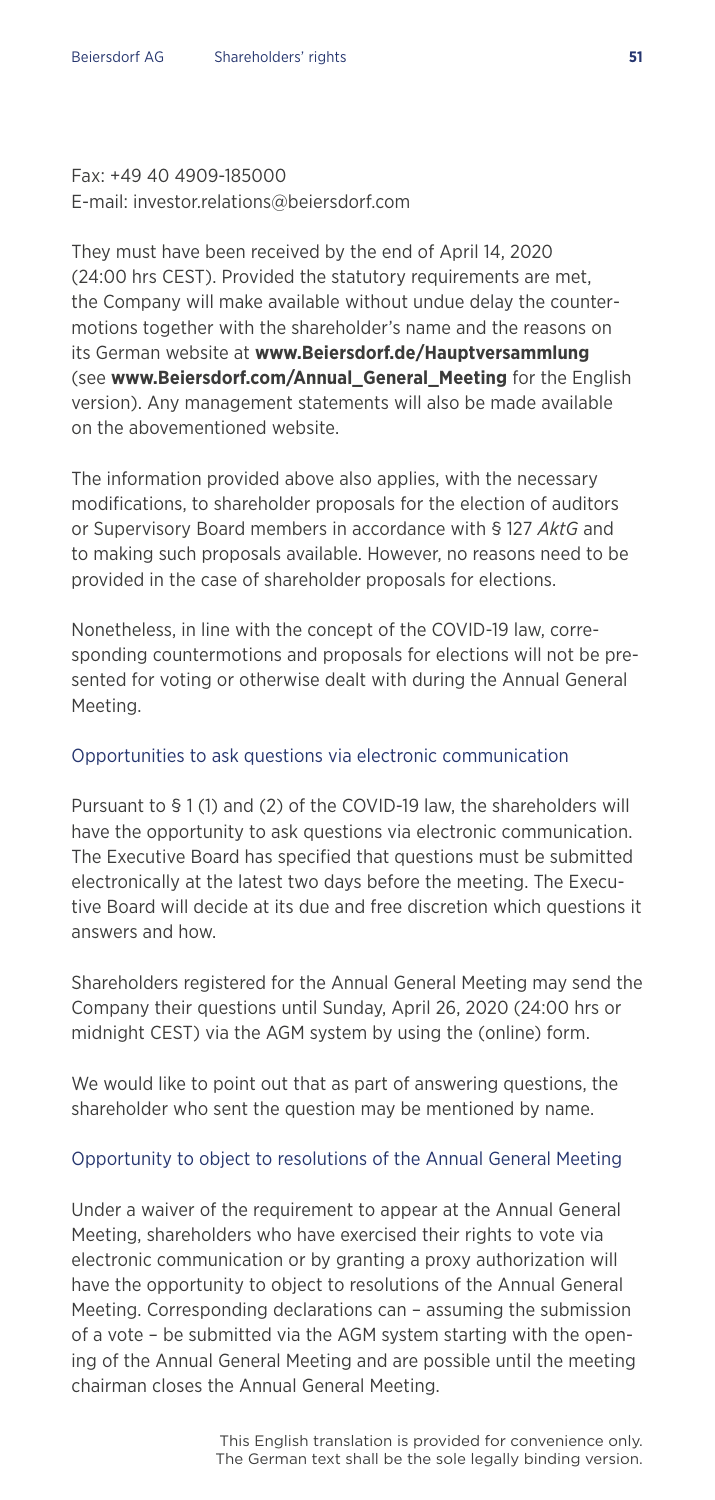### Broadcasting the Annual General Meeting on the Internet

All shareholders can follow the entire Annual General Meeting on April 29, 2020, live via the AGM system at **www.Beiersdorf.com/ Annual\_General\_Meeting**. The access card printed with the necessary login information is needed to access the meeting. The report by the Executive Board will also be made available to interested members of the public after the Annual General Meeting at the abovementioned Internet address (only available in German).

### Publication in the *Bundesanzeiger* (Federal Gazette) and information on the Company's website

This notice convening the Annual General Meeting was published in the *Bundesanzeiger* (Federal Gazette) on Monday, April 6, 2020. The notice convening the Annual General Meeting, the documents to be made available, and additional information, particularly more detailed explanations on the rights of the shareholders can also be accessed on the Company's website at **www.Beiersdorf.com/ Annual\_General\_Meeting**.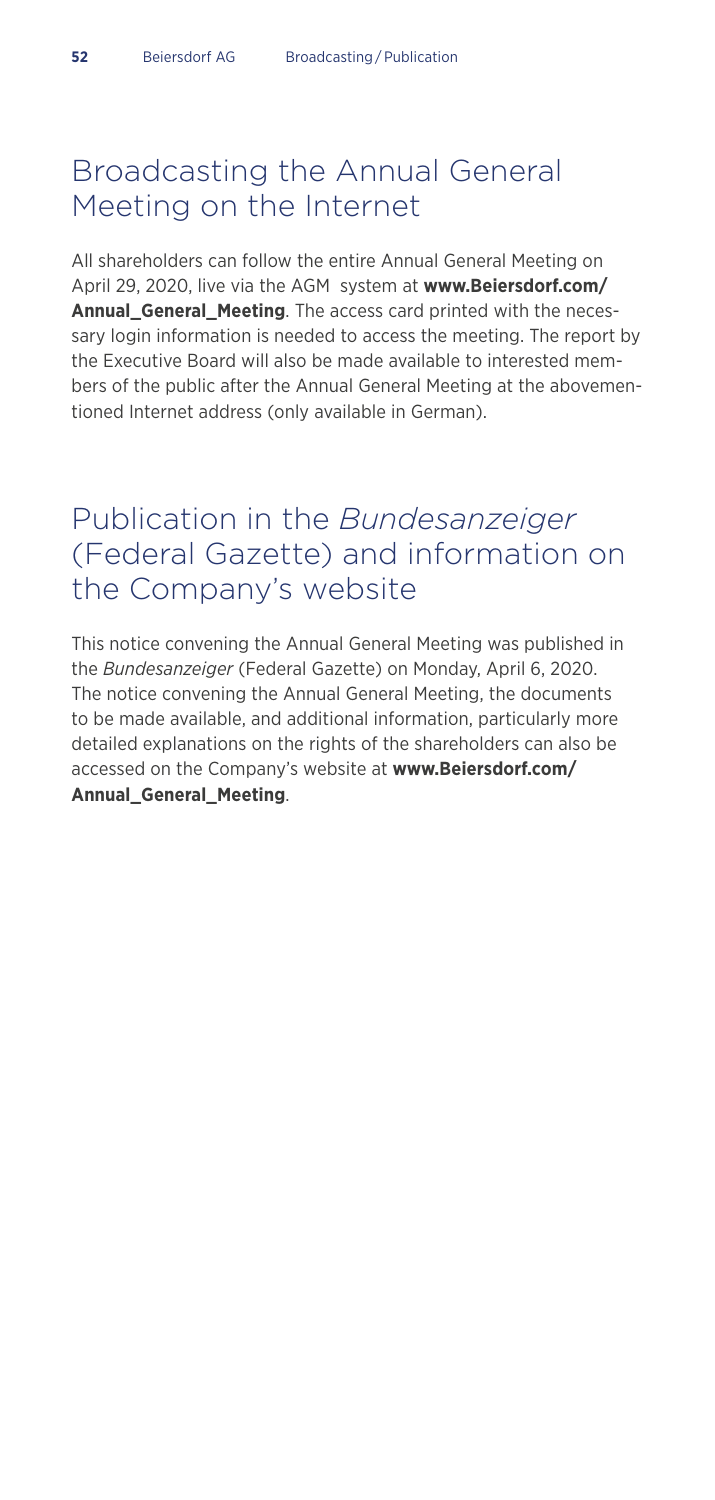### Information on data protection

The Company processes the personal data of its shareholders and any shareholder representatives for the purposes of preparing and holding its Annual General Meeting. This data particularly includes the name, town or city of residence or address, any e-mail address, the number of shares held, the access ticket number, the grant of any voting proxies, the voting and any questions submitted in advance of the Annual General Meeting. Depending on the specific circumstances, further personal data may also processed. The Company is the controller for the purposes of data processing. Data is processed in order to enable the shareholders and shareholder representatives to attend the Annual General Meeting and to exercise their rights before and during the Annual General Meeting. The legal basis for data processing is article 6 (1) sentence 1 (c) of the GDPR. The Company utilizes various service providers and consultants in connection with its Annual General Meeting. They only receive from the Company the personal data that they require to perform their specific duties. The service providers and consultants process this data solely in accordance with the Company's instructions. Otherwise, personal data is made available to the shareholder representatives in accordance with the applicable statutory provisions in the form of the list of participants. Personal data is stored for as long as this is required by law or the Company has a legitimate interest in doing so. Provided that the statutory conditions are met, you have a right of information, rectification, restriction, objection and erasure with respect to your personal data and the processing of your personal data as well as a right to data portability in accordance with Chapter III of the GDPR. You may exercise these rights against the Company free of charge by contacting it via the email address datenschutz@beiersdorf.com or the following postal address:

Beiersdorf AG Data protection Unnastrasse 48 20245 Hamburg Germany

In addition, you have a right to lodge a complaint with the supervisory authority in accordance with article 77 of the GDPR. You can reach our Company Data Protection Officer at:

Beiersdorf AG Attn. Data Protection Officer Unnastrasse 48 20245 Hamburg Germany E-mail: datenschutz@beiersdorf.com

Hamburg, April 2020 Beiersdorf Aktiengesellschaft The Executive Board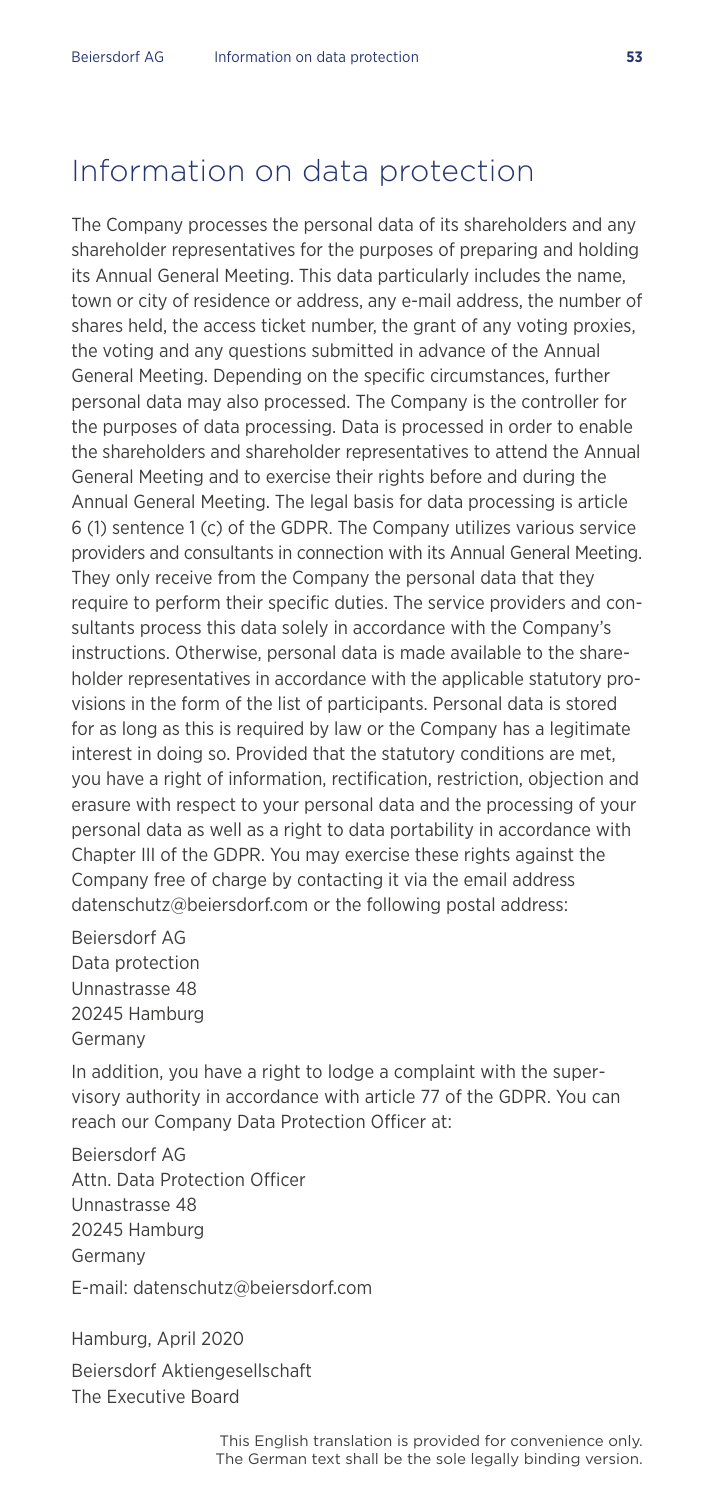### Annex

#### for item 12 (Supplementary elections to the Supervisory Board): CVs of Wolfgang Herz and Beatrice Dreyfus

#### **Wolfgang Herz**

#### Personal Information

| Year of Birth: | 1950                                    |
|----------------|-----------------------------------------|
| Nationality:   | German                                  |
| Profession:    | General Manager Participia Holding GmbH |
|                | (Germany)                               |

#### Career

| since 1989 General Manager Participia Holding GmbH (Germany) |
|--------------------------------------------------------------|
| since 1976 General Manager in various family companies       |

#### Memberships in statutory supervisory boards in Germany

- maxingvest ag, Hamburg (Germany)
- Tchibo GmbH, Hamburg (Germany)
- Libri GmbH, Hamburg (Germany)
- Blume 2000 Blumen-Handelsgesellschaft mbH, Norderstedt (Germany)
- TOPP Holding AG, Hamburg (Germany)

#### Memberships in comparable boards

None

#### Material other activities

None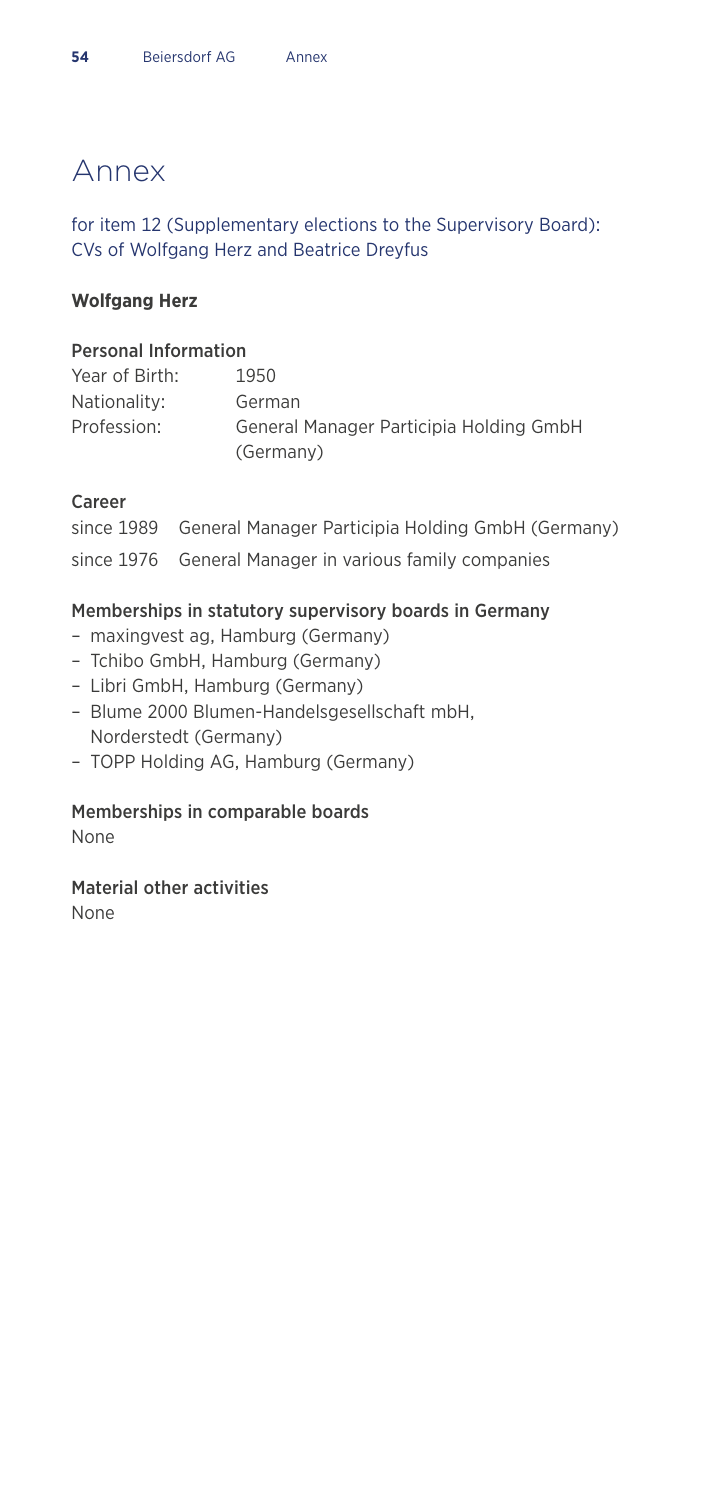#### **Beatrice Dreyfus**

Career

### Personal Information Year of Birth: 1966 Nationality: German Profession: Funds Manager, Novum Capital Management GmbH & Co. KG (Germany)

| since 2008               | Novum Capital Group, Frankfurt am Main (Germany)<br>Partner/Managing Director                                             |
|--------------------------|---------------------------------------------------------------------------------------------------------------------------|
|                          | 2012-2013 ES-Plastic GmbH, Hutthurm (Germany)<br>Managing Director/CFO                                                    |
| 2004-2008                | Kuna & Co. KG, Frankfurt am Main (Germany)<br>Senior Advisor/Director                                                     |
|                          | 2004-2005 Lazard BV & Lazard Frères, Amsterdam<br>(The Netherlands) and Paris (France)<br>Senior Advisor                  |
|                          | 1998-2004 Lazard & Co. GmbH, Frankfurt am Main (Germany)<br>Managing Director                                             |
| 1993–1998                | Arthur Andersen Wirtschafsprüfungsgesellschaft mbH,<br>Frankfurt am Main (Germany)<br>Tax Advisor/Chartered Accountant    |
| <b>Education</b><br>1998 | German Chartered Accountant Exam                                                                                          |
| 1997                     | German Tax Advisor Exam                                                                                                   |
| 1988-1993                | Studies of Business Administration,<br>European Business School, Oestrich-Winkel (Germany)/<br>London (UK)/Paris (France) |
|                          |                                                                                                                           |

1986–1988 Trainee Commerzbank AG (Germany)

#### Memberships in statutory supervisory boards in Germany

Stylepark AG, Frankfurt am Main (Germany)

#### Memberships in comparable boards

None

### Material other activities

None